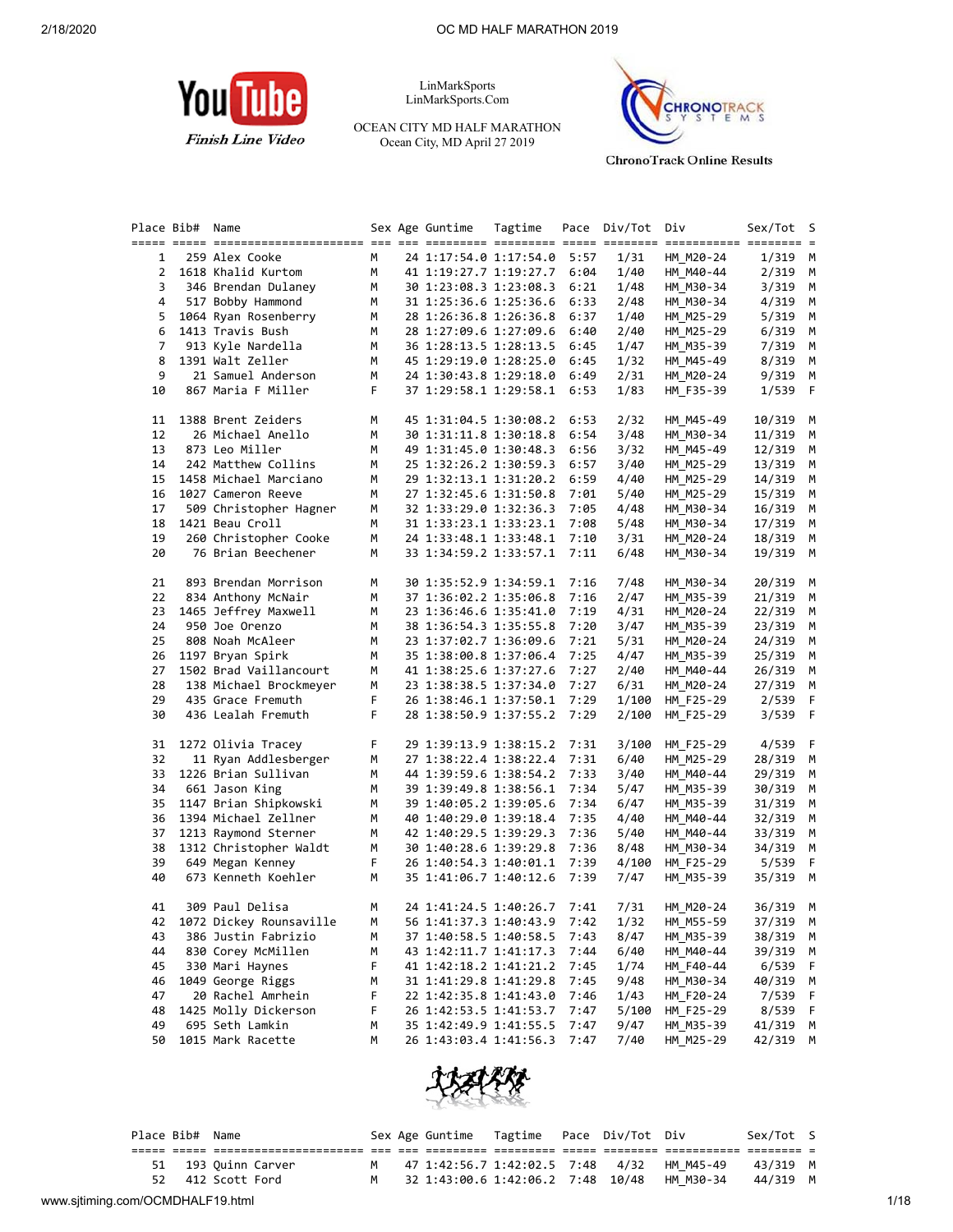| 53  | 836 Josh Meadows             | М  | 19 1:43:05.9 1:42:09.3 |                        | 7:48 | 1/3   | HM M15-19 | 45/319 | M  |
|-----|------------------------------|----|------------------------|------------------------|------|-------|-----------|--------|----|
| 54  | 866 Hale Milano              | M  | 28 1:43:04.2 1:42:10.5 |                        | 7:48 | 8/40  | HM M25-29 | 46/319 | M  |
| 55  | 109 Joseph Boos              | М  | 50 1:43:06.3 1:42:10.8 |                        | 7:48 | 1/26  | HM M50-54 | 47/319 | м  |
| 56  | 1557 Justin Welsh            | М  | 38 1:43:11.7 1:42:11.0 |                        | 7:49 | 10/47 | HM M35-39 | 48/319 | м  |
| 57  | 335 Billy Dove               | M  | 36 1:43:09.5 1:42:14.1 |                        | 7:49 | 11/47 | HM M35-39 | 49/319 | М  |
| 58  | 473 Chris Gorham             | М  | 36 1:43:23.8 1:42:24.0 |                        | 7:49 | 12/47 | HM M35-39 | 50/319 | М  |
| 59  | 172 Manuel Cambronero        | M  | 31 1:43:29.9 1:42:24.6 |                        | 7:50 | 11/48 | HM M30-34 | 51/319 | м  |
| 60  | 667 Brian Knehr              | M  | 32 1:43:57.4 1:42:41.3 |                        | 7:51 | 12/48 | HM_M30-34 | 52/319 | M  |
|     |                              |    |                        |                        |      |       |           |        |    |
| 61  | 912 Tony Nardella            | M  | 62 1:43:49.9 1:42:53.5 |                        | 7:52 | 1/13  | HM M60-64 | 53/319 | M  |
| 62  | 957 John Overmeyer           | M  | 48 1:44:10.7 1:43:00.5 |                        | 7:52 | 5/32  | HM_M45-49 | 54/319 | M  |
| 63  | 1369 Matt Wood               | М  | 27 1:44:03.4 1:43:04.1 |                        | 7:53 | 9/40  | HM M25-29 | 55/319 | м  |
| 64  | 1298 Scott Vane              | М  | 34 1:43:59.5 1:43:05.9 |                        | 7:53 | 13/48 | HM M30-34 | 56/319 | м  |
| 65  | 634 John Kazen               | M  |                        | 54 1:44:44.8 1:43:13.3 | 7:53 | 2/26  | HM M50-54 | 57/319 | м  |
| 66  | 899 Thomas Moyer             | М  | 30 1:44:17.7 1:43:16.7 |                        | 7:54 | 14/48 | HM M30-34 | 58/319 | M  |
| 67  | 636 Jessica Kearney          | F  |                        | 36 1:44:19.4 1:43:21.4 | 7:54 | 2/83  | HM F35-39 | 9/539  | F  |
|     | 401 Blase Fiorilla           | M  |                        |                        | 7:54 |       |           |        |    |
| 68  |                              |    | 26 1:44:18.4 1:43:23.5 |                        |      | 10/40 | HM M25-29 | 59/319 | M  |
| 69  | 1237 Melanie Sweeney         | F  | 23 1:44:18.8 1:43:25.0 |                        | 7:54 | 2/43  | HM_F20-24 | 10/539 | F  |
| 70  | 1452 Jason Langley           | М  | 41 1:44:25.3 1:43:28.2 |                        | 7:54 | 7/40  | HM M40-44 | 60/319 | M  |
|     |                              |    |                        |                        |      |       |           |        |    |
| 71  | 1214 David Stevenson         | М  |                        | 43 1:44:31.9 1:43:38.2 | 7:55 | 8/40  | HM M40-44 | 61/319 | М  |
| 72  | 521 Emily Hanlin             | F  | 42 1:44:47.9 1:43:52.1 |                        | 7:56 | 2/74  | HM F40-44 | 11/539 | F  |
| 73  | 860 Diana Michel             | F  | 27 1:44:59.6 1:43:55.1 |                        | 7:56 | 6/100 | HM_F25-29 | 12/539 | F  |
| 74  | 519 Ayrin Hamner-Ripperger F |    | 27 1:44:55.5 1:44:02.0 |                        | 7:57 | 7/100 | HM F25-29 | 13/539 | F  |
| 75  | 978 Jamie Pellegrini         | F. | 32 1:45:07.3 1:44:10.9 |                        | 7:58 | 1/100 | HM F30-34 | 14/539 | F  |
| 76  | 990 Lou Piffer               | M  | 56 1:46:02.3 1:45:07.1 |                        | 8:02 | 2/32  | HM_M55-59 | 62/319 | M  |
| 77  | 910 Jessica Mutchler         | F  | 34 1:46:07.3 1:45:07.2 |                        | 8:02 | 2/100 | HM_F30-34 | 15/539 | F  |
| 78  | 53 Kara Barnard              | F  |                        | 32 1:46:09.6 1:45:12.4 | 8:02 | 3/100 | HM F30-34 | 16/539 | F  |
| 79  | 1550 Kelly Torray-Garcia     | F  |                        | 37 1:46:13.7 1:45:18.3 | 8:03 | 3/83  | HM_F35-39 | 17/539 | F  |
| 80  | 528 Matthew Harkins          | M  |                        | 22 1:46:23.7 1:45:19.1 | 8:03 | 8/31  | HM_M20-24 | 63/319 | M  |
|     |                              |    |                        |                        |      |       |           |        |    |
| 81  | 383 Samuel Evans             | M  |                        | 24 1:45:44.4 1:45:44.4 | 8:05 | 9/31  | HM_M20-24 | 64/319 | M  |
| 82  | 1404 Stephanie Barrick       | F  | 39 1:46:45.8 1:45:49.2 |                        | 8:05 | 4/83  | HM F35-39 | 18/539 | F  |
| 83  | 738 Steven Linde             | M  | 25 1:46:59.2 1:46:00.1 |                        | 8:06 | 11/40 | HM_M25-29 | 65/319 | М  |
| 84  | 1117 Ralph Schwartzback Jr   | M  | 35 1:47:07.6 1:46:11.1 |                        | 8:07 | 13/47 | HM M35-39 | 66/319 | M  |
| 85  | 1408 Wayne Best              | M  |                        | 45 1:47:23.3 1:46:23.7 | 8:08 | 6/32  | HM M45-49 | 67/319 | М  |
| 86  | 1050 John Roberts            | М  | 58 1:47:23.3 1:46:24.8 |                        | 8:08 | 3/32  | HM M55-59 | 68/319 | м  |
| 87  | 1390 Susan Zeller            | F  |                        | 44 1:47:37.7 1:46:36.2 | 8:09 | 3/74  | HM F40-44 | 19/539 | F  |
| 88  | 969 James Patton             | M  | 54 1:47:51.5 1:46:42.5 |                        | 8:09 | 3/26  | HM M50-54 | 69/319 | M  |
| 89  | 637 Ashley Keath             | F  |                        | 33 1:48:05.6 1:46:58.4 | 8:10 | 4/100 | HM F30-34 | 20/539 | F  |
| 90  | 1352 Casey Willis            | F  | 35 1:48:05.5 1:46:58.5 |                        | 8:10 | 5/83  | HM_F35-39 | 21/539 | -F |
|     |                              |    |                        |                        |      |       |           |        |    |
| 91  | 300 Matthew Davis            | М  |                        | 32 1:48:09.4 1:47:09.4 | 8:11 | 15/48 | HM M30-34 | 70/319 | M  |
| 92  | 1503 David Vaillancourt      | M  | 44 1:48:17.5 1:47:20.3 |                        | 8:12 | 9/40  | HM M40-44 | 71/319 | М  |
| 93  | 511 Julianne Hall            | F  | 22 1:48:17.0 1:47:21.8 |                        | 8:12 | 3/43  | HM F20-24 | 22/539 | F  |
| 94  | 784 Cody Markham             | M  | 26 1:48:41.5 1:47:22.0 |                        | 8:12 | 12/40 | HM M25-29 | 72/319 | м  |
| 95  | 1222 Daniel Streetman        | М  | 46 1:48:29.0 1:47:27.2 |                        | 8:13 | 7/32  | HM M45-49 | 73/319 | М  |
| 96  | 638 Colin Keelan             | М  |                        | 31 1:48:59.7 1:47:35.8 | 8:13 | 16/48 | HM M30-34 | 74/319 | М  |
| 97  | 782 David Mariner            | М  |                        | 64 1:48:49.6 1:47:55.0 | 8:15 | 2/13  | HM M60-64 | 75/319 | М  |
| 98  | 1380 Michael Yancovitz       | М  |                        | 47 1:49:24.3 1:48:05.2 | 8:16 | 8/32  | HM M45-49 | 76/319 | М  |
| 99  | 303 Mike Davis               | M  | 43 1:49:10.9 1:48:10.5 |                        | 8:16 | 10/40 | HM M40-44 | 77/319 | М  |
| 100 | 1089 Kate Sachs              | F  | 30 1:49:08.9 1:48:11.6 |                        | 8:16 | 5/100 | HM F30-34 | 23/539 | F  |
|     |                              |    |                        |                        |      |       |           |        |    |



| Place Bib# | Name                    |    | Sex Age Guntime        | Tagtime | Pace | Div/Tot Div |           | Sex/Tot S |     |
|------------|-------------------------|----|------------------------|---------|------|-------------|-----------|-----------|-----|
|            | =====================   |    |                        |         |      |             |           |           |     |
| 101        | 764 Leeanne Lynch       | F. | 32 1:49:32.4 1:48:29.9 |         | 8:17 | 6/100       | HM F30-34 | 24/539 F  |     |
| 102        | 247 Tyler Collison      | M  | 31 1:49:35.0 1:48:32.4 |         | 8:18 | 17/48       | HM M30-34 | 78/319    | M   |
| 103        | 891 Noriko Morimoto     | F. | 48 1:49:36.6 1:48:35.6 |         | 8:18 | 1/52        | HM F45-49 | 25/539 F  |     |
| 104        | 538 Caroline Harvey     | F. | 25 1:49:45.2 1:48:48.9 |         | 8:19 | 8/100       | HM F25-29 | 26/539 F  |     |
| 105        | 1008 Abigail Pulcinella | F. | 39 1:49:54.8 1:48:57.5 |         | 8:20 | 6/83        | HM F35-39 | 27/539 F  |     |
| 106        | 461 Ken Glatt           | M  | 40 1:50:03.3 1:48:59.4 |         | 8:20 | 11/40       | HM M40-44 | 79/319 M  |     |
| 107        | 979 Tom Pellinger       | M  | 47 1:50:00.3 1:49:04.0 |         | 8:20 | 9/32        | HM M45-49 | 80/319    | M   |
| 108        | 326 Mark Dimmick        | M  | 36 1:50:09.4 1:49:04.7 |         | 8:20 | 14/47       | HM M35-39 | 81/319    | M   |
| 109        | 182 Michael Caperoon Jr | M  | 36 1:49:59.8 1:49:06.4 |         | 8:20 | 15/47       | HM M35-39 | 82/319    | M   |
| 110        | 1183 Elizabeth Snively  | F. | 26 1:50:06.7 1:49:07.4 |         | 8:20 | 9/100       | HM F25-29 | 28/539 F  |     |
| 111        | 406 Jake Fladd          | M  | 29 1:50:05.4 1:49:11.1 |         | 8:21 | 13/40       | HM M25-29 | 83/319 M  |     |
| 112        | 726 Walter Levandoski   | M  | 27 1:51:14.2 1:49:15.7 |         | 8:21 | 14/40       | HM M25-29 | 84/319    | M   |
| 113        | 1447 Brian Kenney       | M  | 22 1:50:21.0 1:49:15.8 |         | 8:21 | 10/31       | HM M20-24 | 85/319    | M   |
| 114        | 486 Christopher Grant   | M  | 22 1:50:24.7 1:49:26.3 |         | 8:22 | 11/31       | HM M20-24 | 86/319    | M   |
| 115        | 1331 Allison Weber      | F  | 25 1:50:28.6 1:49:29.7 |         | 8:22 | 10/100      | HM F25-29 | 29/539    | - F |
| 116        | 1267 Lauren Todaro      | F. | 25 1:50:42.9 1:49:32.6 |         | 8:22 | 11/100      | HM F25-29 | 30/539    | - F |
|            |                         |    |                        |         |      |             |           |           |     |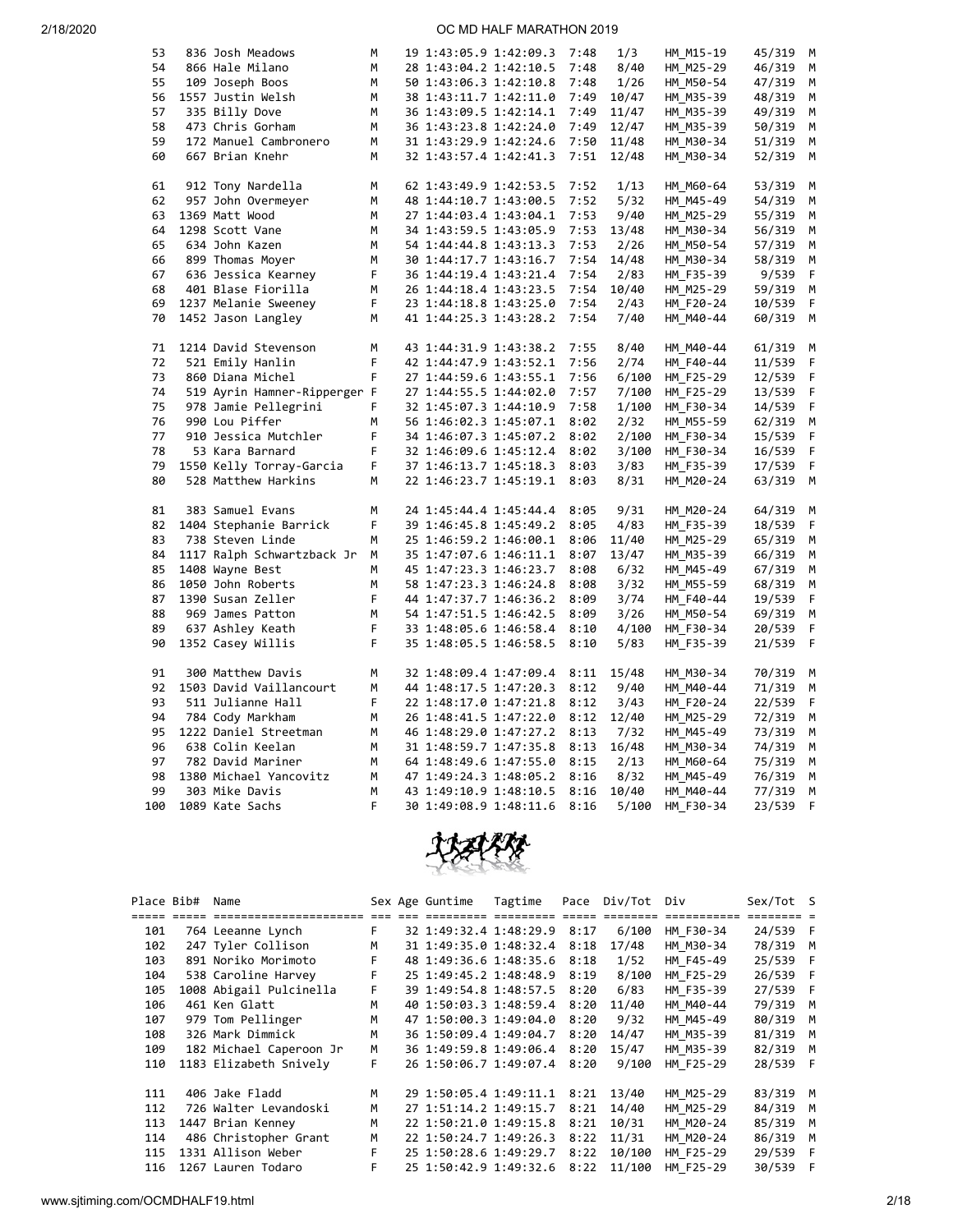| 117 | 103 David Blake       | M |                        | 25 1:50:36.2 1:49:33.8 | 8:22 | 15/40  | HM M25-29             | 87/319 M |             |
|-----|-----------------------|---|------------------------|------------------------|------|--------|-----------------------|----------|-------------|
| 118 | 102 Angela Bissett    | F | 41 1:50:46.9 1:49:34.2 |                        | 8:22 | 4/74   | HM_F40-44             | 31/539   | $\mathsf F$ |
| 119 | 793 Nicholas Marsilio | M |                        | 30 1:50:53.4 1:49:45.8 | 8:23 | 18/48  | HM M30-34             | 88/319   | M           |
| 120 | 792 Kristine Marsilio | F |                        | 31 1:50:53.5 1:49:46.2 | 8:23 | 7/100  | HM F30-34             | 32/539   | - F         |
|     |                       |   |                        |                        |      |        |                       |          |             |
| 121 | 1508 Emma Williams    | F | 23 1:50:58.3 1:49:52.5 |                        | 8:24 | 4/43   | HM_F20-24             | 33/539   | - F         |
| 122 | 188 Rachel Carr       | F | 22 1:51:08.9 1:50:01.1 |                        | 8:24 | 5/43   | HM F20-24             | 34/539   | F           |
| 123 | 1375 Billy Wright     | M | 26 1:51:07.4 1:50:10.8 |                        | 8:25 | 16/40  | HM M25-29             | 89/319   | M           |
| 124 | 1140 Lauren Sharkey   | F | 34 1:51:43.3 1:50:14.1 |                        | 8:25 | 8/100  | HM F30-34             | 35/539   | F           |
| 125 | 1168 Travis Smart     | M | 32 1:51:37.5 1:50:35.3 |                        | 8:27 | 19/48  | HM_M30-34             | 90/319   | M           |
| 126 | 1564 Eric Sawicki     | M | 20 1:51:46.6 1:50:41.8 |                        | 8:27 | 12/31  | HM M20-24             | 91/319   | M           |
| 127 | 1561 Ronald Gage      | M | 20 1:51:46.9 1:50:42.2 |                        | 8:28 | 13/31  | HM_M20-24             | 92/319   | M           |
| 128 | 554 Allen Hermann Jr  | M | 35 1:51:53.8 1:50:45.2 |                        | 8:28 | 16/47  | HM M35-39             | 93/319   | M           |
| 129 | 706 Rachel Larkin     | F | 25 1:51:45.1 1:50:47.0 |                        | 8:28 | 12/100 | HM F25-29             | 36/539   | -F          |
| 130 | 522 Keith Hannon      | M |                        | 43 1:55:46.5 1:50:47.2 | 8:28 | 12/40  | HM M40-44             | 94/319   | M           |
|     |                       |   |                        |                        |      |        |                       |          |             |
| 131 | 70 Robert Bechtel     | M | 36 1:51:56.4 1:50:49.9 |                        | 8:28 | 17/47  | HM M35-39             | 95/319   | М           |
| 132 | 1209 Kelly Steel      | F | 51 1:52:07.9 1:50:52.7 |                        | 8:28 | 1/38   | HM F50-54             | 37/539   | F           |
| 133 | 938 Edward O'MALLEY   | M | 56 1:52:00.0 1:50:56.3 |                        | 8:29 | 4/32   | HM M55-59             | 96/319   | M           |
| 134 | 1378 Nathan Wyant     | M | 14 1:52:13.5 1:51:08.6 |                        | 8:30 | 1/2    | <b>HM M14&amp;UND</b> | 97/319   | M           |
| 135 | 1493 Kelly Smith      | F | 17 1:52:30.3 1:51:10.5 |                        | 8:30 | 1/4    | HM_F15-19             | 38/539   | -F          |
| 136 | 1368 Karli Wood       | F | 27 1:52:21.4 1:51:10.8 |                        | 8:30 | 13/100 | HM_F25-29             | 39/539   | -F          |
| 137 | 392 Dana Fernkas      | F | 37 1:52:09.3 1:51:12.9 |                        | 8:30 | 7/83   | HM F35-39             | 40/539   | F           |
| 138 | 1291 Mark Valenzano   | M |                        | 41 1:53:17.8 1:51:15.4 | 8:30 | 13/40  | HM M40-44             | 98/319   | М           |
| 139 | 1381 Tanya Yancovitz  | F | 41 1:52:37.3 1:51:18.3 |                        | 8:30 | 5/74   | HM F40-44             | 41/539   | F           |
| 140 | 1227 Kevin Sullivan   | M | 25 1:52:32.6 1:51:20.0 |                        | 8:30 | 17/40  | HM M25-29             | 99/319   | M           |
|     |                       |   |                        |                        |      |        |                       |          |             |
| 141 | 1248 Andrew Taylor    | М | 23 1:52:22.2 1:51:23.8 |                        | 8:31 | 14/31  | HM M20-24             | 100/319  | M           |
| 142 | 1403 Kevin Barrick    | M |                        | 44 1:52:26.1 1:51:30.2 | 8:31 | 14/40  | HM M40-44             | 101/319  | М           |
| 143 | 565 Bobby Hines       | M | 43 1:53:20.9 1:51:37.9 |                        | 8:32 | 15/40  | HM M40-44             | 102/319  | M           |
| 144 | 213 Kirk Chestnut     | M | 56 1:52:47.7 1:51:51.3 |                        | 8:33 | 5/32   | HM M55-59             | 103/319  | М           |
| 145 | 117 Dennis Boucher    | M | 57 1:52:58.9 1:52:01.0 |                        | 8:34 | 6/32   | HM M55-59             | 104/319  | M           |
| 146 | 959 Catherine Palmeri | F |                        | 27 1:53:09.3 1:52:01.7 | 8:34 | 14/100 | HM F25-29             | 42/539   | F           |
| 147 | 1079 Marlin Ruhl      | M | 56 1:54:07.2 1:52:13.6 |                        | 8:35 | 7/32   | HM M55-59             | 105/319  | M           |
| 148 | 1476 Chris Payne      | M | 28 1:53:25.0 1:52:13.9 |                        | 8:35 | 18/40  | HM M25-29             | 106/319  | M           |
| 149 | 354 Julia Early       | F | 39 1:54:09.4 1:52:22.1 |                        | 8:35 | 8/83   | HM F35-39             | 43/539   | F           |
| 150 | 1544 Jack Moyer       | M | 37 1:54:01.8 1:52:30.9 |                        | 8:36 | 18/47  | HM M35-39             | 107/319  | M           |



| Place Bib# | Name                   |    | Sex Age Guntime        | Tagtime |      | Pace Div/Tot | Div                     | Sex/Tot S |   |
|------------|------------------------|----|------------------------|---------|------|--------------|-------------------------|-----------|---|
|            |                        |    |                        |         |      |              | ============ ======== = |           |   |
| 151        | 598 Terrylee Hurley    | F. | 53 1:53:44.7 1:52:32.3 |         | 8:36 | 2/38         | HM F50-54               | 44/539 F  |   |
| 152        | 1198 Steve Spokane     | M  | 57 1:53:56.0 1:52:41.9 |         | 8:37 | 8/32         | HM M55-59               | 108/319 M |   |
| 153        | 1495 Steve Smith       | M  | 60 1:54:06.1 1:52:46.2 |         | 8:37 | 3/13         | HM M60-64               | 109/319   | M |
| 154        | 900 Caitlin Moyer      | F  | 34 1:53:55.4 1:52:53.4 |         | 8:38 | 9/100        | HM F30-34               | 45/539 F  |   |
| 155        | 1043 Cheryl Richardson | F  | 41 1:53:58.5 1:52:56.3 |         | 8:38 | 6/74         | HM F40-44               | 46/539 F  |   |
| 156        | 1132 Paul Seitz        | M  | 57 1:54:16.0 1:53:02.6 |         | 8:38 | 9/32         | HM M55-59               | 110/319 M |   |
| 157        | 1373 Elizabeth Woolls  | F  | 25 1:54:21.6 1:53:11.2 |         | 8:39 | 15/100       | HM F25-29               | 47/539 F  |   |
| 158        | 1320 Michael Walters   | M  | 24 1:54:25.4 1:53:18.8 |         | 8:39 | 15/31        | HM M20-24               | 111/319   | M |
| 159        | 534 Eric Hartlove      | M  | 39 1:54:28.6 1:53:25.5 |         | 8:40 | 19/47        | HM M35-39               | 112/319 M |   |
| 160        | 347 Paige Duncan       | F. | 25 1:54:25.8 1:53:28.7 |         | 8:40 | 16/100       | HM F25-29               | 48/539 F  |   |
|            |                        |    |                        |         |      |              |                         |           |   |
| 161        | 1145 Kaitlin Sheridan  | F. | 26 1:54:26.2 1:53:28.8 |         | 8:40 | 17/100       | HM F25-29               | 49/539 F  |   |
| 162        | 137 Kenneth Briggs     | M  | 62 1:54:35.6 1:53:30.1 |         | 8:40 | 4/13         | HM M60-64               | 113/319 M |   |
| 163        | 504 Julianne Haciski   | F  | 40 1:54:35.9 1:53:32.7 |         | 8:41 | 7/74         | HM F40-44               | 50/539 F  |   |
| 164        | 550 Ashley Helmrath    | F  | 26 1:54:50.5 1:53:41.6 |         | 8:41 | 18/100       | HM F25-29               | 51/539 F  |   |
| 165        | 199 Karen Cathell      | F  | 38 1:54:44.3 1:53:41.9 |         | 8:41 | 9/83         | HM F35-39               | 52/539 F  |   |
| 166        | 418 Samuel Forman      | M  | 27 1:55:57.5 1:53:46.9 |         | 8:42 | 19/40        | HM M25-29               | 114/319 M |   |
| 167        | 772 Kimberly Maley     | F. | 27 1:55:08.3 1:53:56.2 |         | 8:42 | 19/100       | HM F25-29               | 53/539 F  |   |
| 168        | 858 Nicholas Meusel    | M  | 28 1:55:13.0 1:53:57.9 |         | 8:42 | 20/40        | HM M25-29               | 115/319 M |   |
| 169        | 1051 Belinda Roberts   | F. | 57 1:55:13.0 1:54:05.3 |         | 8:43 | 1/29         | HM F55-59               | 54/539 F  |   |
| 170        | 1313 Karl Walinskas    | M  | 53 1:55:06.6 1:54:08.9 |         | 8:43 | 4/26         | HM M50-54               | 116/319 M |   |
|            |                        |    |                        |         |      |              |                         |           |   |
| 171        | 1471 Renee Moore       | F  | 33 1:55:19.8 1:54:11.9 |         | 8:44 | 10/100       | HM F30-34               | 55/539 F  |   |
| 172        | 1370 Megan Wooden      | E  | 29 1:56:50.4 1:54:19.3 |         | 8:44 | 20/100       | HM F25-29               | 56/539 F  |   |
| 173        | 344 Jessica Dukehart   | F  | 26 1:55:25.1 1:54:23.6 |         | 8:44 | 21/100       | HM F25-29               | 57/539 F  |   |
| 174        | 341 Justin Dudley      | M  | 27 1:55:25.6 1:54:24.0 |         | 8:44 | 21/40        | HM M25-29               | 117/319 M |   |
| 175        | 801 Rachel Maschal     | F  | 36 1:55:27.3 1:54:24.0 |         | 8:44 | 10/83        | HM F35-39               | 58/539 F  |   |
| 176        | 599 Stuart Hutchinson  | M  | 46 1:54:28.5 1:54:28.5 |         | 8:45 | 10/32        | HM M45-49               | 118/319 M |   |
| 177        | 236 Jacqueline Coche   | F  | 31 1:55:40.9 1:54:32.4 |         | 8:45 | 11/100       | HM F30-34               | 59/539 F  |   |
| 178        | 526 Kristin Hanzsche   | F  | 30 1:55:34.5 1:54:35.8 |         | 8:45 | 12/100       | HM F30-34               | 60/539 F  |   |
| 179        | 632 Tara Kavanaugh     | F  | 25 1:55:46.2 1:54:36.3 |         | 8:45 | 22/100       | HM F25-29               | 61/539 F  |   |
| 180        | 750 Luke Lori          | M  | 40 1:55:50.3 1:54:41.0 |         | 8:46 | 16/40        | HM M40-44               | 119/319   | M |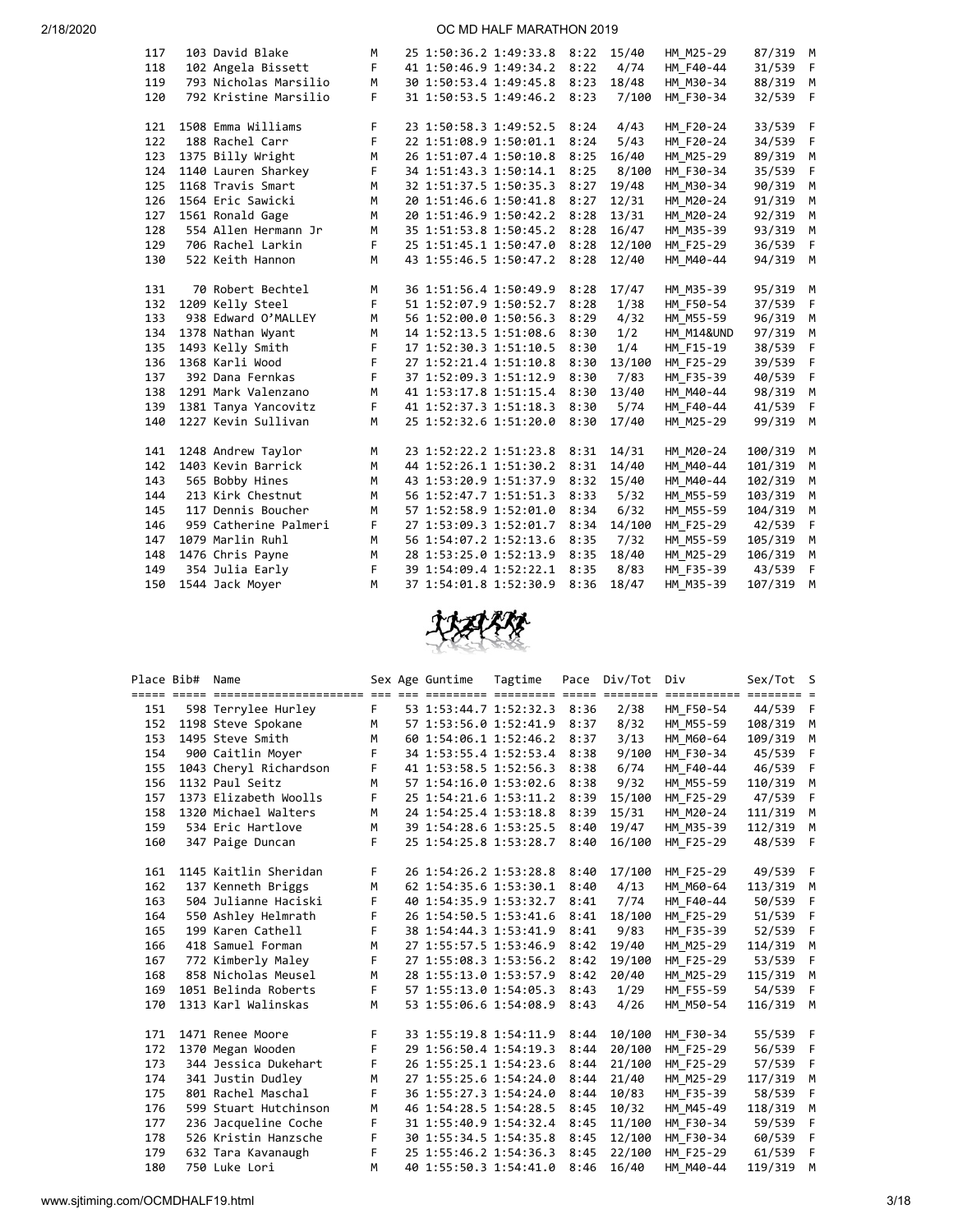| 181 | 880 Rebecca Mitchell   | F. | 31 1:54:50.0 1:54:50.0      | 8:46 | 13/100 | HM F30-34  | 62/539 F  |          |
|-----|------------------------|----|-----------------------------|------|--------|------------|-----------|----------|
| 182 | 283 Jess Culotta       | F  | 32 1:56:00.9 1:54:51.0      | 8:47 | 14/100 | HM F30-34  | 63/539 F  |          |
| 183 | 552 Emily Henkels      | F  | 25 1:55:53.6 1:55:00.0      | 8:47 | 23/100 | HM F25-29  | 64/539 F  |          |
| 184 | 1055 Kristina Robinson | F. | 38 1:56:49.0 1:55:05.7      | 8:48 | 11/83  | HM F35-39  | 65/539 F  |          |
| 185 | 1154 Kevin Shorter     | M  | 56 1:56:51.2 1:55:08.5      | 8:48 | 10/32  | HM M55-59  | 120/319 M |          |
| 186 | 591 Emily Hribick      | F. | 32 1:56:10.5 1:55:11.5      | 8:48 | 15/100 | HM F30-34  | 66/539 F  |          |
| 187 | 646 John Kelley        | M  | 58 1:56:29.3 1:55:28.6      | 8:49 | 11/32  | HM M55-59  | 121/319   | M        |
| 188 | 680 Hunter Kramen      | M  | 23 1:56:38.3 1:55:32.3      | 8:50 | 16/31  | HM M20-24  | 122/319 M |          |
| 189 | 196 Jen Cassidy        | F. | 44 1:56:42.0 1:55:37.1      | 8:50 | 8/74   | HM F40-44  | 67/539 F  |          |
| 190 | 205 Jon Chapman        | M  | 52 1:57:11.3 1:56:06.5 8:52 |      | 5/26   | HM M50-54  | 123/319 M |          |
|     |                        |    |                             |      |        |            |           |          |
| 191 | 1009 Chris Pulli       | M  | 36 1:57:44.2 1:56:14.7 8:53 |      | 20/47  | HM M35-39  | 124/319 M |          |
| 192 | 314 David Denaburg     | M  | 22 1:57:34.0 1:56:26.8      | 8:54 | 17/31  | HM M20-24  | 125/319 M |          |
| 193 | 400 Nicole Fiorilla    | F. | 28 1:57:23.1 1:56:28.0      | 8:54 | 24/100 | HM F25-29  | 68/539 F  |          |
| 194 | 1018 Tammy Rall        | F. | 56 1:57:42.5 1:56:32.3      | 8:54 | 2/29   | HM F55-59  | 69/539 F  |          |
| 195 | 244 Megan Collins      | F. | 31 1:57:31.5 1:56:33.5      | 8:54 | 16/100 | HM F30-34  | 70/539 F  |          |
| 196 | 1432 Jorge Fuentes     | M  | 34 1:58:15.7 1:56:35.4      | 8:54 | 20/48  | HM M30-34  | 126/319   | M        |
| 197 | 1164 Tom Slaysman      | M  | 23 1:58:18.0 1:56:41.3      | 8:55 | 18/31  | HM M20-24  | 127/319   | <b>M</b> |
| 198 | 51 Alex Bardakh        | M  | 33 1:57:48.4 1:56:44.3      | 8:55 | 21/48  | HM M30-34  | 128/319 M |          |
| 199 | 1384 Sara Younts       | F  | 18 1:57:48.9 1:56:45.1      | 8:55 | 2/4    | HM F15-19  | 71/539 F  |          |
| 200 | 1250 Audrey Taylor     | F  | 14 1:58:01.1 1:56:49.8      | 8:56 | 1/2    | HM F14&UND | 72/539 F  |          |
|     |                        |    |                             |      |        |            |           |          |



|     | Place Bib# Name |                          |    | Sex Age Guntime        | Tagtime | Pace | Div/Tot | Div       | Sex/Tot   | - S |
|-----|-----------------|--------------------------|----|------------------------|---------|------|---------|-----------|-----------|-----|
|     |                 | 201 1399 Kevin Booz      | M  | 61 1:57:57.9 1:56:57.0 |         | 8:56 | 5/13    | HM M60-64 | 129/319 M |     |
| 202 |                 | 48 Waverly Bacon         | M  | 57 1:58:12.3 1:57:06.5 |         | 8:57 | 12/32   | HM_M55-59 | 130/319 M |     |
| 203 |                 | 1157 Brian Silvestri     | M  | 35 1:58:39.1 1:57:07.6 |         | 8:57 | 21/47   | HM M35-39 | 131/319 M |     |
| 204 |                 | 857 Teresa Meskey        | F. | 33 1:58:16.2 1:57:09.4 |         | 8:57 | 17/100  | HM F30-34 | 73/539    | F   |
| 205 |                 | 78 Matthew Behr          | M  | 32 1:58:28.1 1:57:19.8 |         | 8:58 | 22/48   | HM M30-34 | 132/319 M |     |
| 206 |                 | 1549 Rob English         | M  | 41 1:58:25.1 1:57:24.4 |         | 8:58 | 17/40   | HM M40-44 | 133/319   | M   |
| 207 |                 | 1299 Andrea Vaughn       | F  | 39 1:58:29.2 1:57:28.6 |         | 8:59 | 12/83   | HM F35-39 | 74/539    | F   |
| 208 |                 | 1096 Bradley Schaeffer   | M  | 40 1:58:47.1 1:57:30.8 |         | 8:59 | 18/40   | HM M40-44 | 134/319   | М   |
| 209 |                 | 717 Rob Legath           | М  | 56 1:58:32.9 1:57:32.8 |         | 8:59 | 13/32   | HM M55-59 | 135/319   | M   |
| 210 |                 | 345 Christopher Dukes    | M  | 42 1:59:08.9 1:57:33.2 |         | 8:59 | 19/40   | HM M40-44 | 136/319   | м   |
| 211 |                 | 585 Andrea Hostetter     | F  | 30 1:58:43.0 1:57:33.4 |         | 8:59 | 18/100  | HM F30-34 | 75/539    | - F |
| 212 |                 | 455 Corey Gemerek        | М  | 30 1:58:39.0 1:57:38.9 |         | 8:59 | 23/48   | HM M30-34 | 137/319   | M   |
| 213 |                 | 1160 Christine Sindall   | F  | 39 1:58:48.9 1:57:44.6 |         | 9:00 | 13/83   | HM F35-39 | 76/539    | F   |
| 214 |                 | 1006 Joe Protokowicz     | M  | 62 1:58:48.6 1:57:46.0 |         | 9:00 | 6/13    | HM_M60-64 | 138/319   | M   |
| 215 |                 | 1487 Chris Russell       | M  | 42 1:59:05.1 1:58:03.0 |         | 9:01 | 20/40   | HM M40-44 | 139/319   | М   |
| 216 |                 | 751 Jessica Loria        | F  | 29 2:00:38.8 1:58:07.9 |         | 9:02 | 25/100  | HM F25-29 | 77/539    | - F |
| 217 |                 | 430 Jasmine Frazee       | F  | 17 1:59:56.6 1:58:08.1 |         | 9:02 | 3/4     | HM_F15-19 | 78/539 F  |     |
| 218 |                 | 153 Lauren Brueckner     | F. | 35 1:59:17.9 1:58:09.0 |         | 9:02 | 14/83   | HM_F35-39 | 79/539    | F   |
| 219 |                 | 811 Aileen McCausland    | F. | 29 2:00:10.9 1:58:10.4 |         | 9:02 | 26/100  | HM F25-29 | 80/539    | - F |
| 220 |                 | 387 Dianna Faini         | F  | 43 1:59:10.7 1:58:14.9 |         | 9:02 | 9/74    | HM_F40-44 | 81/539 F  |     |
| 221 |                 | 359 Jay Edwards          | M  | 36 1:59:50.5 1:58:15.0 |         | 9:02 | 22/47   | HM M35-39 | 140/319 M |     |
| 222 |                 | 1374 Sarah Wootten       | F. | 25 1:59:35.9 1:58:15.5 |         | 9:02 | 27/100  | HM F25-29 | 82/539    | - F |
| 223 |                 | 460 Vincent Gingerelli   | M  | 28 1:59:36.4 1:58:15.7 |         | 9:02 | 22/40   | HM M25-29 | 141/319 M |     |
| 224 |                 | 708 Melissa Lauer        | F  | 36 2:00:15.3 1:58:16.3 |         | 9:02 | 15/83   | HM F35-39 | 83/539    | - F |
| 225 |                 | 267 Michael Cote         | M  | 33 2:00:07.1 1:58:24.2 |         | 9:03 | 24/48   | HM M30-34 | 142/319   | M   |
| 226 |                 | 248 Amanda Collison      | F  | 34 1:59:30.6 1:58:27.6 |         | 9:03 | 19/100  | HM_F30-34 | 84/539    | F   |
| 227 |                 | 1007 Lyn Pugh            | F  | 43 1:59:38.5 1:58:35.1 |         | 9:04 | 10/74   | HM F40-44 | 85/539    | - F |
| 228 |                 | 100 Amanda Biro          | F  | 29 1:58:36.2 1:58:36.2 |         | 9:04 | 28/100  | HM F25-29 | 86/539    | - F |
| 229 |                 | 573 Anna Hogue           | F  | 40 1:59:32.9 1:58:36.8 |         | 9:04 | 11/74   | HM F40-44 | 87/539    | F   |
| 230 |                 | 417 Benjamin Forman      | M  | 32 2:00:48.2 1:58:37.7 |         | 9:04 | 25/48   | HM M30-34 | 143/319   | M   |
| 231 |                 | 985 Tiffany Phillips     | F  | 30 2:00:40.8 1:58:51.5 |         | 9:05 | 20/100  | HM F30-34 | 88/539 F  |     |
| 232 |                 | 531 Cynthia Hart         | F  | 38 2:00:15.3 1:58:56.8 |         | 9:05 | 16/83   | HM_F35-39 | 89/539    | - F |
| 233 |                 | 743 Shiping Liu          | М  | 56 2:00:29.0 1:59:07.0 |         | 9:06 | 14/32   | HM M55-59 | 144/319 M |     |
| 234 |                 | 1063 Derek Rosenberry    | M  | 26 2:00:12.7 1:59:15.6 |         | 9:07 | 23/40   | HM M25-29 | 145/319   | M   |
| 235 |                 | 1020 Emma Raphael        | F  | 20 2:00:22.4 1:59:22.6 |         | 9:07 | 6/43    | HM_F20-24 | 90/539    | F   |
| 236 |                 | 958 Angela Palmeri       | F  | 29 2:00:50.7 1:59:43.2 |         | 9:09 | 29/100  | HM F25-29 | 91/539 F  |     |
| 237 |                 | 647 Amanda Kendzierski   | F  | 41 2:00:54.0 1:59:50.5 |         | 9:09 | 12/74   | HM_F40-44 | 92/539    | F   |
| 238 |                 | 1066 Jaime Rosevear      | F  | 36 2:01:13.7 1:59:55.7 |         | 9:10 | 17/83   | HM_F35-39 | 93/539    | - F |
| 239 |                 | 1235 Michelle Sweeney    | F. | 38 2:01:04.4 1:59:58.0 |         | 9:10 | 18/83   | HM F35-39 | 94/539    | F   |
| 240 |                 | 463 Mara Gluck           | F. | 25 2:01:12.2 2:00:02.4 |         | 9:10 | 30/100  | HM F25-29 | 95/539 F  |     |
| 241 |                 | 312 Jason Dell           | M  | 41 2:02:06.0 2:00:13.8 |         | 9:11 | 21/40   | HM M40-44 | 146/319 M |     |
| 242 |                 | 983 Gabriella Petrucelli | F  | 27 2:02:06.9 2:00:15.8 |         | 9:11 | 31/100  | HM F25-29 | 96/539    | F   |
| 243 |                 | 901 Dottie Mullen        | F  | 61 2:01:36.9 2:00:24.9 |         | 9:12 | 1/9     | HM F60-64 | 97/539    | - F |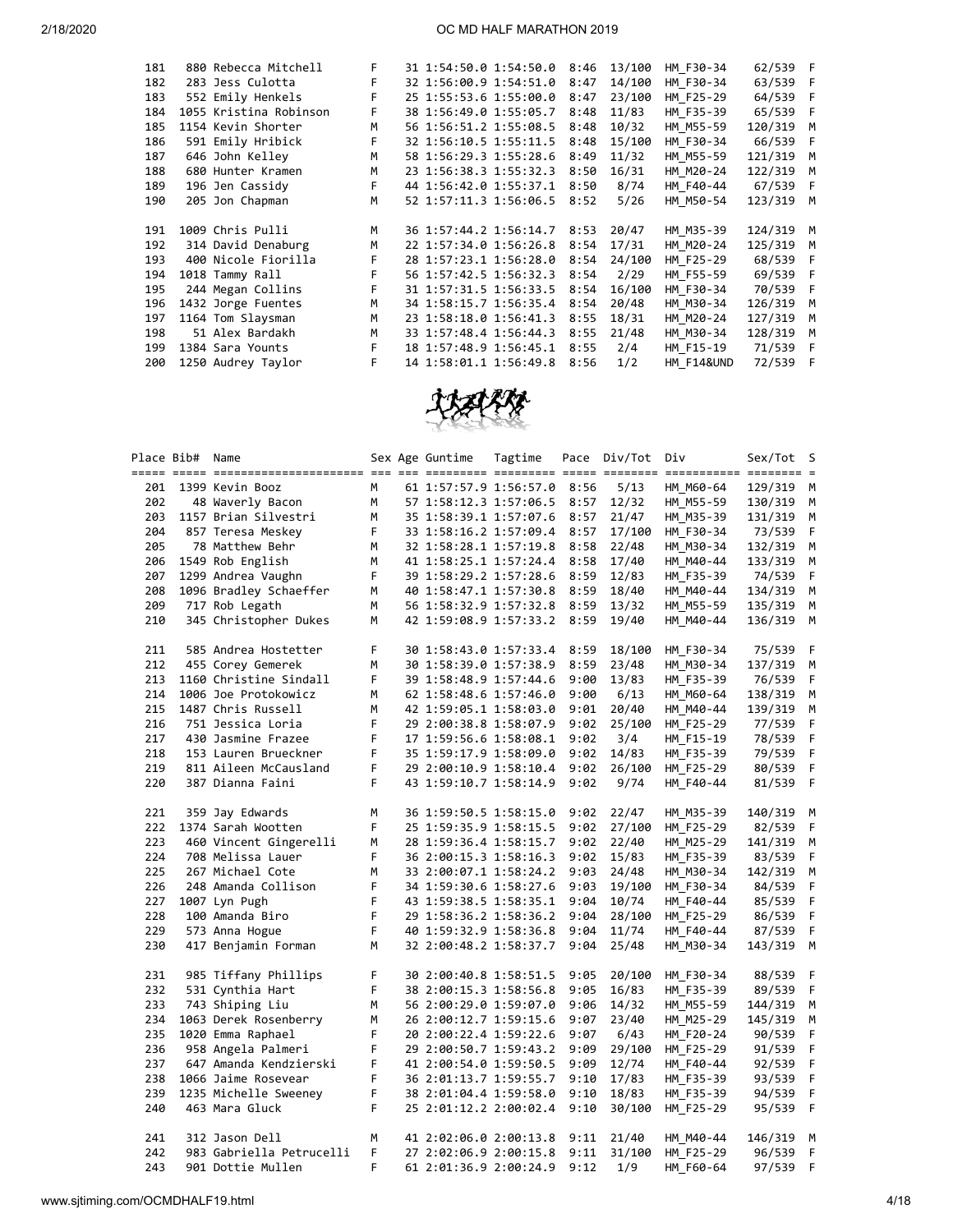| 244 | 164 Lynn Bush         |                | 52 2:01:59.7 2:00:25.6 9:12 3/38   |  | HM F50-54 | 98/539 F  |  |
|-----|-----------------------|----------------|------------------------------------|--|-----------|-----------|--|
| 245 | 535 Adam Hartlove     | M              | 36 2:01:48.4 2:00:32.8 9:13 23/47  |  | HM M35-39 | 147/319 M |  |
| 246 | 140 Maxwell Brooks    | M              | 66 2:01:32.2 2:00:36.7 9:13 1/5    |  | HM M65-69 | 148/319 M |  |
| 247 | 625 Kelly Jones-Adams | F.             | 38 2:02:03.0 2:00:40.3 9:13 19/83  |  | HM F35-39 | 99/539 F  |  |
| 248 | 81 Kelly Beitzell     |                | 31 2:01:48.4 2:00:42.6 9:13 21/100 |  | HM F30-34 | 100/539 F |  |
| 249 | 18 Jamie Altland      | F.             | 43 2:02:34.6 2:00:44.0 9:13 13/74  |  | HM F40-44 | 101/539 F |  |
| 250 | 250 John Collura      | M <sub>N</sub> | 57 2:02:22.9 2:00:44.4 9:13 15/32  |  | HM M55-59 | 149/319 M |  |



|     | Place Bib# Name |                                         |        | Sex Age Guntime        | Tagtime | Pace         | Div/Tot | Div                     | Sex/Tot S          |              |
|-----|-----------------|-----------------------------------------|--------|------------------------|---------|--------------|---------|-------------------------|--------------------|--------------|
|     |                 |                                         |        |                        |         |              |         | ============ ======== = |                    |              |
| 251 |                 | 613 Elizabeth Jarvis                    | F.     | 25 2:02:14.0 2:01:00.4 |         | 9:15         | 32/100  | HM F25-29               | 102/539            | - F          |
| 252 |                 | 173 Duncan Campbell                     | М      | 20 2:02:23.3 2:01:01.8 |         | 9:15         | 19/31   | HM M20-24               | 150/319            | м            |
| 253 |                 | 1346 Alexandra Willcox                  | F      | 23 2:02:19.9 2:01:07.9 |         | 9:15         | 7/43    | HM_F20-24               | 103/539            | F            |
| 254 |                 | 441 Michael Garcia                      | М      | 24 2:02:19.9 2:01:08.0 |         | 9:15         | 20/31   | HM M20-24               | 151/319            | М            |
| 255 |                 | 825 Robb McLeod                         | M      | 48 2:02:44.3 2:01:10.4 |         | 9:15         | 11/32   | HM_M45-49               | 152/319            | М            |
| 256 |                 | 1302 Charles Vinson                     | M      | 33 2:03:03.4 2:01:13.3 |         | 9:16         | 26/48   | HM_M30-34               | 153/319            | М            |
| 257 |                 | 201 Robin Cermak                        | F      | 48 2:03:20.7 2:01:19.3 |         | 9:16         | 2/52    | HM F45-49               | 104/539            | F            |
| 258 |                 | 238 Autumn Cohen                        | F      | 25 2:02:47.0 2:01:37.4 |         | 9:18         | 33/100  | HM_F25-29               | 105/539            | F            |
| 259 |                 | 204 Rachel Champion                     | F      | 30 2:02:45.9 2:01:42.0 |         | 9:18         | 22/100  | HM_F30-34               | 106/539            | F            |
| 260 |                 | 1449 Tara Kuzma                         | F      | 37 2:03:23.7 2:01:46.3 |         | 9:18         | 20/83   | HM_F35-39               | 107/539            | $\mathsf{F}$ |
| 261 |                 | 1141 Stephen Sharp                      | М      | 34 2:03:49.8 2:02:10.5 |         | 9:20         | 27/48   | HM_M30-34               | 154/319 M          |              |
| 262 |                 | 1087 Michelle Sabetti                   | F      | 46 2:03:25.6 2:02:10.8 |         | 9:20         | 3/52    | HM F45-49               | 108/539            | F            |
| 263 |                 | 427 Brenda Frantz                       | F      | 52 2:02:11.8 2:02:11.8 |         | 9:20         | 4/38    | HM F50-54               | 109/539            | F            |
| 264 |                 | 916 Juliana Nawn                        | F      | 27 2:03:30.4 2:02:13.9 |         | 9:20         | 34/100  | HM_F25-29               | 110/539            | F            |
| 265 |                 | 746 MacY Logan                          | F      | 25 2:03:29.5 2:02:16.3 |         | 9:21         | 35/100  | HM F25-29               | 111/539            | F            |
| 266 |                 | 1075 Kim (johnny Nussl Roys F           |        | 51 2:03:57.5 2:02:19.5 |         | 9:21         | 5/38    | HM_F50-54               | 112/539            | F            |
| 267 |                 | 458 Ashley Gereli                       | F      | 25 2:02:24.2 2:02:24.2 |         | 9:21         | 36/100  | HM_F25-29               | 113/539            | F            |
| 268 |                 | 604 Soulby Jackson                      | M      | 52 2:03:22.8 2:02:28.3 |         | 9:21         | 6/26    | HM M50-54               | 155/319            | M            |
| 269 |                 | 1268 Allison Tompkins                   | F      | 48 2:03:39.9 2:02:34.1 |         | 9:22         | 4/52    | HM_F45-49               | 114/539            | F            |
| 270 |                 | 23 Shane Anderson                       | М      | 33 2:04:23.1 2:02:44.2 |         | 9:23         | 28/48   | HM M30-34               | 156/319            | М            |
| 271 |                 | 1478 Courtney Pearson                   | F      | 32 2:04:00.6 2:02:51.5 |         | 9:23         | 23/100  | HM_F30-34               | 115/539            | - F          |
| 272 |                 | 1125 Charleen Secor                     | F      | 36 2:04:30.7 2:02:53.2 |         | 9:23         | 21/83   | HM_F35-39               | 116/539            | F            |
| 273 |                 | 620 Mandy Johnson                       | F      | 36 2:04:11.2 2:02:57.2 |         | 9:24         | 22/83   | HM F35-39               | 117/539            | F            |
| 274 |                 | 1330 Amanda Weaver                      | F      | 38 2:04:29.3 2:02:57.5 |         | 9:24         | 23/83   | HM_F35-39               | 118/539            | F            |
| 275 |                 | 533 Diana Hartford                      | F      | 24 2:04:43.1 2:03:15.1 |         | 9:25         | 8/43    | HM_F20-24               | 119/539            | F            |
| 276 |                 |                                         |        | 47 2:04:27.0 2:03:16.1 |         |              |         | HM M45-49               | 157/319            |              |
|     |                 | 1016 Christian Radgowski                | М<br>M |                        |         | 9:25         | 12/32   |                         |                    | М            |
| 277 |                 | 668 Michael Knestout                    | F.     | 29 2:04:40.2 2:03:32.5 |         | 9:26         | 24/40   | HM_M25-29               | 158/319            | М            |
| 278 |                 | 1115 Lauren Schwabe                     |        | 29 2:03:38.2 2:03:38.2 |         | 9:27         | 37/100  | HM_F25-29               | 120/539            | F            |
| 279 |                 | 1200 Lukas Spurrier                     | M      | 34 2:05:30.2 2:03:56.9 |         | 9:28         | 29/48   | HM M30-34               | 159/319            | м            |
| 280 |                 | 1060 Katie Rodriguez                    | F      | 25 2:06:08.2 2:04:07.0 |         | 9:29         | 38/100  | HM_F25-29               | 121/539            | -F           |
| 281 |                 | 114 Chelsea Bortz                       | F      | 26 2:05:57.3 2:04:08.2 |         | 9:29         | 39/100  | HM_F25-29               | 122/539            | F            |
| 282 |                 | 1498 John Syarto                        | М      | 51 2:06:06.9 2:04:16.0 |         | 9:30         | 7/26    | HM_M50-54               | 160/319            | M            |
| 283 |                 | 305 Ashley Deckman                      | F      | 28 2:05:38.3 2:04:16.3 |         | 9:30         | 40/100  | HM F25-29               | 123/539            | F            |
| 284 |                 | 1363 Kyra Wirtanen                      | F      | 42 2:05:32.0 2:04:22.9 |         | 9:30         | 14/74   | HM F40-44               | 124/539            | F            |
| 285 |                 | 1304 Matthew Vogt                       | М      | 37 2:06:24.8 2:04:25.6 |         | 9:30         | 24/47   | HM_M35-39               | 161/319            | М            |
| 286 |                 | 633 Hayley Kazen                        | F      | 49 2:06:03.9 2:04:32.5 |         | 9:31         | 5/52    | HM_F45-49               | 125/539            | F            |
| 287 |                 | 970 Carlee Patton                       | F      | 22 2:05:59.2 2:04:34.0 |         | 9:31         | 9/43    | HM F20-24               | 126/539            | F            |
| 288 |                 | 68 Constance Bean                       | F      | 33 2:06:00.8 2:04:39.0 |         | 9:31         | 24/100  | HM F30-34               | 127/539            | F            |
| 289 |                 | 1218 Kady Storm                         | F      | 32 2:06:09.0 2:04:40.9 |         | 9:32         | 25/100  | HM_F30-34               | 128/539            | F            |
| 290 |                 | 195 David Casselbury                    | M      | 35 2:06:30.4 2:05:09.1 |         | 9:34         | 25/47   | HM_M35-39               | 162/319            | м            |
| 291 |                 | 703 Jennifer Lange                      | F      | 35 2:06:45.4 2:05:16.1 |         | 9:34         | 24/83   | HM F35-39               | 129/539            | - F          |
| 292 |                 | 1210 Cynthia Steely                     | F      | 38 2:06:29.1 2:05:18.4 |         | 9:34         | 25/83   | HM_F35-39               | 130/539            | F            |
| 293 |                 | 356 Matthew Eberspeaker                 | M      | 23 2:06:32.6 2:05:28.2 |         | 9:35         | 21/31   | HM_M20-24               | 163/319            | M            |
| 294 |                 | 1251 Evan Taylor                        | М      | 27 2:06:55.8 2:05:37.8 |         | 9:36         | 25/40   | HM_M25-29               | 164/319            | M            |
| 295 |                 | 1533 Heath Henson                       |        | 35 2:07:03.9 2:05:40.7 |         |              | 26/47   |                         |                    |              |
| 296 |                 | 1254 Diana Theobald                     | М<br>F |                        |         | 9:36<br>9:36 | 41/100  | HM_M35-39               | 165/319<br>131/539 | M            |
| 297 |                 | 507 Tracie Hackley                      | F      | 25 2:07:04.2 2:05:43.3 |         | 9:37         | 26/83   | HM_F25-29               |                    | F            |
|     |                 |                                         |        | 36 2:07:15.1 2:05:46.0 |         |              |         | HM_F35-39               | 132/539            | F            |
| 298 |                 | 1128 Matt Seeberger<br>222 Mike Cifelli | M      | 24 2:07:44.8 2:05:57.0 |         | 9:37         | 22/31   | HM_M20-24               | 166/319            | M            |
| 299 |                 |                                         | М      | 30 2:08:18.8 2:05:59.5 |         | 9:38         | 30/48   | HM_M30-34               | 167/319            | M            |
| 300 |                 | 1276 Shelby Travers                     | F      | 31 2:06:17.0 2:06:17.0 |         | 9:39         | 26/100  | HM_F30-34               | 133/539            | F            |



| Place Bib# Name |                  |  | Sex Age Guntime   Tagtime   Pace   Div/Tot   Div |  |                                             | Sex/Tot S |  |
|-----------------|------------------|--|--------------------------------------------------|--|---------------------------------------------|-----------|--|
|                 |                  |  |                                                  |  |                                             |           |  |
| 301             | 757 Craig Haynes |  |                                                  |  | 49 2:07:18.0 2:06:20.5 9:39 13/32 HM M45-49 | 168/319 M |  |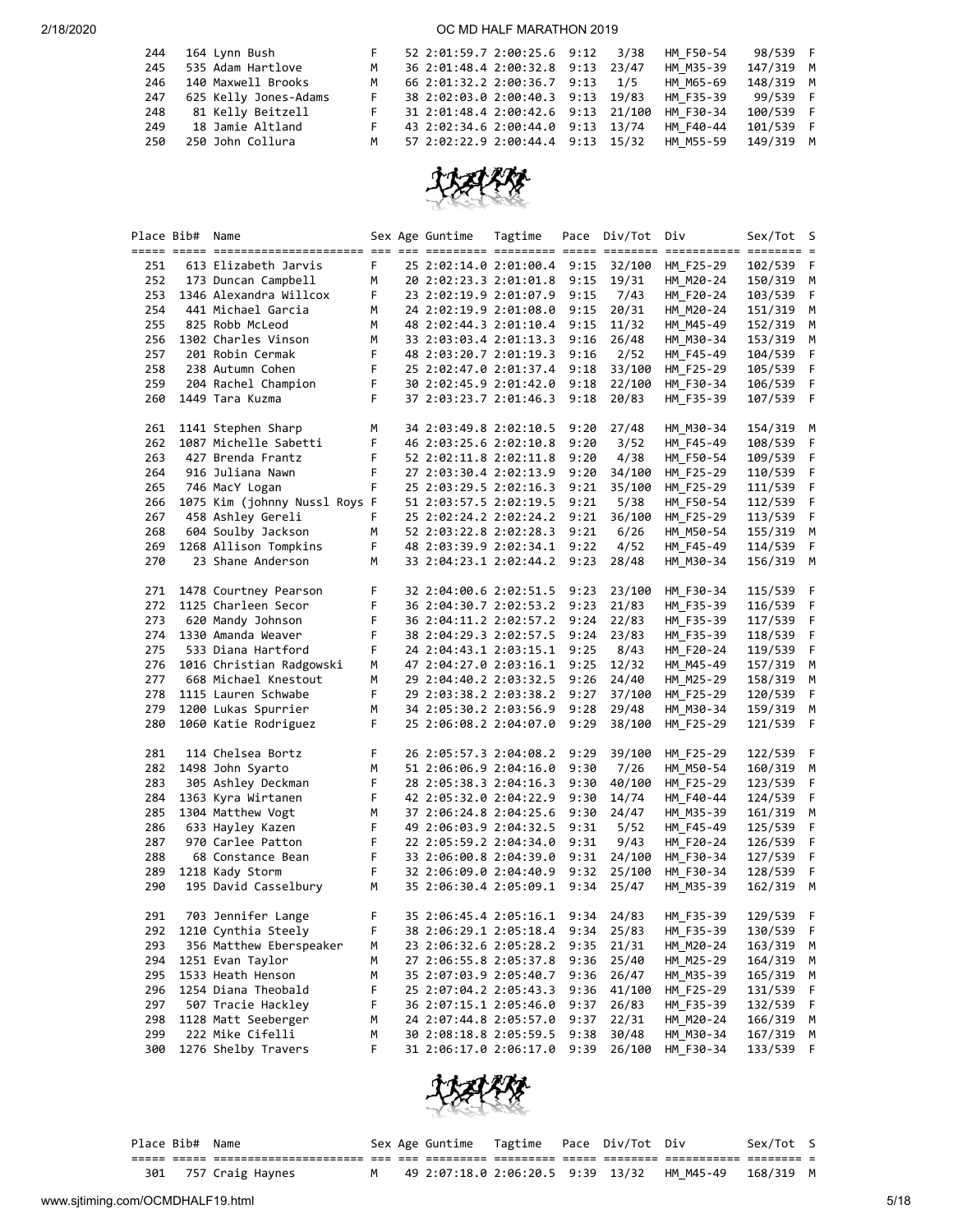| 302        | 603 Neli Ivanova Gabby   | F | 28 2:07:29.7 2:06:21.1 | 9:39         | 42/100 | HM_F25-29 | 134/539 | F |
|------------|--------------------------|---|------------------------|--------------|--------|-----------|---------|---|
| 303        | 141 John Brosnan         | M | 38 2:07:58.0 2:06:22.7 | 9:39         | 27/47  | HM M35-39 | 169/319 | М |
| 304        | 506 Sean Hackett         | М | 57 2:07:56.6 2:06:31.1 | 9:40         | 16/32  | HM M55-59 | 170/319 | М |
| 305        | 328 Scott Diveley        | М | 49 2:08:13.2 2:06:37.9 | 9:40         | 14/32  | HM M45-49 | 171/319 | м |
| 306        | 1324 Brian Ward          | М | 38 2:08:06.5 2:06:37.9 | 9:40         | 28/47  | HM M35-39 | 172/319 | М |
| 307        | 1171 Jennifer Smith      | F | 41 2:08:01.8 2:06:38.4 | 9:41         | 15/74  | HM_F40-44 | 135/539 | F |
| 308        | 1420 Jan Cook            | M | 54 2:08:10.7 2:06:44.5 | 9:41         | 8/26   | HM M50-54 | 173/319 | м |
| 309        | 951 Rachael Orlosky Otto | F | 32 2:08:00.6 2:06:48.0 | 9:41         | 27/100 | HM F30-34 | 136/539 | F |
| 310        | 253 Brittany Conner      | F | 23 2:08:35.4 2:06:50.9 | 9:41         | 10/43  | HM F20-24 | 137/539 | F |
|            |                          |   |                        |              |        |           |         |   |
| 311        | 1153 Sarah Shoop         | F | 31 2:08:11.3 2:06:52.3 | 9:42         | 28/100 | HM F30-34 | 138/539 | F |
| 312        | 933 Corryn Nikodemski    | F | 35 2:08:18.4 2:06:56.8 | 9:42         | 27/83  | HM_F35-39 | 139/539 | F |
| 313        | 1069 Mark Roswell        | м | 46 2:09:23.8 2:06:57.1 | 9:42         | 15/32  | HM M45-49 | 174/319 | М |
| 314        | 379 Ryan Esmond          | M | 21 2:07:56.8 2:07:02.2 | 9:42         | 23/31  | HM M20-24 | 175/319 | м |
| 315        | 898 Christie Moyer       | F | 25 2:08:28.8 2:07:04.1 | 9:42         | 43/100 | HM F25-29 | 140/539 | F |
| 316        | 322 Leticia Diaz         | F | 31 2:08:39.6 2:07:07.5 | 9:43         | 29/100 | HM F30-34 | 141/539 | F |
| 317        | 1034 Shannon Rexrode     | F | 40 2:09:03.5 2:07:08.0 | 9:43         | 16/74  | HM F40-44 | 142/539 | F |
| 318        | 33 Heather Apgar         | F | 47 2:08:17.9 2:07:09.4 | 9:43         | 6/52   | HM F45-49 | 143/539 | F |
| 319        |                          | М |                        | 9:44         |        |           |         | М |
|            | 715 Scott Leach          |   | 51 2:09:19.4 2:07:17.9 |              | 9/26   | HM M50-54 | 176/319 |   |
| 320        | 546 John Heisler         | M | 58 2:08:48.1 2:07:22.1 | 9:44         | 17/32  | HM M55-59 | 177/319 | М |
| 321        | 952 Lindsey Orr          | F | 37 2:09:06.7 2:07:25.6 | 9:44         | 28/83  | HM F35-39 | 144/539 | F |
| 322        | 644 Amy Kellam           | F | 46 2:08:52.4 2:07:27.6 | 9:44         | 7/52   | HM F45-49 | 145/539 | F |
| 323        | 19 Adam Alton            | M | 22 2:08:55.5 2:07:33.1 | 9:45         | 24/31  | HM M20-24 | 178/319 | М |
| 324        | 1137 Thomas Shahady      | M | 46 2:08:52.5 2:07:34.6 | 9:45         | 16/32  | HM M45-49 | 179/319 | М |
| 325        | 927 Jennifer Nicholls    | F | 40 2:08:43.8 2:07:37.9 | 9:45         | 17/74  | HM F40-44 | 146/539 | F |
| 326        | 674 Melissa Koehler      | F | 37 2:09:55.0 2:07:39.5 | 9:45         | 29/83  | HM F35-39 | 147/539 | F |
| 327        | 1397 Christopher Clift   | М | 24 2:09:21.3 2:07:41.3 | 9:45         | 25/31  | HM_M20-24 | 180/319 | м |
| 328        | 949 Victoria O'Neal      | F | 32 2:07:41.5 2:07:41.5 | 9:45         | 30/100 | HM F30-34 | 148/539 | F |
|            |                          | M |                        |              |        |           |         | м |
| 329<br>330 | 442 Joan Garcia          | F | 29 2:10:30.9 2:07:41.7 | 9:45<br>9:45 | 26/40  | HM_M25-29 | 181/319 | F |
|            | 83 Karly Belford         |   | 28 2:08:53.4 2:07:43.6 |              | 44/100 | HM F25-29 | 149/539 |   |
| 331        | 208 Donald Charlton      | М | 54 2:09:46.2 2:07:51.7 | 9:46         | 10/26  | HM M50-54 | 182/319 | М |
| 332        | 744 Victoria Liwush      | F | 30 2:09:06.1 2:07:53.8 | 9:46         | 31/100 | HM F30-34 | 150/539 | F |
| 333        | 268 Jake Cottrill        | М | 24 2:09:29.0 2:07:56.4 | 9:46         | 26/31  | HM M20-24 | 183/319 | М |
| 334        | 512 Michelle Hall        | F | 53 2:09:35.9 2:08:03.7 | 9:47         | 6/38   | HM_F50-54 | 151/539 | F |
| 335        | 653 Pamela Kerr          | F | 35 2:09:43.2 2:08:14.4 | 9:48         | 30/83  | HM F35-39 | 152/539 | F |
| 336        | 350 Jacqueline Dunn      | F | 27 2:09:30.1 2:08:15.4 | 9:48         | 45/100 | HM F25-29 | 153/539 | F |
| 337        | 1301 Hailey Vest         | F | 26 2:09:30.3 2:08:15.8 | 9:48         | 46/100 | HM F25-29 | 154/539 | F |
| 338        | 700 Lisa Lane            | F | 48 2:09:34.3 2:08:17.5 | 9:48         | 8/52   | HM F45-49 | 155/539 | F |
| 339        | 868 Jennifer Miller      | F | 41 2:09:49.5 2:08:24.4 | 9:49         | 18/74  | HM F40-44 | 156/539 | F |
| 340        | 485 Krista Grant         | F | 32 2:10:27.0 2:08:25.8 | 9:49         | 32/100 | HM_F30-34 | 157/539 | F |
|            |                          |   |                        |              |        |           |         |   |
| 341        | 42 Zachary Aucker        | М | 28 2:09:44.8 2:08:25.9 | 9:49         | 27/40  | HM M25-29 | 184/319 | M |
| 342        | 41 Ronna Aucker          | F | 49 2:09:45.8 2:08:26.1 | 9:49         | 9/52   | HM F45-49 | 158/539 | F |
| 343        | 748 Emily Long           | F | 22 2:09:55.5 2:08:28.3 | 9:49         | 11/43  | HM_F20-24 | 159/539 | F |
| 344        | 1215 Emily Stinemire     | F | 29 2:10:50.7 2:08:31.6 | 9:49         | 47/100 | HM_F25-29 | 160/539 | F |
| 345        | 1558 Kaitlin Berry       | F | 26 2:10:23.3 2:08:32.9 | 9:49         | 48/100 | HM_F25-29 | 161/539 | F |
| 346        | 1126 Tom Sedares         | M | 24 2:09:45.9 2:08:33.2 | 9:49         | 27/31  | HM_M20-24 | 185/319 | М |
| 347        | 255 Sheila Contento      | F | 34 2:10:01.5 2:08:43.5 | 9:50         | 33/100 | HM F30-34 | 162/539 | F |
| 348        | 1038 Brad Rice           | M | 44 2:09:52.8 2:08:44.5 | 9:50         | 22/40  | HM M40-44 | 186/319 | М |
| 349        | 626 Eva Joyce            | F | 46 2:10:02.6 2:08:44.6 | 9:50         | 10/52  | HM_F45-49 | 163/539 | F |
| 350        |                          | F |                        | 9:50         |        |           |         | F |
|            | 1303 Sarah Vitale        |   | 36 2:10:53.0 2:08:48.4 |              | 31/83  | HM F35-39 | 164/539 |   |



| Place Bib# | Name                   |    | Sex Age Guntime        | Tagtime |      | Pace Div/Tot Div |           | Sex/Tot S |  |
|------------|------------------------|----|------------------------|---------|------|------------------|-----------|-----------|--|
|            |                        |    |                        |         |      |                  |           |           |  |
| 351        | 657 Erin Kier          | F. | 40 2:10:08.9 2:08:48.5 |         | 9:50 | 19/74            | HM F40-44 | 165/539 F |  |
| 352        | 996 Julie Plume        | F. | 48 2:10:10.6 2:08:52.3 |         | 9:51 | 11/52            | HM F45-49 | 166/539 F |  |
| 353        | 879 Julie Mitchell     | F. | 46 2:10:26.4 2:08:56.5 |         | 9:51 | 12/52            | HM F45-49 | 167/539 F |  |
| 354        | 544 Andrew Heimbach    | M  | 31 2:10:14.2 2:08:58.9 |         | 9:51 | 31/48            | HM M30-34 | 187/319 M |  |
| 355        | 809 Alison McCarty     | F. | 37 2:10:14.1 2:09:00.8 |         | 9:51 | 32/83            | HM F35-39 | 168/539 F |  |
| 356        | 1455 Aimee Lester      | F  | 39 2:10:22.2 2:09:06.3 |         | 9:52 | 33/83            | HM F35-39 | 169/539 F |  |
| 357        | 1138 Gregory Shahady   | M  | 38 2:10:23.8 2:09:06.6 |         | 9:52 | 29/47            | HM M35-39 | 188/319 M |  |
| 358        | 1003 Kevin Priebe      | M  | 59 2:10:48.4 2:09:09.3 |         | 9:52 | 18/32            | HM M55-59 | 189/319 M |  |
| 359        | 904 Taylor Munroe      | F. | 24 2:11:29.6 2:09:10.7 |         | 9:52 | 12/43            | HM F20-24 | 170/539 F |  |
| 360        | 71 Rachel Becker       | F. | 22 2:10:44.1 2:09:11.6 |         | 9:52 | 13/43            | HM F20-24 | 171/539 F |  |
|            |                        |    |                        |         |      |                  |           |           |  |
| 361        | 382 Odette Evangelista | F. | 41 2:10:40.9 2:09:14.0 |         | 9:52 | 20/74            | HM F40-44 | 172/539 F |  |
| 362        | 1239 Cliff Sweet       | M  | 43 2:10:41.7 2:09:24.8 |         | 9:53 | 23/40            | HM M40-44 | 190/319 M |  |
| 363        | 1196 Angela Spessard   | F. | 34 2:10:40.3 2:09:26.0 |         | 9:53 | 34/100           | HM F30-34 | 173/539 F |  |
| 364        | 1520 Jamie Austin      | F  | 42 2:10:44.0 2:09:28.4 |         | 9:53 | 21/74            | HM F40-44 | 174/539 F |  |
| 365        | 529 Kristina Harsh     | F  | 34 2:10:47.8 2:09:39.2 |         | 9:54 | 35/100           | HM F30-34 | 175/539 F |  |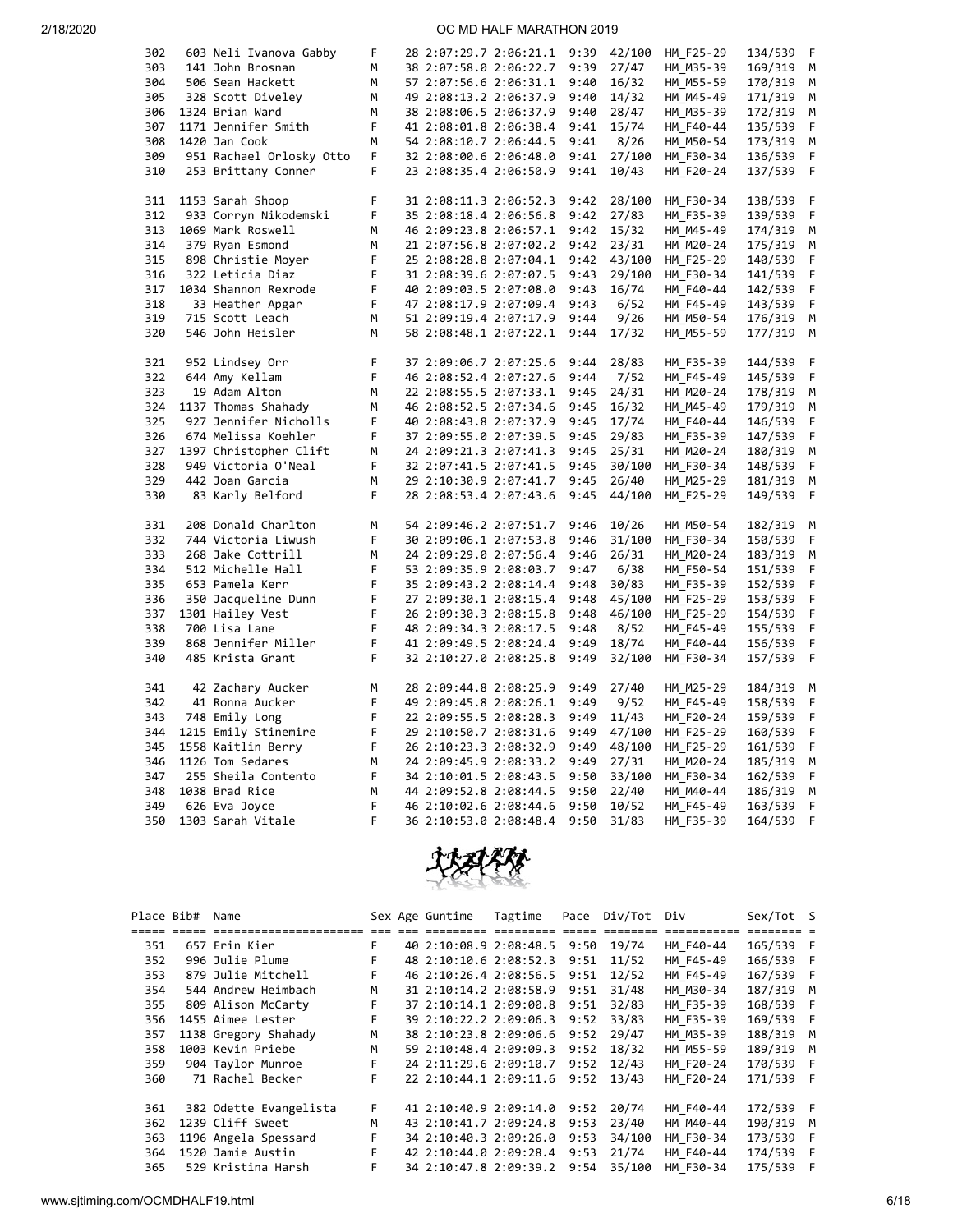| 366 | 948 Ann O'Malley       | F | 55 2:11:14.1 2:09:39.9 |                              | 9:54 | 3/29   | HM F55-59             | 176/539 F |              |
|-----|------------------------|---|------------------------|------------------------------|------|--------|-----------------------|-----------|--------------|
| 367 | 692 Kelli Labombard    | F | 45 2:11:47.5 2:09:40.8 |                              | 9:54 | 13/52  | HM F45-49             | 177/539 F |              |
| 368 | 93 Robert Betz         | M | 54 2:12:00.9 2:09:47.5 |                              | 9:55 | 11/26  | HM M50-54             | 191/319   | М            |
| 369 | 655 Chris Kidd         | М | 34 2:10:47.2 2:09:49.0 |                              | 9:55 | 32/48  | HM M30-34             | 192/319   | М            |
| 370 | 714 Justin Le          | M | 22 2:11:37.4 2:09:49.9 |                              | 9:55 | 28/31  | HM M20-24             | 193/319 M |              |
|     |                        |   |                        |                              |      |        |                       |           |              |
| 371 | 770 Gosia Magathan     | F | 45 2:11:36.4 2:09:57.5 |                              | 9:56 | 14/52  | HM F45-49             | 178/539 F |              |
| 372 | 561 Renee Hill         | F | 45 2:11:55.6 2:10:10.3 |                              | 9:57 | 15/52  | HM F45-49             | 179/539   | $\mathsf{F}$ |
| 373 | 1470 Shannon Minnich   | F | 39 2:11:38.2 2:10:12.1 |                              | 9:57 | 34/83  | HM F35-39             | 180/539   | - F          |
| 374 | 1469 Adam Miller       | M | 43 2:11:43.3 2:10:15.8 |                              | 9:57 | 24/40  | HM M40-44             | 194/319   | M            |
| 375 | 1371 Stacey Woodward   | F | 46 2:11:37.9 2:10:21.1 |                              | 9:58 | 16/52  | HM_F45-49             | 181/539   | - F          |
| 376 | 648 Sarah Kennedy      | F |                        | 36 2:11:28.6 2:10:28.7       | 9:58 | 35/83  | HM_F35-39             | 182/539   | $\mathsf{F}$ |
| 377 | 737 Nicole Lilly       | F | 32 2:11:49.5 2:10:31.5 |                              | 9:58 | 36/100 | HM F30-34             | 183/539   | - F          |
| 378 | 686 Erin Kriebel       | F |                        | 36 2:12:01.8 2:10:39.7       | 9:59 | 36/83  | HM F35-39             | 184/539   | $\mathsf{F}$ |
| 379 | 1074 Susan Roy         | F |                        | 25 2:12:38.1 2:10:45.4       | 9:59 | 49/100 | HM F25-29             | 185/539   | - F          |
| 380 | 1026 George Reese      | M | 44 2:12:38.3 2:10:45.6 |                              | 9:59 | 25/40  | HM M40-44             | 195/319   | M            |
|     |                        |   |                        |                              |      |        |                       |           |              |
| 381 | 685 Matthew Kriebel    | M |                        | 37 2:12:07.3 2:10:46.1 9:59  |      | 30/47  | HM M35-39             | 196/319 M |              |
| 382 | 559 Cara Hill          | F |                        | 34 2:11:50.4 2:10:51.4 10:00 |      | 37/100 | HM F30-34             | 186/539   | - F          |
| 383 | 36 Lindsey Arnold      | F |                        | 32 2:12:39.1 2:10:51.9 10:00 |      | 38/100 | HM F30-34             | 187/539   | - F          |
| 384 | 776 Dwayne Malone      | M |                        | 42 2:12:22.7 2:10:52.7 10:00 |      | 26/40  | HM M40-44             | 197/319   | M            |
| 385 | 1165 Hayley Slaysman   | F |                        | 23 2:12:30.9 2:10:53.7 10:00 |      | 14/43  | HM_F20-24             | 188/539   | -F           |
| 386 | 1037 Matt Rice         | M |                        | 41 2:12:30.7 2:10:57.6 10:00 |      | 27/40  | HM_M40-44             | 198/319   | М            |
| 387 | 342 Brandon Duelley    | М |                        | 26 2:12:19.9 2:11:00.2 10:01 |      | 28/40  | HM M25-29             | 199/319   | M            |
| 388 | 1205 Andrew Stanley    | М |                        | 26 2:13:15.0 2:11:04.1 10:01 |      | 29/40  | HM M25-29             | 200/319   | М            |
| 389 | 1012 Paul R            | М |                        | 44 2:13:37.6 2:11:11.5 10:01 |      | 28/40  | HM M40-44             | 201/319   | М            |
| 390 | 803 Stephanie Mathias  | F |                        | 28 2:12:27.3 2:11:17.8 10:02 |      | 50/100 | HM F25-29             | 189/539   | - F          |
|     |                        |   |                        |                              |      |        |                       |           |              |
| 391 | 1118 Emily Scordellis  | F |                        | 35 2:12:56.0 2:11:23.0 10:02 |      | 37/83  | HM F35-39             | 190/539   | - F          |
| 392 | 971 John Paukovits     | M |                        | 34 2:12:20.6 2:11:23.2 10:02 |      | 33/48  | HM M30-34             | 202/319   | М            |
| 393 | 1247 Calvin Tamulonis  | M |                        | 14 2:12:59.7 2:11:38.4 10:03 |      | 2/2    | <b>HM M14&amp;UND</b> | 203/319   | М            |
| 394 | 1 Mary Abadiez         | F |                        | 36 2:12:56.0 2:11:40.0 10:04 |      | 38/83  | HM F35-39             | 191/539   | F            |
| 395 | 327 Sonny Dinh         | M |                        | 51 2:13:06.2 2:11:43.5 10:04 |      | 12/26  | HM M50-54             | 204/319   | M            |
| 396 | 756 Chad Lubas         | M |                        | 45 2:13:09.9 2:11:48.9 10:04 |      | 17/32  | HM M45-49             | 205/319   | M            |
| 397 | 662 Katie King         | F |                        | 37 2:13:47.9 2:11:51.5 10:04 |      | 39/83  | HM_F35-39             | 192/539   | F            |
| 398 | 755 Lindsey Lowe       | F |                        | 25 2:13:15.4 2:12:00.2 10:05 |      | 51/100 | HM F25-29             | 193/539   | F            |
| 399 | 1442 Christina Hiltner | F |                        | 43 2:13:14.5 2:12:00.6 10:05 |      | 22/74  | HM F40-44             | 194/539   | F            |
| 400 | 572 Michael Hogan      | M |                        | 37 2:13:25.0 2:12:04.2 10:05 |      | 31/47  | HM M35-39             | 206/319   | м            |



| Place Bib# | Name                    |    | Sex Age Guntime              | Tagtime | Pace | Div/Tot | Div                     | Sex/Tot S |      |
|------------|-------------------------|----|------------------------------|---------|------|---------|-------------------------|-----------|------|
|            |                         |    |                              |         |      |         | ============ ======== = |           |      |
| 401        | 106 Jenna Bohrer        | F  | 33 2:13:42.3 2:12:08.5 10:06 |         |      | 39/100  | HM F30-34               | 195/539 F |      |
| 402        | 494 Donald Griffin      | M  | 50 2:13:48.1 2:12:26.6 10:07 |         |      | 13/26   | HM M50-54               | 207/319 M |      |
| 403        | 606 Carolyn Jackson     | F  | 36 2:14:08.8 2:12:29.1 10:07 |         |      | 40/83   | HM F35-39               | 196/539   | $-F$ |
| 404        | 555 Matthew Herrick     | M  | 51 2:13:33.4 2:12:33.2 10:08 |         |      | 14/26   | HM M50-54               | 208/319   | M    |
| 405        | 1307 Lee Wagner-Poff    | F  | 57 2:12:38.6 2:12:38.6 10:08 |         |      | 4/29    | HM F55-59               | 197/539 F |      |
| 406        | 652 Todd Kerns          | M  | 49 2:14:25.7 2:12:39.0 10:08 |         |      | 18/32   | HM M45-49               | 209/319 M |      |
| 407        | 543 Paul Hedin          | M  | 62 2:13:54.0 2:12:39.8 10:08 |         |      | 7/13    | HM M60-64               | 210/319 M |      |
| 408        | 333 Carolyn Dorazio     | F  | 42 2:14:22.8 2:12:40.6 10:08 |         |      | 23/74   | HM F40-44               | 198/539 F |      |
| 409        | 177 Christie Cange      | F  | 51 2:14:16.6 2:12:48.5 10:09 |         |      | 7/38    | HM F50-54               | 199/539 F |      |
| 410        | 821 Jim McKay           | M  | 57 2:14:35.0 2:12:50.9 10:09 |         |      | 19/32   | HM M55-59               | 211/319   | M    |
|            |                         |    |                              |         |      |         |                         |           |      |
| 411        | 762 Molly Lutrey        | F  | 21 2:14:17.4 2:12:55.5 10:09 |         |      | 15/43   | HM F20-24               | 200/539 F |      |
| 412        | 1278 Chelsea Trimper    | F  | 31 2:14:07.1 2:12:55.7 10:09 |         |      | 40/100  | HM F30-34               | 201/539 F |      |
| 413        | 1309 Ann-Marie Wahlberg | F  | 47 2:15:13.9 2:12:57.1 10:09 |         |      | 17/52   | HM F45-49               | 202/539 F |      |
| 414        | 1085 Nicole Rydzewski   | F. | 40 2:14:30.1 2:12:57.4 10:09 |         |      | 24/74   | HM F40-44               | 203/539 F |      |
| 415        | 1061 Eric Romano        | M  | 22 2:14:19.8 2:12:58.0 10:09 |         |      | 29/31   | HM M20-24               | 212/319 M |      |
| 416        | 357 Jennifer Eby        | F  | 43 2:15:19.8 2:13:05.2 10:10 |         |      | 25/74   | HM F40-44               | 204/539 F |      |
| 417        | 7 Jessica Adams         | F  | 36 2:14:53.1 2:13:09.3 10:10 |         |      | 41/83   | HM F35-39               | 205/539 F |      |
| 418        | 8 Scott Adams           | M  | 39 2:14:53.8 2:13:10.4 10:10 |         |      | 32/47   | HM M35-39               | 213/319   | M    |
| 419        | 877 Mindy Minchhoff     | F  | 34 2:14:40.1 2:13:19.6 10:11 |         |      | 41/100  | HM F30-34               | 206/539 F |      |
| 420        | 124 Jeff Boyda          | M  | 38 2:15:14.5 2:13:22.7 10:11 |         |      | 33/47   | HM M35-39               | 214/319 M |      |
|            |                         |    |                              |         |      |         |                         |           |      |
| 421        | 203 Jael Chambers       | M  | 30 2:15:15.4 2:13:23.2 10:11 |         |      | 34/48   | HM M30-34               | 215/319 M |      |
| 422        | 1019 Daymond Ransom     | M  | 55 2:14:55.9 2:13:28.6 10:12 |         |      | 20/32   | HM M55-59               | 216/319 M |      |
| 423        | 575 Michele Holzhauser  | F  | 26 2:14:50.0 2:13:34.8 10:12 |         |      | 52/100  | HM F25-29               | 207/539 F |      |
| 424        | 1305 Lynda Von Bargen   | F  | 62 2:15:00.8 2:13:41.0 10:13 |         |      | 2/9     | HM F60-64               | 208/539 F |      |
| 425        | 699 Ashley Landis       | F  | 34 2:15:26.5 2:13:43.7 10:13 |         |      | 42/100  | HM F30-34               | 209/539 F |      |
| 426        | 817 Megan McDonough     | F  | 23 2:15:04.1 2:13:56.5 10:14 |         |      | 16/43   | HM F20-24               | 210/539 F |      |
| 427        | 1273 Josh Trail         | M  | 41 2:16:36.6 2:14:03.3 10:14 |         |      | 29/40   | HM M40-44               | 217/319 M |      |
| 428        | 113 Lisa Borroni        | E  | 32 2:16:36.6 2:14:03.5 10:14 |         |      | 43/100  | HM F30-34               | 211/539 F |      |
| 429        | 1616 Maria Edwards      | F  | 24 2:15:19.7 2:14:05.6 10:15 |         |      | 17/43   | HM F20-24               | 212/539   | - F  |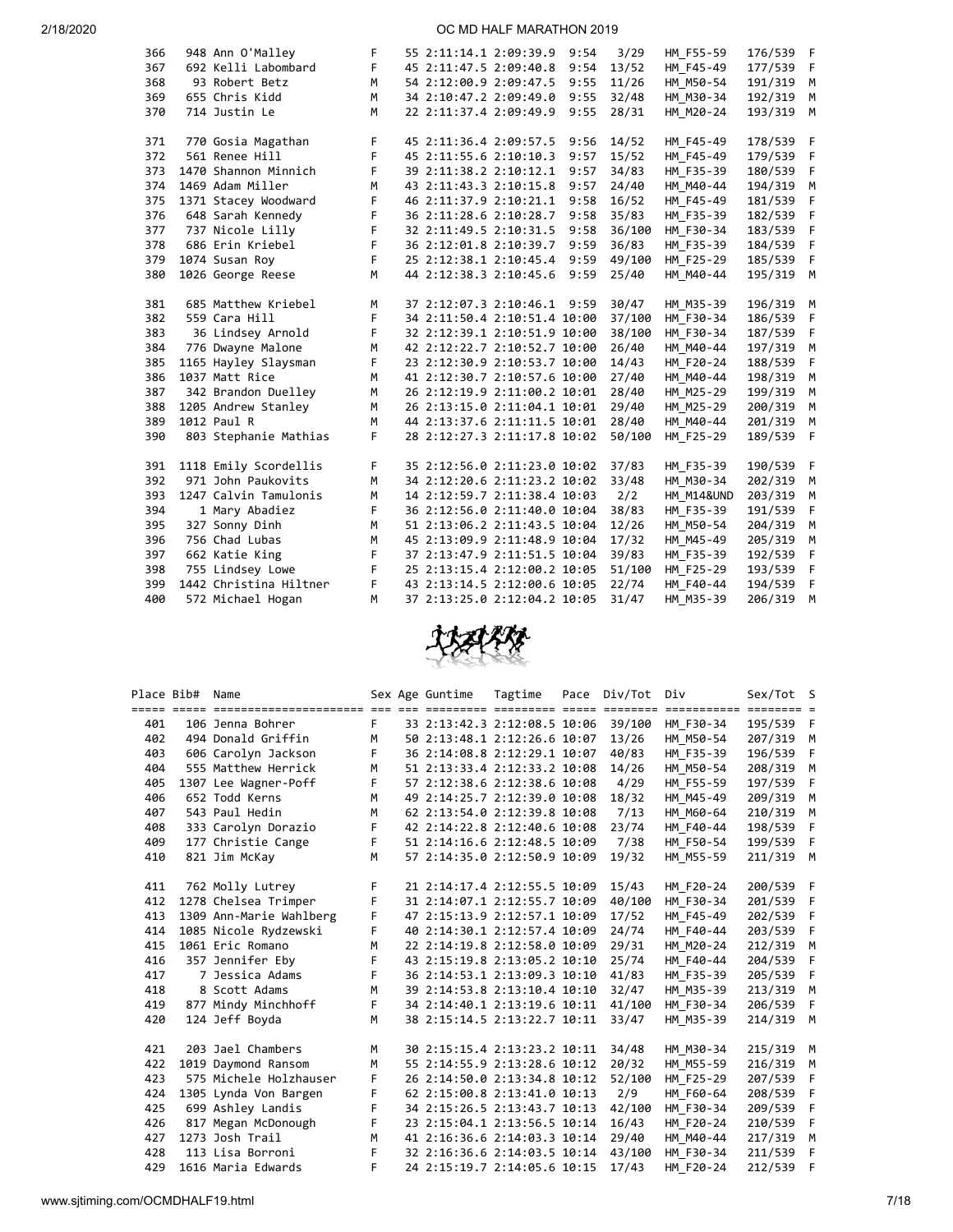| 430 | 476 Roland Gorschboth  | M  |  | 48 2:15:51.4 2:14:12.7 10:15 | 19/32  | HM M45-49 | 218/319 M |     |
|-----|------------------------|----|--|------------------------------|--------|-----------|-----------|-----|
| 431 | 1036 Jason Reynolds    | M  |  | 46 2:15:43.3 2:14:15.3 10:15 | 20/32  | HM M45-49 | 219/319 M |     |
| 432 | 58 Jay Barra           | M  |  | 35 2:15:39.7 2:14:20.3 10:16 | 34/47  | HM M35-39 | 220/319   | M   |
| 433 | 923 Angela Nesbitt     | F. |  | 25 2:16:07.0 2:14:25.1 10:16 | 53/100 | HM F25-29 | 213/539 F |     |
| 434 | 390 Tiffany Fare       | F. |  | 24 2:16:15.0 2:14:25.5 10:16 | 18/43  | HM F20-24 | 214/539 F |     |
| 435 | 1547 Jennifer Kline    | F. |  | 48 2:16:21.5 2:14:27.7 10:16 | 18/52  | HM F45-49 | 215/539 F |     |
| 436 | 1496 Tracy Smith       | F. |  | 42 2:16:17.8 2:14:31.2 10:17 | 26/74  | HM F40-44 | 216/539 F |     |
| 437 | 202 Elizabeth Cerwonka | F  |  | 27 2:16:31.2 2:14:31.4 10:17 | 54/100 | HM F25-29 | 217/539 F |     |
| 438 | 1264 MacKenzie Tietjen | F. |  | 27 2:15:58.7 2:14:35.8 10:17 | 55/100 | HM F25-29 | 218/539 F |     |
| 439 | 1482 Elaine Ports      | F  |  | 51 2:16:54.4 2:14:36.6 10:17 | 8/38   | HM F50-54 | 219/539   | - F |
| 440 | 149 Matthew Brown      | M  |  | 15 2:16:39.7 2:14:39.9 10:17 | 2/3    | HM M15-19 | 221/319   | M   |
| 441 | 518 John Hammond       | M  |  | 56 2:16:23.0 2:14:43.9 10:18 | 21/32  | HM M55-59 | 222/319 M |     |
| 442 | 251 Ralph Comegna      | M  |  | 58 2:17:36.2 2:14:45.1 10:18 | 22/32  | HM M55-59 | 223/319   | M   |
| 443 | 454 Carol Gemberling   | F  |  | 56 2:16:20.4 2:14:50.6 10:18 | 5/29   | HM F55-59 | 220/539 F |     |
| 444 | 1249 Kristina Taylor   | F  |  | 47 2:16:06.4 2:14:54.3 10:18 | 19/52  | HM F45-49 | 221/539 F |     |
| 445 | 1253 Michelle Tessmer  | F. |  | 37 2:16:31.2 2:15:00.7 10:19 | 42/83  | HM F35-39 | 222/539 F |     |
| 446 | 1047 Joshua Riddle     | M  |  | 35 2:16:16.8 2:15:04.1 10:19 | 35/47  | HM M35-39 | 224/319   | M   |
| 447 | 734 Vince Libercci     | M  |  | 54 2:15:04.1 2:15:04.1 10:19 | 15/26  | HM M50-54 | 225/319   | M   |
| 448 | 1046 Aaron Riddle      | M  |  | 38 2:16:17.3 2:15:04.3 10:19 | 36/47  | HM M35-39 | 226/319   | M   |
| 449 | 1269 Luis Toro         | M  |  | 33 2:16:15.8 2:15:11.0 10:20 | 35/48  | HM M30-34 | 227/319   | M   |
| 450 | 861 Laura Michnya      | F. |  | 39 2:16:16.0 2:15:12.3 10:20 | 43/83  | HM F35-39 | 223/539   | - F |



|     | Place Bib# Name |                       |              | Sex Age Guntime              | Tagtime | Pace | Div/Tot Div |                        | Sex/Tot S |             |
|-----|-----------------|-----------------------|--------------|------------------------------|---------|------|-------------|------------------------|-----------|-------------|
| 451 |                 | 120 Jaime Bowers      | F.           | 41 2:16:26.4 2:15:19.5 10:20 |         |      | 27/74       | HM F40-44              | 224/539 F |             |
| 452 |                 | 1565 Rohan Hampson    | М            | 46 2:17:04.6 2:15:20.4 10:20 |         |      | 21/32       | HM M45-49              | 228/319   | м           |
| 453 |                 | 758 Eric Luedtke      | M            | 37 2:16:55.9 2:15:24.0 10:21 |         |      | 37/47       | HM M35-39              | 229/319   | м           |
| 454 |                 | 384 Jennifer Exelby   | F            | 39 2:16:57.3 2:15:26.6 10:21 |         |      | 44/83       | HM F35-39              | 225/539   | $\mathsf F$ |
| 455 |                 | 896 Melissa Moskunas  | F            | 43 2:16:57.3 2:15:26.8 10:21 |         |      | 28/74       | HM F40-44              | 226/539   | F           |
| 456 |                 | 709 Nicole Lauer      | $\mathsf{F}$ | 39 2:16:57.8 2:15:28.4 10:21 |         |      | 45/83       | HM F35-39              | 227/539   | F           |
| 457 |                 | 154 Kim Brundage      | F.           | 53 2:17:00.9 2:15:35.4 10:22 |         |      | 9/38        | HM_F50-54              | 228/539   | F           |
| 458 |                 | 301 Chris Davis       | M            | 57 2:16:40.3 2:15:38.2 10:22 |         |      | 23/32       | HM_M55-59              | 230/319 M |             |
| 459 |                 | 2 Joseph Acord        | M            | 27 2:17:15.7 2:15:43.7 10:22 |         |      | 30/40       | HM M25-29              | 231/319 M |             |
| 460 |                 | 1111 Sharon Schroder  | F.           | 50 2:17:10.7 2:15:46.2 10:22 |         |      | 10/38       | HM F50-54              | 229/539   | - F         |
| 461 |                 | 1112 Jeffrey Schroder | M            | 54 2:17:12.3 2:15:47.6 10:22 |         |      | 16/26       | HM M50-54              | 232/319 M |             |
| 462 |                 | 553 Drew Herbert      | М            | 46 2:18:14.8 2:15:48.8 10:23 |         |      | 22/32       | HM_M45-49              | 233/319   | M           |
| 463 |                 | 1367 Brittany Wolske  | F            | 32 2:17:38.6 2:15:49.9 10:23 |         |      | 44/100      | HM F30-34              | 230/539   | F           |
| 464 |                 | 806 Adam Mayock       | M            | 35 2:16:59.1 2:15:52.6 10:23 |         |      | 38/47       | HM M35-39              | 234/319   | M           |
| 465 |                 | 45 Johanna Augustine  | F            | 40 2:18:05.0 2:15:53.9 10:23 |         |      | 29/74       | HM F40-44              | 231/539   | F           |
| 466 |                 | 44 Colleen Augustine  | F            | 43 2:18:05.1 2:15:54.5 10:23 |         |      | 30/74       | HM_F40-44              | 232/539 F |             |
| 467 |                 | 1255 Jessica Thomas   | F.           | 36 2:17:17.0 2:15:55.5 10:23 |         |      | 46/83       | HM F35-39              | 233/539 F |             |
| 468 |                 | 609 Paula Jamieson    | F            | 54 2:17:31.9 2:16:06.0 10:24 |         |      | 11/38       | HM_F50-54              | 234/539 F |             |
| 469 |                 | 174 Sharon Campbell   | F            | 56 2:17:41.2 2:16:17.3 10:25 |         |      | 6/29        | HM F55-59              | 235/539 F |             |
| 470 |                 | 592 Lexi Hubb         | F.           | 32 2:17:21.9 2:16:17.6 10:25 |         |      | 45/100      | HM F30-34              | 236/539 F |             |
|     |                 |                       |              |                              |         |      |             |                        |           |             |
| 471 |                 | 192 Susan Carver      | $\mathsf F$  | 47 2:18:10.2 2:16:20.4 10:25 |         |      | 20/52       | HM F45-49              | 237/539 F |             |
| 472 |                 | 847 Brenda Menzdorf   | $\mathsf F$  | 55 2:17:59.3 2:16:26.2 10:25 |         |      | 7/29        | HM F55-59              | 238/539 F |             |
| 473 |                 | 1479 Donna Peckman    | $\mathsf F$  | 58 2:18:19.3 2:16:28.1 10:26 |         |      | 8/29        | HM F55-59              | 239/539   | F           |
| 474 |                 | 126 Sandra Boyles     | F            | 57 2:18:19.1 2:16:28.2 10:26 |         |      | 9/29        | HM_F55-59              | 240/539 F |             |
| 475 |                 | 414 Michele Ford      | F            | 47 2:17:57.3 2:16:42.0 10:27 |         |      | 21/52       | HM F45-49              | 241/539   | F           |
| 476 |                 | 1017 Timothy Rakoczy  | M            | 34 2:17:55.7 2:16:44.5 10:27 |         |      | 36/48       | HM M30-34              | 235/319 M |             |
| 477 |                 | 994 Rebecca Pippenger | $\mathsf F$  | 38 2:18:35.8 2:16:45.3 10:27 |         |      | 47/83       | HM F35-39              | 242/539   | F           |
| 478 |                 | 1257 Jen Thomas       | F            | 39 2:18:36.0 2:16:45.4 10:27 |         |      | 48/83       | HM F35-39              | 243/539   | - F         |
| 479 |                 | 428 Kristin Franzen   | $\mathsf F$  | 45 2:16:57.6 2:16:57.6 10:28 |         |      | 22/52       | HM F45-49              | 244/539   | F           |
| 480 |                 | 1456 Kelly Long       | F            | 43 2:18:28.8 2:17:02.2 10:28 |         |      | 31/74       | HM_F40-44              | 245/539   | -F          |
| 481 |                 | 389 Linda Fair        | $\mathsf F$  | 65 2:18:43.3 2:17:05.1 10:28 |         |      | 1/4         | HM_F65-69              | 246/539 F |             |
| 482 |                 | 86 Katie Bellin       | $\mathsf F$  | 31 2:19:03.4 2:17:06.5 10:28 |         |      | 46/100      | HM_F30-34              | 247/539 F |             |
| 483 |                 | 500 Jeremy Gruver     | M            | 39 2:18:47.9 2:17:10.8 10:29 |         |      | 39/47       | HM M35-39              | 236/319   | M           |
| 484 |                 | 536 Valeri Hartman    | F            | 41 2:18:49.7 2:17:11.7 10:29 |         |      | 32/74       | HM F40-44              | 248/539 F |             |
| 485 |                 | 223 Amy Cignatta      | F            | 46 2:18:55.9 2:17:17.6 10:29 |         |      | 23/52       | HM_F45-49              | 249/539   | F           |
| 486 |                 | 503 Kacy Gwaltney     | F            | 28 2:19:52.1 2:17:24.7 10:30 |         |      | 56/100      | HM F25-29              | 250/539   | F           |
| 487 |                 | 502 Heather Gwaltney  | $\mathsf F$  | 32 2:19:52.7 2:17:24.8 10:30 |         |      | 47/100      | HM_F30-34              | 251/539   | - F         |
| 488 |                 | 221 Shelby Ciampa     | F            | 24 2:18:28.4 2:17:25.5 10:30 |         |      | 19/43       | HM F20-24              | 252/539   | F           |
| 489 |                 | 993 Lauren Piper      | $\mathsf{F}$ | 34 2:19:14.2 2:17:26.1 10:30 |         |      | 48/100      | HM F30-34              | 253/539   | $\mathsf F$ |
| 490 |                 | 1184 Jamie Snyder     | F.           | 38 2:19:08.7 2:17:27.9 10:30 |         |      | 49/83       | HM_F35-39              | 254/539 F |             |
| 491 |                 | 1062 Susan Rosenberry | F            | 56 2:19:04.2 2:17:38.0 10:31 |         |      | 10/29       |                        | 255/539 F |             |
| 492 |                 | 184 Brittany Carey    | F            | 32 2:19:07.5 2:17:40.4 10:31 |         |      | 49/100      | HM F55-59<br>HM F30-34 | 256/539 F |             |
|     |                 |                       |              |                              |         |      |             |                        |           |             |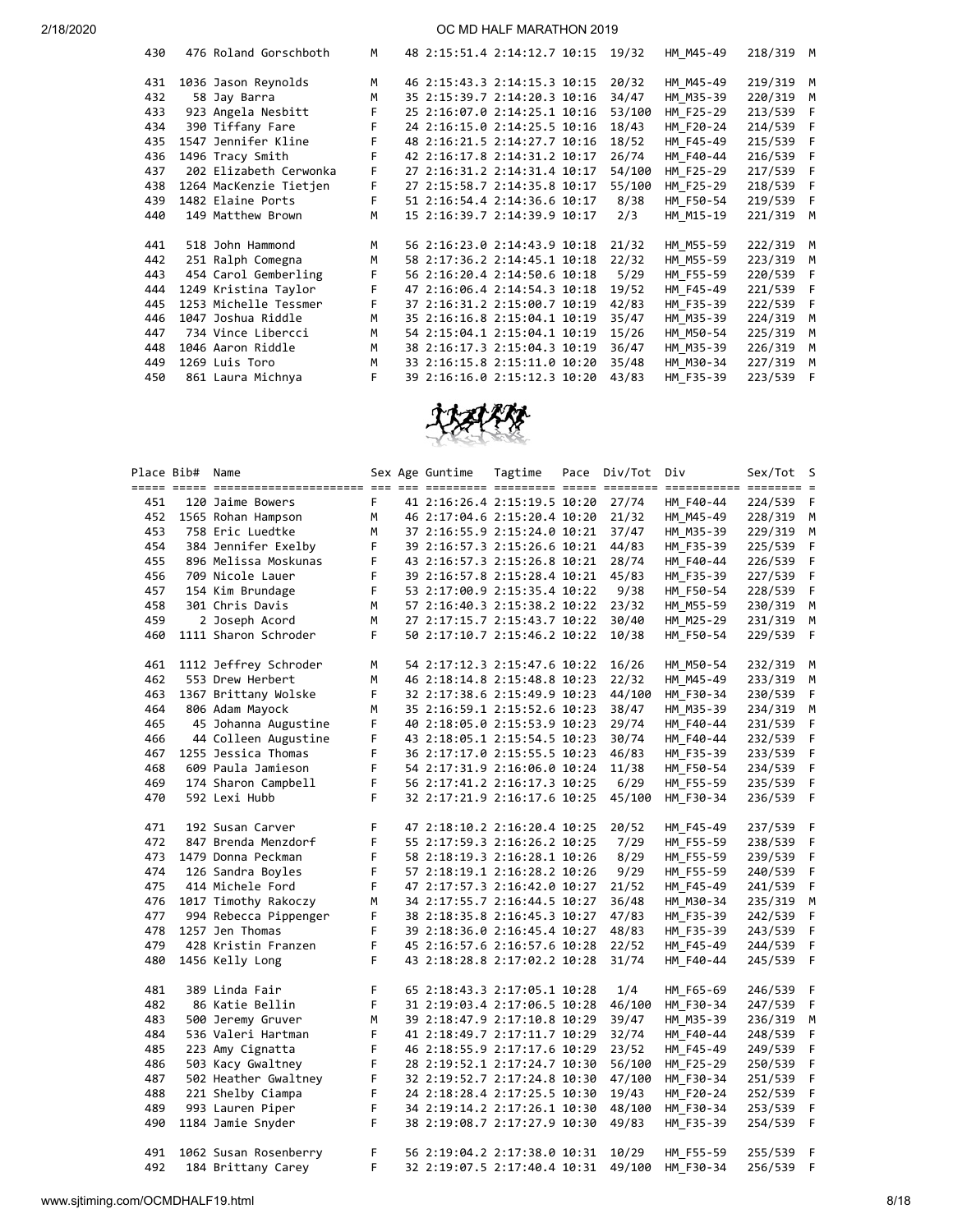| 289 Matthew Cwalinski | M                                             |  |                              | HM M30-34                                                                                                                                                                                                                                                         | 237/319 M |  |
|-----------------------|-----------------------------------------------|--|------------------------------|-------------------------------------------------------------------------------------------------------------------------------------------------------------------------------------------------------------------------------------------------------------------|-----------|--|
| 111 Jennifer Booth    | F.                                            |  |                              | HM F45-49                                                                                                                                                                                                                                                         | 257/539 F |  |
|                       | F.                                            |  |                              | HM F45-49                                                                                                                                                                                                                                                         | 258/539 F |  |
|                       | M                                             |  |                              | HM M35-39                                                                                                                                                                                                                                                         | 238/319 M |  |
| 505 Jennifer Hack     | F.                                            |  |                              | HM F40-44                                                                                                                                                                                                                                                         | 259/539 F |  |
| 631 Erica Katulka     |                                               |  |                              | HM F25-29                                                                                                                                                                                                                                                         | 260/539 F |  |
| 1260 Maureen Thompson | F.                                            |  | 50/83                        | HM F35-39                                                                                                                                                                                                                                                         | 261/539 F |  |
| 487 Abigail Graves    |                                               |  | 50/100                       | HM F30-34                                                                                                                                                                                                                                                         | 262/539 F |  |
|                       | 495 1382 Sharon Young<br>496 1468 Ed Merriken |  | 39 2:19:58.7 2:18:03.0 10:33 | 34 2:19:24.3 2:17:43.2 10:31 37/48<br>46 2:19:16.5 2:17:46.4 10:32 24/52<br>48 2:19:16.8 2:17:50.7 10:32 25/52<br>36 2:19:47.5 2:17:52.8 10:32 40/47<br>43 2:19:34.5 2:17:57.0 10:32 33/74<br>29 2:19:15.3 2:17:57.1 10:32 57/100<br>34 2:19:11.1 2:18:11.0 10:33 |           |  |



|            | Place Bib# Name |                                            |    | Sex Age Guntime              | Tagtime | Pace | Div/Tot Div     |                        | Sex/Tot S              |     |
|------------|-----------------|--------------------------------------------|----|------------------------------|---------|------|-----------------|------------------------|------------------------|-----|
| 501        |                 | 607 Veronica James                         | F. | 52 2:19:43.3 2:18:17.6 10:34 |         |      | 12/38           | HM F50-54              | 263/539 F              |     |
| 502        |                 |                                            | M  |                              |         |      | 30/31           |                        |                        |     |
|            |                 | 600 Joseph Iacona                          | F  | 24 2:19:55.6 2:18:21.8 10:34 |         |      | 11/29           | HM M20-24              | 239/319 M<br>264/539 F |     |
| 503<br>504 |                 | 601 Cynthia Iacona<br>490 Jennifer Greaser | F  | 56 2:19:55.8 2:18:22.1 10:34 |         |      |                 | HM_F55-59<br>HM_F40-44 | 265/539 F              |     |
| 505        |                 | 937 Keri Nwosu                             | F  | 43 2:19:41.6 2:18:24.8 10:34 |         |      | 34/74<br>51/100 |                        | 266/539 F              |     |
|            |                 | 167 Joseph Cahill                          |    | 33 2:20:01.4 2:18:34.2 10:35 |         |      |                 | HM F30-34              |                        |     |
| 506        |                 |                                            | M  | 28 2:20:52.9 2:18:35.6 10:35 |         |      | 31/40           | HM M25-29              | 240/319 M              |     |
| 507        |                 | 87 Morgan Bentley                          | F  | 25 2:20:53.6 2:18:36.2 10:35 |         |      | 58/100          | HM_F25-29              | 267/539                | - F |
| 508        |                 | 678 Rachel Kowalski                        | F. | 36 2:20:19.6 2:18:37.7 10:35 |         |      | 51/83           | HM_F35-39              | 268/539                | F   |
| 509        |                 | 1150 Mike Shone                            | М  | 61 2:20:33.3 2:18:43.3 10:36 |         |      | 8/13            | HM M60-64              | 241/319 M              |     |
| 510        |                 | 1242 Leslie Swift                          | F. | 35 2:19:55.1 2:18:43.5 10:36 |         |      | 52/83           | HM_F35-39              | 269/539 F              |     |
| 511        |                 | 1241 Mark Swift                            | М  | 35 2:19:55.6 2:18:44.1 10:36 |         |      | 41/47           | HM M35-39              | 242/319 M              |     |
| 512        |                 | 986 Savang Phonnathong                     | М  | 45 2:18:46.2 2:18:46.2 10:36 |         |      | 23/32           | HM_M45-49              | 243/319                | M   |
| 513        |                 | 885 Lauren Mooney                          | F  | 35 2:20:09.7 2:18:51.5 10:36 |         |      | 53/83           | HM_F35-39              | 270/539 F              |     |
| 514        |                 | 679 April Kraft                            | F  | 40 2:20:36.3 2:18:52.8 10:37 |         |      | 35/74           | HM_F40-44              | 271/539 F              |     |
| 515        |                 | 332 Meghan Donovan                         | F  | 27 2:20:15.8 2:18:58.5 10:37 |         |      | 59/100          | HM_F25-29              | 272/539 F              |     |
| 516        |                 | 788 Maggie Marmo                           | F  | 27 2:20:32.8 2:19:00.5 10:37 |         |      | 60/100          | HM_F25-29              | 273/539 F              |     |
| 517        |                 | 760 Patrick Lund                           | M  | 53 2:20:30.2 2:19:02.0 10:37 |         |      | 17/26           | HM M50-54              | 244/319 M              |     |
| 518        |                 | 596 Matthew Huppmann                       | M  | 29 2:20:30.1 2:19:02.5 10:37 |         |      | 32/40           | HM_M25-29              | 245/319                | M   |
| 519        |                 | 656 Tony Kidwell                           | М  | 43 2:20:30.5 2:19:03.0 10:37 |         |      | 30/40           | HM M40-44              | 246/319 M              |     |
| 520        |                 | 263 Lindsey Corasaniti                     | F  | 31 2:20:11.0 2:19:06.6 10:38 |         |      | 52/100          | HM_F30-34              | 274/539 F              |     |
| 521        |                 | 439 Kelsey Gallagher                       | F  | 32 2:20:46.4 2:19:13.9 10:38 |         |      | 53/100          | HM F30-34              | 275/539 F              |     |
| 522        |                 | 407 Megan Flora Quinn                      | F  | 31 2:21:19.6 2:19:20.2 10:39 |         |      | 54/100          | HM_F30-34              | 276/539                | - F |
| 523        |                 | 129 Paul Boynton                           | М  | 58 2:21:17.9 2:19:24.9 10:39 |         |      | 24/32           | HM M55-59              | 247/319 M              |     |
| 524        |                 | 1032 Jaime Renn                            | F  | 40 2:21:23.2 2:19:25.7 10:39 |         |      | 36/74           | HM_F40-44              | 277/539 F              |     |
| 525        |                 | 869 Tracie Miller                          | F  | 55 2:20:41.0 2:19:27.4 10:39 |         |      | 12/29           | HM_F55-59              | 278/539                | - F |
| 526        |                 | 1534 Colleen Smith                         | F  | 35 2:21:33.6 2:19:28.3 10:39 |         |      | 54/83           | HM_F35-39              | 279/539 F              |     |
| 527        |                 | 643 Tiffany Keener                         | F  | 37 2:20:47.4 2:19:31.8 10:40 |         |      | 55/83           | HM_F35-39              | 280/539 F              |     |
| 528        |                 | 215 William Chmurzynski                    | М  | 38 2:21:44.1 2:19:44.8 10:41 |         |      | 42/47           | HM M35-39              | 248/319 M              |     |
| 529        |                 | 240 Reagan Cole                            | F. | 14 2:20:59.2 2:19:47.8 10:41 |         |      | 2/2             | HM F14&UND             | 281/539                | - F |
| 530        |                 | 1286 Megan Ulisney                         | F. | 24 2:20:46.3 2:19:50.2 10:41 |         |      | 20/43           | HM F20-24              | 282/539 F              |     |
| 531        |                 | 802 Meridith Masloski                      | F  | 51 2:21:24.7 2:19:59.3 10:42 |         |      | 13/38           | HM F50-54              | 283/539 F              |     |
| 532        |                 | 1090 Kelly Sacks                           | F  | 42 2:21:49.2 2:19:59.3 10:42 |         |      | 37/74           | HM_F40-44              | 284/539 F              |     |
| 533        |                 | 895 Kimberly Moseman                       | F  | 23 2:21:33.9 2:20:02.5 10:42 |         |      | 21/43           | HM F20-24              | 285/539 F              |     |
| 534        |                 | 125 Cristin Boyer                          | F  | 37 2:21:38.4 2:20:14.1 10:43 |         |      | 56/83           | HM_F35-39              | 286/539                | F   |
| 535        |                 | 884 Shelton Mooney                         | М  | 43 2:21:45.6 2:20:27.4 10:44 |         |      | 31/40           | HM_M40-44              | 249/319 M              |     |
| 536        |                 | 1139 Allison Shaner                        | F  | 23 2:21:59.4 2:20:28.2 10:44 |         |      | 22/43           | HM_F20-24              | 287/539 F              |     |
| 537        |                 | 1098 Rachel Danielle Schiav F              |    | 42 2:21:43.1 2:20:31.0 10:44 |         |      | 38/74           | HM_F40-44              | 288/539 F              |     |
| 538        |                 | 47 Kelly Bachman                           | F  | 34 2:22:26.8 2:20:42.3 10:45 |         |      | 55/100          | HM F30-34              | 289/539 F              |     |
| 539        |                 | 721 Kristen Leikus                         | F  | 31 2:22:50.9 2:20:49.4 10:45 |         |      | 56/100          | HM_F30-34              | 290/539                | - F |
| 540        |                 | 481 Jamie Graham                           | F. | 42 2:22:50.8 2:20:49.6 10:45 |         |      | 39/74           | HM_F40-44              | 291/539                | - F |
|            |                 |                                            |    |                              |         |      |                 |                        |                        |     |
| 541        |                 | 785 Josette Markline                       | F. | 34 2:22:35.8 2:21:00.2 10:46 |         |      | 57/100          | HM_F30-34              | 292/539 F              |     |
| 542        |                 | 805 Etta Mayers                            | F  | 51 2:22:40.8 2:21:17.9 10:48 |         |      | 14/38           | HM_F50-54              | 293/539                | -F  |
| 543        |                 | 1308 Sonja Wahl                            | F  | 56 2:22:54.6 2:21:19.3 10:48 |         |      | 13/29           | HM_F55-59              | 294/539 F              |     |
| 544        |                 | 778 John Mansueti                          | М  | 55 2:23:29.8 2:21:22.4 10:48 |         |      | 25/32           | HM_M55-59              | 250/319                | M   |
| 545        |                 | 233 Tanya Clifford                         | F  | 40 2:23:30.5 2:21:23.0 10:48 |         |      | 40/74           | HM_F40-44              | 295/539                | F   |
| 546        |                 | 712 Ashley Lawrence                        | F  | 28 2:22:28.0 2:21:25.1 10:48 |         |      | 61/100          | HM F25-29              | 296/539                | F   |
| 547        |                 | 691 Allison La Vay                         | F  | 33 2:23:09.9 2:21:49.9 10:50 |         |      | 58/100          | HM_F30-34              | 297/539                | F   |
| 548        |                 | 1005 Marc Prochoren                        | М  | 44 2:24:13.8 2:22:08.6 10:52 |         |      | 32/40           | HM_M40-44              | 251/319 M              |     |
| 549        |                 | 942 Dawn O'Croinin                         | F  | 45 2:23:44.9 2:22:13.5 10:52 |         |      | 26/52           | HM F45-49              | 298/539                | -F  |
| 550        |                 | 437 Layne Gable                            | F  | 24 2:24:14.0 2:22:16.6 10:52 |         |      | 23/43           | HM F20-24              | 299/539 F              |     |



|  | Р⊥асе вір# | Nam |
|--|------------|-----|
|  |            |     |

Place Bib# Name Sex Age Guntime Tagtime Pace Div/Tot Div Sex/Tot S

===== ===== ====================== === === ========= ========= ===== ======== =========== ======== =

www.sjtiming.com/OCMDHALF19.html 9/18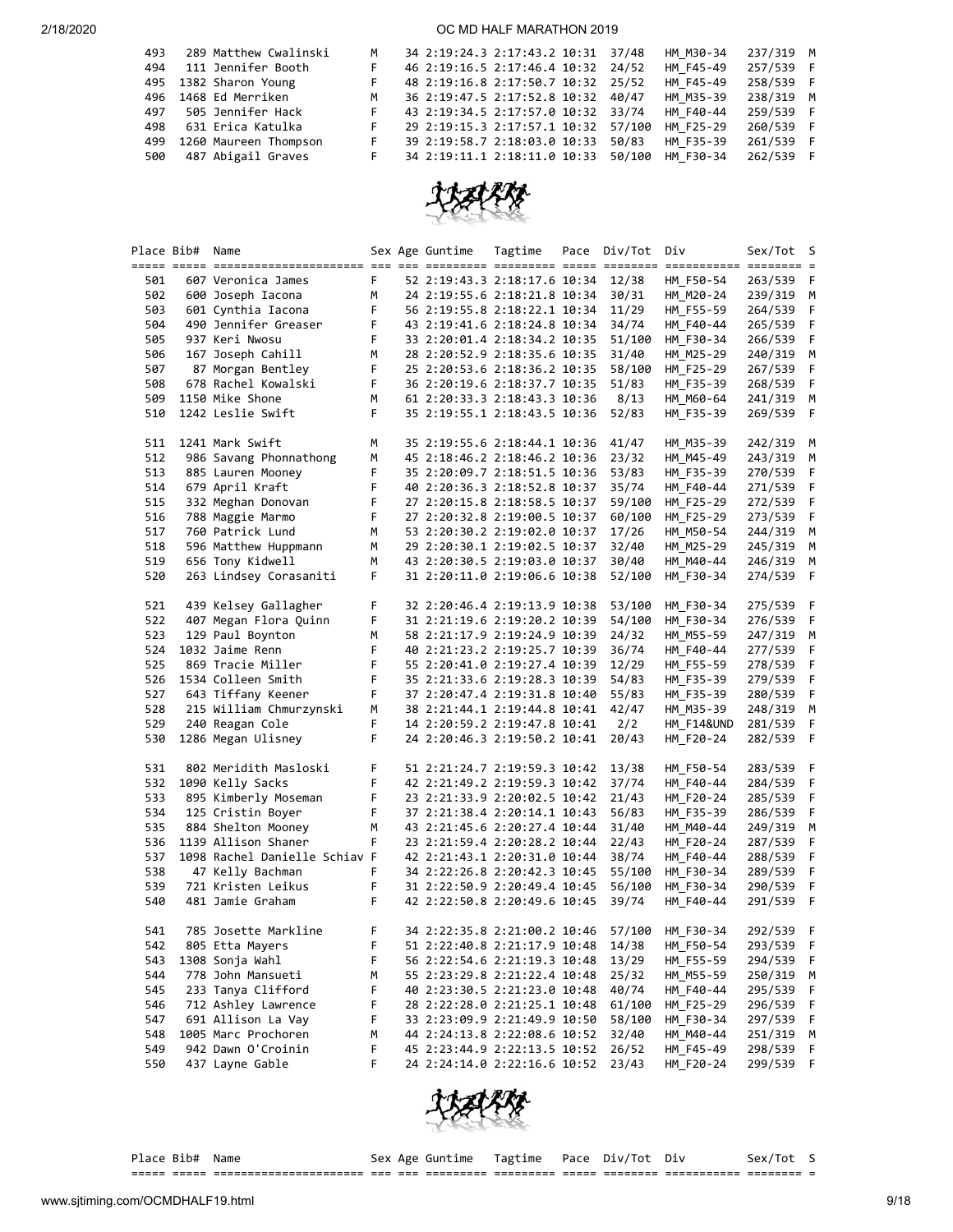| 551 | 705 Abiola Laniyonu      | М      |  | 27 2:24:23.4 2:22:24.0 10:53 | 33/40  | HM_M25-29 | 252/319 | M  |
|-----|--------------------------|--------|--|------------------------------|--------|-----------|---------|----|
| 552 | 887 Karlee Moore         | F      |  | 29 2:23:59.3 2:22:24.0 10:53 | 62/100 | HM F25-29 | 300/539 | F  |
| 553 | 1093 Kezia Santo         | F      |  | 39 2:24:06.3 2:22:25.5 10:53 | 57/83  | HM F35-39 | 301/539 | F  |
| 554 | 1287 Kelly Urban         | F      |  | 44 2:23:39.1 2:22:26.1 10:53 | 41/74  | HM_F40-44 | 302/539 | F  |
| 555 | 1494 Matt Smith          | М      |  | 44 2:24:22.4 2:22:35.6 10:54 | 33/40  | HM M40-44 | 253/319 | М  |
| 556 | 1013 Angela Raccomandato | F      |  | 53 2:24:03.3 2:22:46.3 10:54 | 15/38  | HM F50-54 | 303/539 | F  |
| 557 | 935 Effie Nomicos        | F      |  | 58 2:24:31.5 2:22:58.4 10:55 | 14/29  | HM F55-59 | 304/539 | F  |
| 558 | 670 Bernard Knorr        | M      |  | 42 2:24:37.2 2:23:07.5 10:56 | 34/40  | HM_M40-44 | 254/319 | M  |
| 559 | 783 Alison Markey        | F      |  | 29 2:24:17.8 2:23:11.6 10:56 | 63/100 | HM F25-29 | 305/539 | F  |
| 560 | 277 Kimberly Crist       | F      |  | 38 2:25:21.5 2:23:17.1 10:57 | 58/83  | HM F35-39 | 306/539 | F  |
|     |                          |        |  |                              |        |           |         |    |
| 561 | 426 Leslie Franklin      | F      |  | 47 2:25:06.7 2:23:17.8 10:57 | 27/52  | HM_F45-49 | 307/539 | F  |
| 562 | 1133 Kira Sellar         | F      |  | 24 2:24:27.8 2:23:18.6 10:57 | 24/43  |           |         | F  |
|     |                          |        |  |                              |        | HM_F20-24 | 308/539 |    |
| 563 | 1193 David Spells        | М<br>F |  | 34 2:24:37.9 2:23:18.8 10:57 | 38/48  | HM M30-34 | 255/319 | М  |
| 564 | 547 Molly Helie          |        |  | 24 2:25:26.0 2:23:18.9 10:57 | 25/43  | HM F20-24 | 309/539 | F  |
| 565 | 1389 Taylor Zeiders      | F      |  | 21 2:24:28.3 2:23:18.9 10:57 | 26/43  | HM_F20-24 | 310/539 | F  |
| 566 | 549 Colleen Helie        | F      |  | 26 2:25:25.9 2:23:19.1 10:57 | 64/100 | HM_F25-29 | 311/539 | F  |
| 567 | 642 Patrick Keenan       | М      |  | 59 2:24:46.6 2:23:20.9 10:57 | 26/32  | HM M55-59 | 256/319 | М  |
| 568 | 982 Jeffrey Peterson     | М      |  | 63 2:25:13.4 2:23:26.4 10:57 | 9/13   | HM M60-64 | 257/319 | М  |
| 569 | 1340 Paul Wheeler        | М      |  | 47 2:25:42.6 2:23:44.2 10:59 | 24/32  | HM M45-49 | 258/319 | M  |
| 570 | 840 Amanda Meisel        | F      |  | 43 2:25:33.8 2:23:49.3 10:59 | 42/74  | HM_F40-44 | 312/539 | F  |
|     |                          |        |  |                              |        |           |         |    |
| 571 | 1339 Lori Wheeler        | F      |  | 48 2:25:48.0 2:23:49.9 10:59 | 28/52  | HM F45-49 | 313/539 | F  |
| 572 | 241 Gil Collier          | М      |  | 58 2:25:19.9 2:24:05.9 11:00 | 27/32  | HM_M55-59 | 259/319 | M  |
| 573 | 963 Kelly Parks          | F      |  | 39 2:26:08.2 2:24:11.7 11:01 | 59/83  | HM_F35-39 | 314/539 | F  |
| 574 | 998 Robert Potestio      | M      |  | 32 2:26:18.1 2:24:15.3 11:01 | 39/48  | HM M30-34 | 260/319 | М  |
| 575 | 1548 Kristin Simkins     | F      |  | 38 2:25:31.4 2:24:18.3 11:01 | 60/83  | HM F35-39 | 315/539 | F  |
| 576 | 936 Reah Norris          | F      |  | 42 2:26:34.4 2:24:52.6 11:04 | 43/74  | HM_F40-44 | 316/539 | F  |
| 577 | 789 Elizabeth Marr       | F      |  | 29 2:26:58.7 2:24:53.8 11:04 | 65/100 | HM_F25-29 | 317/539 | F  |
| 578 | 156 Caitlin Brunner      | F      |  | 32 2:26:22.9 2:24:53.9 11:04 | 59/100 | HM F30-34 | 318/539 | F  |
| 579 | 1358 Leanne Wilson       | F      |  | 30 2:26:24.9 2:24:56.7 11:04 | 60/100 | HM F30-34 | 319/539 | F  |
| 580 | 49 Jordyn Bailey         | F      |  | 24 2:27:22.6 2:25:18.0 11:06 | 27/43  | HM_F20-24 | 320/539 | F  |
|     |                          |        |  |                              |        |           |         |    |
| 581 | 1345 Becky Wile          | F      |  | 42 2:27:32.9 2:25:18.5 11:06 | 44/74  | HM F40-44 | 321/539 | -F |
| 582 | 1617 Melissa Chenoweth   | F      |  | 27 2:27:30.2 2:25:26.5 11:07 | 66/100 | HM_F25-29 | 322/539 | F  |
| 583 | 258 Ginny Cook           | F      |  | 67 2:27:31.3 2:25:36.6 11:07 | 2/4    | HM F65-69 | 323/539 | F  |
| 584 | 902 Jennifer Mullenax    | F      |  | 41 2:27:25.4 2:25:40.3 11:08 | 45/74  | HM_F40-44 | 324/539 | F  |
| 585 | 897 Pamela Moyer         | F      |  | 38 2:27:30.9 2:25:42.9 11:08 | 61/83  | HM F35-39 | 325/539 | F  |
| 586 | 1014 Joe Raccomandato    | М      |  | 55 2:27:16.6 2:25:59.5 11:09 | 28/32  | HM M55-59 | 261/319 | М  |
| 587 | 666 Robert Kleinle       | M      |  | 53 2:27:43.0 2:25:59.9 11:09 | 18/26  | HM M50-54 | 262/319 | М  |
| 588 | 15 Ben Aldana            | M      |  | 47 2:27:38.0 2:26:00.7 11:09 | 25/32  | HM M45-49 | 263/319 | М  |
| 589 | 999 Amanda Pottorff      | F      |  | 32 2:27:07.4 2:26:03.8 11:09 | 61/100 | HM F30-34 | 326/539 | F  |
| 590 | 1052 Suzanne Robinson    | F      |  | 40 2:27:45.4 2:26:04.0 11:09 | 46/74  | HM F40-44 | 327/539 | F  |
|     |                          |        |  |                              |        |           |         |    |
| 591 |                          | F      |  |                              |        |           |         |    |
| 592 | 1288 Anna Ustinova       | F      |  | 31 2:28:06.8 2:26:23.8 11:11 | 62/100 | HM_F30-34 | 328/539 | -F |
|     | 479 Jessica Grabill      |        |  | 28 2:28:18.4 2:26:24.0 11:11 | 67/100 | HM_F25-29 | 329/539 | F  |
| 593 | 766 Amanda Lyons         | F      |  | 24 2:28:18.2 2:26:24.4 11:11 | 28/43  | HM_F20-24 | 330/539 | F  |
| 594 | 1073 Pam Rowe            | F      |  | 58 2:28:18.9 2:26:24.6 11:11 | 15/29  | HM_F55-59 | 331/539 | F  |
| 595 | 1041 Phyllis Rich        | F      |  | 55 2:28:18.4 2:26:24.8 11:11 | 16/29  | HM_F55-59 | 332/539 | F  |
| 596 | 905 Martin Munroe        | M      |  | 62 2:28:45.0 2:26:25.3 11:11 | 10/13  | HM M60-64 | 264/319 | М  |
| 597 | 753 Jade Loun            | F      |  | 26 2:28:04.7 2:26:28.9 11:11 | 68/100 | HM_F25-29 | 333/539 | F  |
| 598 | 1383 Anna Young          | F      |  | 26 2:28:04.5 2:26:29.6 11:11 | 69/100 | HM_F25-29 | 334/539 | F  |
| 599 | 464 Constanze Goetz      | F      |  | 35 2:28:30.3 2:26:35.3 11:12 | 62/83  | HM F35-39 | 335/539 | F  |
| 600 | 1070 Lori Roth           | F      |  | 44 2:28:49.3 2:26:46.7 11:13 | 47/74  | HM F40-44 | 336/539 | F  |



| Place Bib# | Name                   |    | Sex Age Guntime              | Tagtime | Pace | Div/Tot | Div       | Sex/Tot S |     |
|------------|------------------------|----|------------------------------|---------|------|---------|-----------|-----------|-----|
|            |                        |    |                              |         |      |         |           |           |     |
| 601        | 61 Jodie Bath          | F. | 34 2:28:31.3 2:26:52.2 11:13 |         |      | 63/100  | HM F30-34 | 337/539 F |     |
| 602        | 1562 Alannia Turner    | F  | 46 2:28:41.9 2:27:00.5 11:14 |         |      | 29/52   | HM F45-49 | 338/539 F |     |
| 603        | 1246 Allie Talbot      | F  | 26 2:28:15.3 2:27:02.7 11:14 |         |      | 70/100  | HM F25-29 | 339/539 F |     |
| 604        | 965 Stephanie Passero  | F. | 33 2:29:23.1 2:27:02.8 11:14 |         |      | 64/100  | HM F30-34 | 340/539 F |     |
| 605        | 966 Jonathan Passero   | M  | 34 2:29:23.5 2:27:04.1 11:14 |         |      | 40/48   | HM M30-34 | 265/319 M |     |
| 606        | 981 Stephanie Perkins  | F  | 30 2:29:22.3 2:27:04.3 11:14 |         |      | 65/100  | HM F30-34 | 341/539   | - F |
| 607        | 967 Justin Passero     | M  | 32 2:29:22.8 2:27:04.4 11:14 |         |      | 41/48   | HM M30-34 | 266/319   | M   |
| 608        | 470 Jaclyn Gonzalez    | F. | 41 2:28:29.1 2:27:05.3 11:14 |         |      | 48/74   | HM F40-44 | 342/539 F |     |
| 609        | 1056 Renee Roccato     | F. | 28 2:28:21.6 2:27:05.5 11:14 |         |      | 71/100  | HM F25-29 | 343/539 F |     |
| 610        | 1441 Barb Henschel     | F  | 30 2:28:21.0 2:27:08.4 11:14 |         |      | 66/100  | HM F30-34 | 344/539 F |     |
| 611        | 1486 Jessica Rosevear  | F. | 34 2:28:36.7 2:27:18.1 11:15 |         |      | 67/100  | HM F30-34 | 345/539 F |     |
| 612        | 1094 Stephanie Saravia | F. | 30 2:29:18.9 2:27:27.3 11:16 |         |      | 68/100  | HM F30-34 | 346/539   | - F |
| 613        | 163 Ashley Burton      | F. | 23 2:28:56.7 2:27:27.7 11:16 |         |      | 29/43   | HM F20-24 | 347/539   | - F |
| 614        | 973 Regina Peachey     | F  | 30 2:29:22.3 2:27:36.8 11:17 |         |      | 69/100  | HM F30-34 | 348/539   | F   |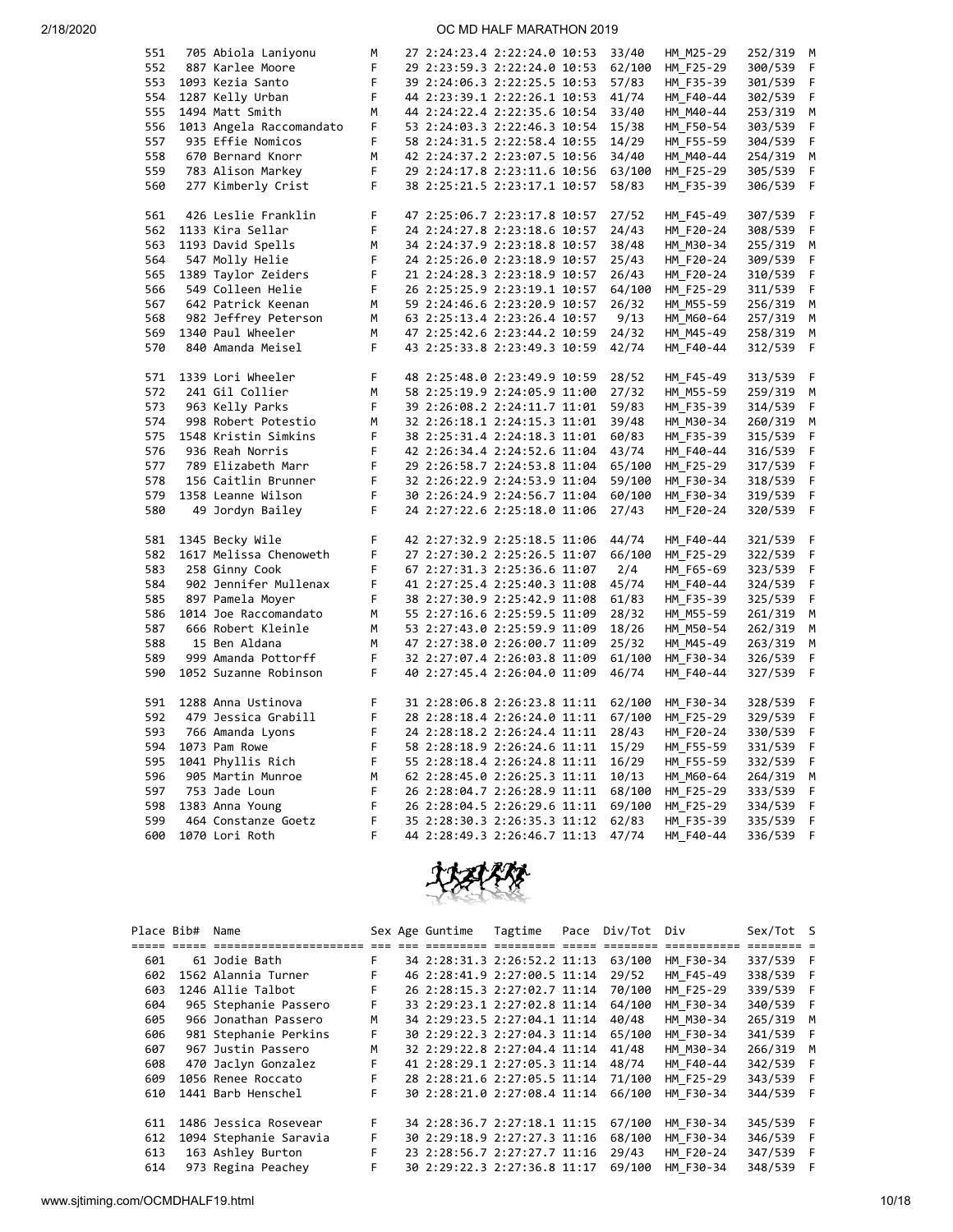| 615 | 1293 Jordan Van Petten   | м |  | 43 2:29:00.3 2:27:36.9 11:17 | 35/40  | HM M40-44 | 267/319 M |              |
|-----|--------------------------|---|--|------------------------------|--------|-----------|-----------|--------------|
| 616 | 424 Nicole Fracasso      | F |  | 22 2:28:48.0 2:27:40.0 11:17 | 30/43  | HM F20-24 | 349/539   | $-F$         |
| 617 | 1294 Jennifer Van Petten | F |  | 41 2:29:03.6 2:27:40.4 11:17 | 49/74  | HM F40-44 | 350/539   | - F          |
| 618 | 1189 Wendy Sparks        | F |  | 48 2:30:18.8 2:27:46.2 11:17 | 30/52  | HM F45-49 | 351/539   | -F           |
| 619 | 1175 Mitchell Smith      | M |  | 28 2:29:39.0 2:27:47.5 11:17 | 34/40  | HM M25-29 | 268/319   | M            |
| 620 | 157 Zachary Bryant       | M |  | 39 2:30:03.5 2:27:51.7 11:18 | 43/47  | HM_M35-39 | 269/319   | M            |
|     |                          |   |  |                              |        |           |           |              |
| 621 | 819 Elizabeth McIntosh   | F |  | 27 2:29:20.5 2:27:52.9 11:18 | 72/100 | HM F25-29 | 352/539   | - F          |
| 622 | 627 Vanessa Junkin       | F |  | 28 2:29:35.0 2:27:54.1 11:18 | 73/100 | HM F25-29 | 353/539   | $\mathsf{F}$ |
| 623 | 689 Jess Kurti           | F |  | 47 2:29:15.4 2:27:56.5 11:18 | 31/52  | HM_F45-49 | 354/539   | - F          |
| 624 | 499 Nancy Grund          | F |  | 61 2:30:03.8 2:28:09.0 11:19 | 3/9    | HM F60-64 | 355/539   | - F          |
| 625 | 799 Heather Marvin       | F |  | 39 2:29:55.7 2:28:23.5 11:20 | 63/83  | HM F35-39 | 356/539   | - F          |
| 626 | 1279 Mike Trott          | M |  | 65 2:29:57.7 2:28:24.8 11:20 | 2/5    | HM M65-69 | 270/319   | м            |
| 627 | 1216 Ada Stoltzfus       | F |  | 33 2:29:25.0 2:28:25.5 11:20 | 70/100 | HM F30-34 | 357/539   | F            |
| 628 | 105 Marina Bogatkina     | F |  | 31 2:30:20.6 2:28:30.9 11:21 | 71/100 | HM F30-34 | 358/539   | F            |
| 629 | 974 Christine Peck       | F |  | 27 2:30:44.6 2:28:47.9 11:22 | 74/100 | HM_F25-29 | 359/539   | -F           |
| 630 | 1554 Jenn Williams       | F |  | 44 2:31:15.3 2:28:48.8 11:22 | 50/74  | HM F40-44 | 360/539   | - F          |
|     |                          |   |  |                              |        |           |           |              |
| 631 | 732 Christine Li         | F |  | 44 2:30:12.7 2:28:51.7 11:22 | 51/74  | HM F40-44 | 361/539 F |              |
| 632 | 337 Jillian Dozier       | F |  | 27 2:30:45.3 2:28:55.0 11:23 | 75/100 | HM_F25-29 | 362/539   | - F          |
| 633 | 777 Hilary Mangi         | F |  | 32 2:30:54.3 2:28:56.1 11:23 | 72/100 | HM F30-34 | 363/539   | - F          |
| 634 | 645 Jennifer Keller      | F |  | 60 2:30:47.8 2:29:05.6 11:23 | 4/9    | HM F60-64 | 364/539 F |              |
| 635 | 469 Jennifer Gonsalves   | F |  | 55 2:30:54.3 2:29:09.7 11:24 | 17/29  | HM F55-59 | 365/539   | - F          |
| 636 | 468 Edward Gonsalves     | M |  | 59 2:30:54.1 2:29:10.2 11:24 | 29/32  | HM M55-59 | 271/319   | М            |
| 637 | 991 Consuela Pinto       | F |  | 48 2:31:16.9 2:29:16.2 11:24 | 32/52  | HM F45-49 | 366/539   | F            |
| 638 | 1186 Kathleen Solomon    | F |  | 38 2:31:26.9 2:29:18.8 11:24 | 64/83  | HM F35-39 | 367/539   | F            |
| 639 | 207 Lynn Charlton        | F |  | 52 2:31:16.7 2:29:22.2 11:25 | 16/38  | HM F50-54 | 368/539   | F            |
| 640 | 209 Emma Charlton        | F |  | 23 2:31:17.6 2:29:23.5 11:25 | 31/43  | HM F20-24 | 369/539   | - F          |
|     |                          |   |  |                              |        |           |           |              |
| 641 | 882 Bart Modzelewski     | M |  | 34 2:31:45.4 2:29:28.0 11:25 | 42/48  | HM M30-34 | 272/319   | М            |
| 642 | 513 Thomas Hall          | M |  | 35 2:31:46.6 2:29:30.3 11:25 | 44/47  | HM M35-39 | 273/319   | М            |
| 643 | 122 Shelly Bowman        | F |  | 47 2:31:16.4 2:29:37.9 11:26 | 33/52  | HM F45-49 | 370/539   | F            |
| 644 | 915 Andrew Naumann       | M |  | 29 2:31:18.8 2:29:38.6 11:26 | 35/40  | HM M25-29 | 274/319   | M            |
| 645 | 540 Dwayne Hawk          | M |  | 50 2:31:18.1 2:29:39.2 11:26 | 19/26  | HM M50-54 | 275/319   | М            |
| 646 | 1335 Nicole Wernette     | F |  | 46 2:31:16.7 2:29:39.4 11:26 | 34/52  | HM_F45-49 | 371/539   | F            |
| 647 | 191 Jo Carver            | F |  | 22 2:30:53.6 2:29:42.5 11:26 | 32/43  | HM F20-24 | 372/539   | F            |
| 648 | 774 Randy Malone         | M |  | 67 2:32:05.3 2:29:51.8 11:27 | 3/5    | HM M65-69 | 276/319   | м            |
| 649 | 286 Kara Cunningham      | F |  | 33 2:31:54.5 2:29:55.3 11:27 | 73/100 | HM F30-34 | 373/539   | F            |
| 650 | 1243 Katharine Swiggett  | F |  | 30 2:31:50.0 2:30:07.2 11:28 | 74/100 | HM F30-34 | 374/539   | $\mathsf{F}$ |
|     |                          |   |  |                              |        |           |           |              |



|     | Place Bib# Name |                          |    | Sex Age Guntime              | Tagtime | Pace Div/Tot Div |           | Sex/Tot S |     |
|-----|-----------------|--------------------------|----|------------------------------|---------|------------------|-----------|-----------|-----|
|     |                 |                          |    |                              |         |                  |           |           |     |
| 651 |                 | 456 Veronica Genco       | F. | 29 2:31:50.2 2:30:07.9 11:28 |         | 76/100           | HM F25-29 | 375/539 F |     |
| 652 |                 | 995 Virginia Pitler      | F  | 29 2:31:50.4 2:30:08.0 11:28 |         | 77/100           | HM_F25-29 | 376/539 F |     |
| 653 |                 | 1570 Marianne Harvey     | F  | 40 2:32:26.2 2:30:21.5 11:29 |         | 52/74            | HM F40-44 | 377/539 F |     |
| 654 |                 | 409 Brandy Foehrkolb     | F  | 25 2:32:24.6 2:30:28.6 11:30 |         | 78/100           | HM F25-29 | 378/539 F |     |
| 655 |                 | 1188 Laura Spangenberger | F  | 23 2:32:24.7 2:30:29.5 11:30 |         | 33/43            | HM F20-24 | 379/539 F |     |
| 656 |                 | 1445 Solomon James       | M  | 34 2:31:39.0 2:30:30.9 11:30 |         | 43/48            | HM M30-34 | 277/319 M |     |
| 657 |                 | 372 Jessica Elswick      | F  | 48 2:32:37.2 2:30:31.6 11:30 |         | 35/52            | HM F45-49 | 380/539 F |     |
| 658 |                 | 1327 Taylor Waters       | F  | 54 2:31:48.9 2:30:32.5 11:30 |         | 17/38            | HM F50-54 | 381/539 F |     |
| 659 |                 | 66 Valerie Beacham       | F  | 54 2:32:41.5 2:30:35.0 11:30 |         | 18/38            | HM F50-54 | 382/539 F |     |
| 660 |                 | 1206 Brena Starr         | E  | 47 2:32:46.2 2:30:40.4 11:31 |         | 36/52            | HM F45-49 | 383/539 F |     |
|     |                 |                          |    |                              |         |                  |           |           |     |
| 661 |                 | 10 Rhonda Adams          | F. | 50 2:32:10.8 2:30:42.7 11:31 |         | 19/38            | HM F50-54 | 384/539 F |     |
| 662 |                 | 6 Jeffrey Adams          | M  | 47 2:32:11.7 2:30:43.3 11:31 |         | 26/32            | HM M45-49 | 278/319 M |     |
| 663 |                 | 1333 Ashley Weik         | F  | 26 2:32:53.9 2:30:48.7 11:31 |         | 79/100           | HM F25-29 | 385/539   | - F |
| 664 |                 | 1185 Liz Soisson         | F  | 37 2:32:23.2 2:30:54.4 11:32 |         | 65/83            | HM F35-39 | 386/539 F |     |
| 665 |                 | 34 Virginia Arey         | F  | 38 2:33:00.2 2:31:09.6 11:33 |         | 66/83            | HM F35-39 | 387/539 F |     |
| 666 |                 | 1569 Lori Preston        | F  | 50 2:32:53.8 2:31:17.4 11:33 |         | 20/38            | HM F50-54 | 388/539 F |     |
| 667 |                 | 127 Randall Boyles       | M  | 54 2:33:19.3 2:31:17.7 11:33 |         | 20/26            | HM M50-54 | 279/319 M |     |
| 668 |                 | 411 Casey Fogarty        | M  | 39 2:32:51.1 2:31:25.2 11:34 |         | 45/47            | HM M35-39 | 280/319   | м   |
| 669 |                 | 110 Sandy Boos           | F  | 48 2:33:02.0 2:31:27.6 11:34 |         | 37/52            | HM F45-49 | 389/539 F |     |
| 670 |                 | 654 Amy Kerr             | F  | 37 2:33:32.5 2:31:28.3 11:34 |         | 67/83            | HM F35-39 | 390/539 F |     |
|     |                 |                          |    |                              |         |                  |           |           |     |
| 671 |                 | 1446 Mike Johnson        | M  | 43 2:32:57.7 2:31:32.5 11:35 |         | 36/40            | HM M40-44 | 281/319 M |     |
| 672 |                 | 94 Kathleen Beville      | F  | 55 2:31:34.2 2:31:34.2 11:35 |         | 18/29            | HM F55-59 | 391/539 F |     |
| 673 |                 | 1161 Marybeth Sisk       | F  | 41 2:34:45.1 2:31:41.6 11:35 |         | 53/74            | HM F40-44 | 392/539 F |     |
| 674 |                 | 1364 Maria Wise          | F  | 31 2:33:27.5 2:31:44.5 11:35 |         | 75/100           | HM F30-34 | 393/539 F |     |
| 675 |                 | 741 Lori Litke           | F  | 37 2:33:38.8 2:31:58.6 11:37 |         | 68/83            | HM F35-39 | 394/539 F |     |
| 676 |                 | 779 Caroline Mansueti    | F  | 28 2:34:07.6 2:31:59.9 11:37 |         | 80/100           | HM F25-29 | 395/539 F |     |
| 677 |                 | 818 Molly McDonough      | F  | 30 2:32:00.8 2:32:00.8 11:37 |         | 76/100           | HM F30-34 | 396/539 F |     |
| 678 |                 | 1169 Alison Smith        | F  | 33 2:34:15.2 2:32:10.8 11:37 |         | 77/100           | HM F30-34 | 397/539   | F   |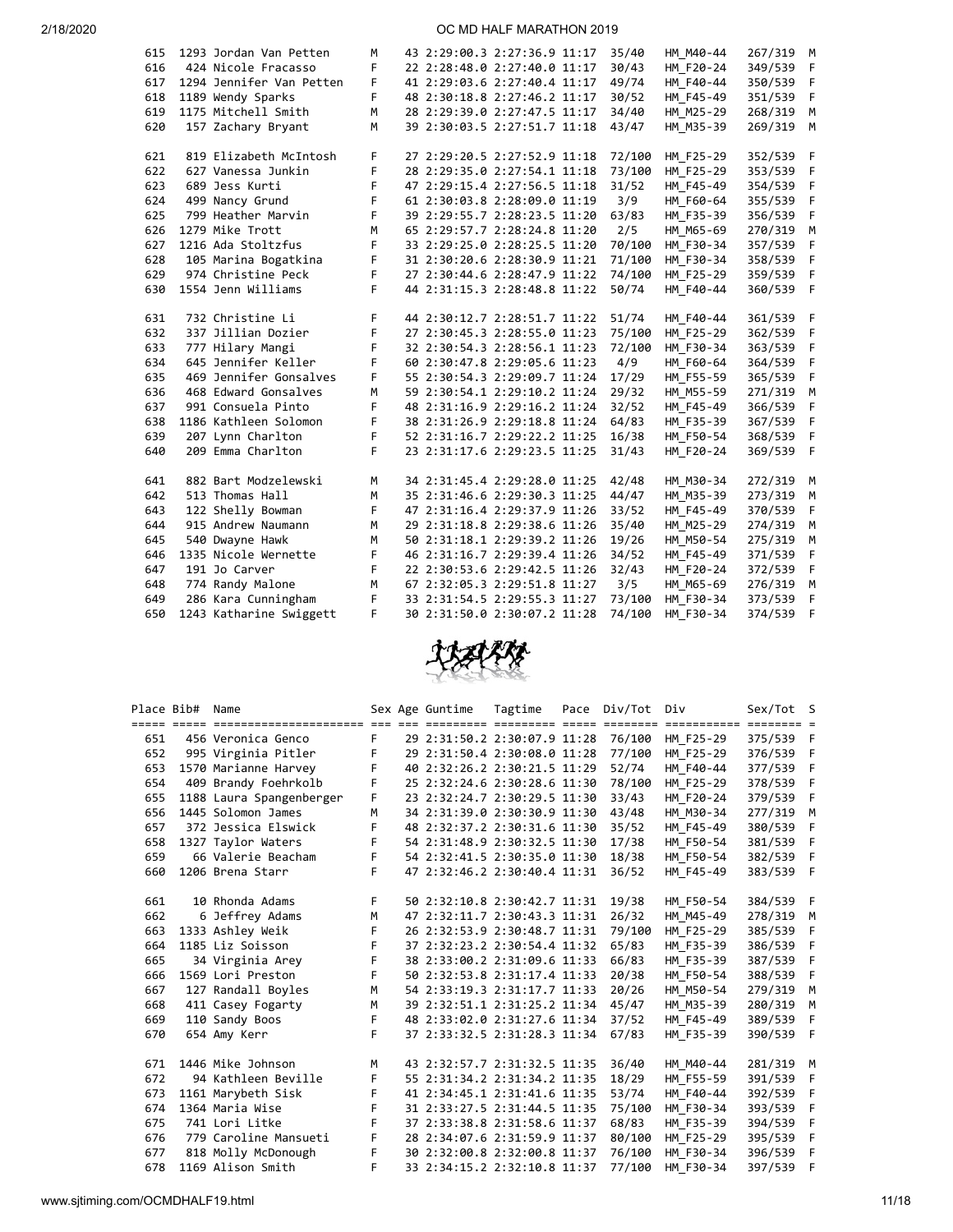|  | F                                                                                                                                                                                                                                                                                                                                                                                                                                                                                                     |  |  | 54/74                                                                                                                                                                                                                                                                                                                                                                                                                                                                                                                                                                                                                                                                                                                        | HM F40-44 | 398/539 F |           |
|--|-------------------------------------------------------------------------------------------------------------------------------------------------------------------------------------------------------------------------------------------------------------------------------------------------------------------------------------------------------------------------------------------------------------------------------------------------------------------------------------------------------|--|--|------------------------------------------------------------------------------------------------------------------------------------------------------------------------------------------------------------------------------------------------------------------------------------------------------------------------------------------------------------------------------------------------------------------------------------------------------------------------------------------------------------------------------------------------------------------------------------------------------------------------------------------------------------------------------------------------------------------------------|-----------|-----------|-----------|
|  | F.                                                                                                                                                                                                                                                                                                                                                                                                                                                                                                    |  |  | 69/83                                                                                                                                                                                                                                                                                                                                                                                                                                                                                                                                                                                                                                                                                                                        | HM F35-39 | 399/539   | - F       |
|  | F.                                                                                                                                                                                                                                                                                                                                                                                                                                                                                                    |  |  | 78/100                                                                                                                                                                                                                                                                                                                                                                                                                                                                                                                                                                                                                                                                                                                       |           |           |           |
|  | F                                                                                                                                                                                                                                                                                                                                                                                                                                                                                                     |  |  | 34/43                                                                                                                                                                                                                                                                                                                                                                                                                                                                                                                                                                                                                                                                                                                        | HM F20-24 | 401/539   | - F       |
|  | F.                                                                                                                                                                                                                                                                                                                                                                                                                                                                                                    |  |  | 35/43                                                                                                                                                                                                                                                                                                                                                                                                                                                                                                                                                                                                                                                                                                                        | HM F20-24 | 402/539 F |           |
|  | F.                                                                                                                                                                                                                                                                                                                                                                                                                                                                                                    |  |  | 38/52                                                                                                                                                                                                                                                                                                                                                                                                                                                                                                                                                                                                                                                                                                                        | HM F45-49 | 403/539   | - F       |
|  | F                                                                                                                                                                                                                                                                                                                                                                                                                                                                                                     |  |  | 55/74                                                                                                                                                                                                                                                                                                                                                                                                                                                                                                                                                                                                                                                                                                                        | HM F40-44 | 404/539 F |           |
|  | F.                                                                                                                                                                                                                                                                                                                                                                                                                                                                                                    |  |  | 81/100                                                                                                                                                                                                                                                                                                                                                                                                                                                                                                                                                                                                                                                                                                                       | HM F25-29 | 405/539   | - F       |
|  | M                                                                                                                                                                                                                                                                                                                                                                                                                                                                                                     |  |  | 27/32                                                                                                                                                                                                                                                                                                                                                                                                                                                                                                                                                                                                                                                                                                                        | HM M45-49 | 282/319   | M         |
|  | F                                                                                                                                                                                                                                                                                                                                                                                                                                                                                                     |  |  | 21/38                                                                                                                                                                                                                                                                                                                                                                                                                                                                                                                                                                                                                                                                                                                        | HM F50-54 | 406/539   | - F       |
|  | F                                                                                                                                                                                                                                                                                                                                                                                                                                                                                                     |  |  | 22/38                                                                                                                                                                                                                                                                                                                                                                                                                                                                                                                                                                                                                                                                                                                        | HM F50-54 | 407/539   | - F       |
|  | M                                                                                                                                                                                                                                                                                                                                                                                                                                                                                                     |  |  | 21/26                                                                                                                                                                                                                                                                                                                                                                                                                                                                                                                                                                                                                                                                                                                        | HM M50-54 | 283/319   | M         |
|  | F.                                                                                                                                                                                                                                                                                                                                                                                                                                                                                                    |  |  | 4/4                                                                                                                                                                                                                                                                                                                                                                                                                                                                                                                                                                                                                                                                                                                          | HM F15-19 | 408/539 F |           |
|  | F                                                                                                                                                                                                                                                                                                                                                                                                                                                                                                     |  |  | 82/100                                                                                                                                                                                                                                                                                                                                                                                                                                                                                                                                                                                                                                                                                                                       | HM F25-29 | 409/539   | - F       |
|  | F.                                                                                                                                                                                                                                                                                                                                                                                                                                                                                                    |  |  | 70/83                                                                                                                                                                                                                                                                                                                                                                                                                                                                                                                                                                                                                                                                                                                        | HM F35-39 | 410/539 F |           |
|  | F                                                                                                                                                                                                                                                                                                                                                                                                                                                                                                     |  |  | 79/100                                                                                                                                                                                                                                                                                                                                                                                                                                                                                                                                                                                                                                                                                                                       | HM F30-34 | 411/539   | - F       |
|  | F                                                                                                                                                                                                                                                                                                                                                                                                                                                                                                     |  |  | 19/29                                                                                                                                                                                                                                                                                                                                                                                                                                                                                                                                                                                                                                                                                                                        | HM F55-59 | 412/539   | - F       |
|  | F                                                                                                                                                                                                                                                                                                                                                                                                                                                                                                     |  |  | 5/9                                                                                                                                                                                                                                                                                                                                                                                                                                                                                                                                                                                                                                                                                                                          | HM F60-64 | 413/539   | - F       |
|  | M                                                                                                                                                                                                                                                                                                                                                                                                                                                                                                     |  |  | 44/48                                                                                                                                                                                                                                                                                                                                                                                                                                                                                                                                                                                                                                                                                                                        | HM M30-34 | 284/319   | M         |
|  | M                                                                                                                                                                                                                                                                                                                                                                                                                                                                                                     |  |  | 28/32                                                                                                                                                                                                                                                                                                                                                                                                                                                                                                                                                                                                                                                                                                                        | HM M45-49 | 285/319   | M         |
|  | F.                                                                                                                                                                                                                                                                                                                                                                                                                                                                                                    |  |  | 80/100                                                                                                                                                                                                                                                                                                                                                                                                                                                                                                                                                                                                                                                                                                                       | HM F30-34 | 414/539   | - F       |
|  | F                                                                                                                                                                                                                                                                                                                                                                                                                                                                                                     |  |  | 71/83                                                                                                                                                                                                                                                                                                                                                                                                                                                                                                                                                                                                                                                                                                                        | HM F35-39 | 415/539   | - F       |
|  | 892 Jen Morris<br>13 Doria Ahmanson<br>1360 Kristen Winding<br>619 Sarah Johnson<br>1109 Natalie Schnell<br>1113 Chau Schroeder<br>1377 Jennifer Wyant<br>871 Colleen Miller<br>1376 John Wyant<br>310 Anne Delisa<br>1395 Kathy Zeve<br>786 Andrew Markol<br>189 Julianna Carson<br>725 Danielle Levandoski<br>1336 April Westervelt<br>237 Brittany Cogbill<br>168 Renae Calhoun<br>1204 Judy Stank<br>1527 Michael Campbell<br>477 Gilbert Gorschboth<br>1526 Alicia Campbell<br>285 Sara Cummings |  |  | 42 2:34:15.3 2:32:11.4 11:38<br>35 2:33:56.4 2:32:16.7 11:38<br>30 2:34:16.1 2:32:32.0 11:39<br>22 2:33:48.2 2:32:36.4 11:39<br>24 2:34:08.8 2:32:59.5 11:41<br>46 2:35:04.2 2:33:01.7 11:41<br>44 2:34:43.3 2:33:06.3 11:42<br>28 2:34:22.7 2:33:08.0 11:42<br>47 2:34:44.1 2:33:08.2 11:42<br>54 2:34:52.0 2:33:19.3 11:43<br>53 2:35:39.2 2:33:27.4 11:43<br>54 2:35:58.2 2:33:43.1 11:45<br>18 2:35:24.3 2:33:49.5 11:45<br>27 2:36:11.7 2:34:12.8 11:47<br>37 2:35:39.7 2:34:24.1 11:48<br>33 2:36:26.5 2:34:25.8 11:48<br>56 2:35:58.1 2:34:29.6 11:48<br>63 2:35:57.8 2:34:29.6 11:48<br>33 2:36:29.2 2:34:40.8 11:49<br>49 2:36:24.7 2:34:40.9 11:49<br>34 2:36:29.6 2:34:41.2 11:49<br>38 2:35:51.5 2:34:44.4 11:49 |           | HM F30-34 | 400/539 F |



|            | Place Bib# Name | Sex Age Guntime<br>Tagtime<br>Pace       |              | Div/Tot Div                  |  | Sex/Tot S |           |           |              |
|------------|-----------------|------------------------------------------|--------------|------------------------------|--|-----------|-----------|-----------|--------------|
| 701        |                 | 450 John Gehr                            | M            | 58 2:35:54.0 2:34:49.8 11:50 |  | 30/32     | HM M55-59 | 286/319 M |              |
| 702        |                 | 217 Carmen Chona                         | F.           | 30 2:37:02.9 2:34:55.9 11:50 |  | 81/100    | HM F30-34 | 416/539   | F            |
| 703        |                 | 216 Cindy Chona                          | F            | 53 2:37:13.1 2:35:07.5 11:51 |  | 23/38     | HM F50-54 | 417/539   | F            |
| 704        |                 | 992 Michael Piorunski                    | M            | 33 2:37:13.8 2:35:09.3 11:51 |  | 45/48     | HM M30-34 | 287/319 M |              |
| 705        |                 | 85 Kelsey Bellanca                       | F            | 27 2:37:17.8 2:35:19.8 11:52 |  | 83/100    | HM F25-29 | 418/539   | - F          |
| 706        |                 | 249 Sue Collura                          | F            | 58 2:37:01.9 2:35:23.5 11:52 |  | 20/29     | HM F55-59 | 419/539   | F            |
| 707        |                 | 1297 Melody Vandevort                    | $\mathsf F$  | 36 2:37:05.5 2:35:24.6 11:52 |  | 72/83     | HM_F35-39 | 420/539   | F            |
| 708        |                 | 1318 Tara Walls                          | $\mathsf F$  | 38 2:37:10.2 2:35:25.8 11:52 |  | 73/83     | HM F35-39 | 421/539   | F            |
| 709        |                 | 316 Jennifer Desideri                    | $\mathsf F$  | 42 2:36:54.2 2:35:25.9 11:52 |  | 56/74     | HM_F40-44 | 422/539 F |              |
| 710        |                 | 934 Sarah Nipwoda                        | F            | 32 2:37:49.6 2:35:46.9 11:54 |  | 82/100    | HM F30-34 | 423/539 F |              |
|            |                 |                                          |              |                              |  |           |           |           |              |
| 711        |                 | 812 Robb McClay                          | M            | 46 2:37:55.1 2:35:47.2 11:54 |  | 29/32     | HM M45-49 | 288/319 M |              |
| 712        |                 | 752 Shannon Loughrige                    | F            | 23 2:37:24.2 2:35:57.5 11:55 |  | 36/43     | HM F20-24 | 424/539   | F            |
| 713        |                 | 1208 Carey Stavrevski                    | F            | 43 2:38:04.4 2:35:58.8 11:55 |  | 57/74     | HM F40-44 | 425/539 F |              |
| 714        |                 | 955 Kelly Osborne                        | F            | 41 2:38:05.8 2:36:00.0 11:55 |  | 58/74     | HM F40-44 | 426/539   | F            |
| 715        |                 | 845 Corey Mensinger                      | M            | 46 2:38:24.7 2:36:14.4 11:56 |  | 30/32     | HM M45-49 | 289/319 M |              |
| 716        |                 | 586 Kathleen Howard                      | F            | 53 2:39:08.5 2:36:37.0 11:58 |  | 24/38     | HM F50-54 | 427/539   | - F          |
| 717        |                 | 1343 Krista White                        | F            | 40 2:39:04.6 2:36:48.2 11:59 |  | 59/74     | HM F40-44 | 428/539   | F            |
| 718        |                 | 1245 Stephanie Szewczyk                  | F            | 38 2:39:04.2 2:36:53.8 11:59 |  | 74/83     | HM_F35-39 | 429/539   | F            |
| 719        |                 | 1296 Roger Vanderklok                    | М            | 63 2:38:33.3 2:36:58.5 11:59 |  | 11/13     | HM M60-64 | 290/319   | м            |
| 720        |                 | 953 Brian Osborn                         | M            | 58 2:38:36.2 2:37:00.7 12:00 |  | 31/32     | HM_M55-59 | 291/319 M |              |
|            |                 |                                          | F            |                              |  |           |           |           |              |
| 721        |                 | 1207 Jen Staub                           | F            | 31 2:38:56.5 2:37:00.9 12:00 |  | 83/100    | HM F30-34 | 430/539   | - F          |
| 722        |                 | 954 Melissa Osborn                       |              | 28 2:38:36.5 2:37:01.1 12:00 |  | 84/100    | HM F25-29 | 431/539   | F            |
| 723        |                 | 844 Kathy Mensinger                      | F<br>F       | 48 2:39:45.7 2:37:34.7 12:02 |  | 39/52     | HM_F45-49 | 432/539   | F            |
| 724        |                 | 1163 Amanda Slaysman                     |              | 29 2:39:30.2 2:37:54.2 12:04 |  | 85/100    | HM F25-29 | 433/539 F |              |
| 725        |                 | 903 Denise Mumford                       | F<br>F       | 54 2:39:52.7 2:38:11.3 12:05 |  | 25/38     | HM F50-54 | 434/539 F |              |
| 726<br>727 |                 | 1162 Amber Slayden                       | $\mathsf F$  | 32 2:40:25.1 2:38:16.3 12:05 |  | 84/100    | HM F30-34 | 435/539   | - F          |
|            |                 | 542 Miranda Heberlig                     |              | 24 2:40:01.7 2:38:17.6 12:05 |  | 37/43     | HM F20-24 | 436/539 F |              |
| 728<br>729 |                 | 804 Donna Matteson<br>212 Charles Cherry | F<br>M       | 58 2:40:14.2 2:38:31.6 12:07 |  | 21/29     | HM F55-59 | 437/539   | F            |
|            |                 |                                          | F.           | 60 2:40:15.3 2:38:32.4 12:07 |  | 12/13     | HM_M60-64 | 292/319 M |              |
| 730        |                 | 1518 Betty Ridenour                      |              | 53 2:40:44.2 2:38:33.1 12:07 |  | 26/38     | HM F50-54 | 438/539 F |              |
| 731        |                 | 888 Sarah Beth Moore                     | F.           | 30 2:40:32.6 2:38:35.9 12:07 |  | 85/100    | HM F30-34 | 439/539 F |              |
| 732        |                 | 123 Dawn Bowser                          | F            | 52 2:39:32.8 2:38:36.8 12:07 |  | 27/38     | HM F50-54 | 440/539   | F            |
| 733        |                 | 824 Rebecca McLain                       | F            | 40 2:40:40.6 2:39:21.8 12:10 |  | 60/74     | HM F40-44 | 441/539 F |              |
| 734        |                 | 425 Mary Franciotti                      | F.           | 58 2:40:52.6 2:39:35.1 12:11 |  | 22/29     | HM F55-59 | 442/539   | F            |
| 735        |                 | 671 Sarah Knorr                          | F            | 41 2:41:15.1 2:39:45.5 12:12 |  | 61/74     | HM F40-44 | 443/539 F |              |
| 736        |                 | 843 Stephanie Menefee                    | F            | 29 2:43:14.8 2:40:39.5 12:16 |  | 86/100    | HM_F25-29 | 444/539   | - F          |
| 737        |                 | 886 Amanda Moore                         | F            | 41 2:42:27.6 2:40:46.4 12:17 |  | 62/74     | HM F40-44 | 445/539   | F            |
| 738        |                 | 1509 Shelby Wood                         | $\mathsf{F}$ | 34 2:43:17.2 2:41:05.1 12:18 |  | 86/100    | HM F30-34 | 446/539 F |              |
| 739        |                 | 883 Kayla Montgomery                     | $\mathsf F$  | 31 2:42:36.4 2:41:09.6 12:19 |  | 87/100    | HM F30-34 | 447/539   | $\mathsf{F}$ |
| 740        |                 | 1033 Nicole Reppert                      | F            | 32 2:42:36.0 2:41:10.0 12:19 |  | 88/100    | HM_F30-34 | 448/539 F |              |
|            |                 |                                          | F            |                              |  |           |           |           |              |
| 741        |                 | 663 Stacie Kinstler                      |              | 38 2:42:44.6 2:41:13.3 12:19 |  | 75/83     | HM F35-39 | 449/539   | - F          |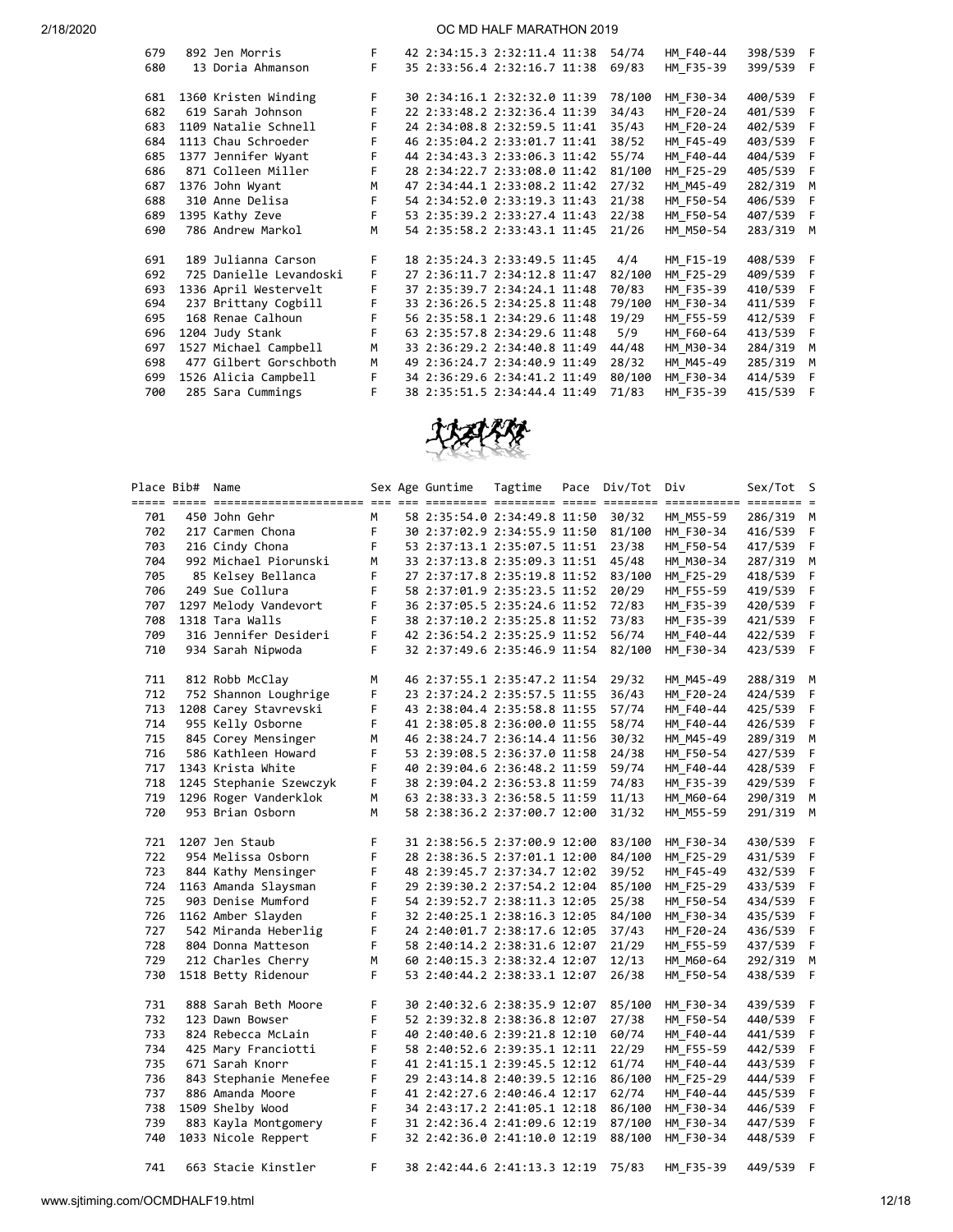| 742 | 73 Taylor Bedford            | F.        | 28 2:43:26.1 2:41:25.3 12:20 87/100 |        | HM F25-29 | 450/539 F |  |
|-----|------------------------------|-----------|-------------------------------------|--------|-----------|-----------|--|
| 743 | 72 Kathleen Bedford          | F.        | 56 2:43:27.3 2:41:26.5 12:20        | 23/29  | HM F55-59 | 451/539 F |  |
| 744 | 928 Brittany Nicholson       | F.        | 29 2:44:08.4 2:41:32.4 12:20        | 88/100 | HM F25-29 | 452/539 F |  |
| 745 | 388 Neil Fair                | M         | 65 2:43:19.7 2:41:44.5 12:21        | 4/5    | HM M65-69 | 293/319 M |  |
| 746 | 497 Jason Gruber             | M         | 43 2:44:13.4 2:42:01.3 12:23        | 37/40  | HM M40-44 | 294/319 M |  |
| 747 | 198 Kelly Castriota          | $-$ F $-$ | 58 2:44:23.1 2:42:10.3 12:23        | 24/29  | HM F55-59 | 453/539 F |  |
| 748 | 262 Frank Joseph Corasanit M |           | 34 2:44:15.9 2:42:15.9 12:24        | 46/48  | HM M30-34 | 295/319 M |  |
| 749 | 622 Logan Jolley             | F.        | 27 2:45:09.6 2:42:17.1 12:24        | 89/100 | HM F25-29 | 454/539 F |  |
| 750 | 429 Laura Frazee             | F.        | 46 2:44:24.2 2:42:18.0 12:24        | 40/52  | HM F45-49 | 455/539 F |  |
|     |                              |           |                                     |        |           |           |  |



|     | Place Bib# Name |                                   |             |  | Sex Age Guntime              | Tagtime | Pace | Div/Tot Div |                        | Sex/Tot S |     |
|-----|-----------------|-----------------------------------|-------------|--|------------------------------|---------|------|-------------|------------------------|-----------|-----|
|     |                 |                                   |             |  |                              |         |      |             |                        |           |     |
|     |                 | 751 1159 Amy Simpson              | F.          |  | 50 2:44:52.7 2:42:19.8 12:24 |         |      | 28/38       | HM F50-54              | 456/539 F |     |
|     |                 | 752 1266 Heather Tinelli          | $\mathsf F$ |  | 47 2:44:37.9 2:42:29.6 12:25 |         |      | 41/52       | HM F45-49              | 457/539 F |     |
| 753 |                 | 1256 Danielle Thomas              | F           |  | 43 2:44:28.8 2:42:32.1 12:25 |         |      | 63/74       | HM F40-44              | 458/539   | F   |
|     |                 | 754 1329 Beverly Weaver           | F           |  | 26 2:44:19.6 2:42:45.1 12:26 |         |      | 90/100      | HM_F25-29              | 459/539 F |     |
| 755 |                 | 1306 Julie Wager                  | F           |  | 32 2:44:49.5 2:43:03.7 12:27 |         |      | 89/100      | HM F30-34              | 460/539 F |     |
| 756 |                 | 984 Maureen Pfahler               | F           |  | 34 2:44:50.4 2:43:04.6 12:27 |         |      | 90/100      | HM F30-34              | 461/539 F |     |
| 757 |                 | 664 Kelly Kirtley                 | F           |  | 34 2:44:50.0 2:43:04.7 12:27 |         |      | 91/100      | HM F30-34              | 462/539 F |     |
| 758 |                 | 1001 Carolyn Powell               | F           |  | 61 2:44:43.7 2:43:17.4 12:28 |         |      | 6/9         |                        | 463/539 F |     |
| 759 |                 | 1393 Krystal Zellner              | F           |  | 37 2:45:32.3 2:43:39.7 12:30 |         |      | 76/83       | HM_F60-64<br>HM F35-39 | 464/539 F |     |
| 760 |                 | 91 Nathan Berry                   |             |  | 36 2:45:21.1 2:43:51.4 12:31 |         |      |             |                        |           |     |
|     |                 |                                   | М           |  |                              |         |      | 46/47       | HM_M35-39              | 296/319 M |     |
| 761 |                 | 1338 Susan Wheeler                | F           |  | 50 2:45:56.0 2:44:16.0 12:33 |         |      | 29/38       |                        |           |     |
| 762 |                 | 62 Pamela Battle                  | F           |  | 57 2:46:34.4 2:44:34.0 12:34 |         |      | 25/29       | HM_F50-54<br>HM F55-59 | 465/539 F | - F |
|     |                 |                                   |             |  |                              |         |      |             |                        | 466/539   |     |
| 763 |                 | 200 Elizabeth Catterton           | F           |  | 34 2:46:22.6 2:44:41.9 12:35 |         |      | 92/100      | HM F30-34              | 467/539   | - F |
| 764 |                 | 681 Megan Kraus                   | F           |  | 41 2:46:57.5 2:44:50.0 12:35 |         |      | 64/74       | HM_F40-44              | 468/539   | F   |
| 765 |                 | 1057 Patrick Rochowiak            | M           |  | 28 2:47:00.2 2:45:03.4 12:36 |         |      | 36/40       | HM_M25-29              | 297/319 M |     |
| 766 |                 | 669 Brandon Knoerlein             | M           |  | 29 2:47:27.4 2:45:03.7 12:36 |         |      | 37/40       | HM M25-29              | 298/319 M |     |
| 767 |                 | 608 Courtney James                | F           |  | 30 2:47:28.1 2:45:05.5 12:37 |         |      | 93/100      | HM F30-34              | 469/539 F |     |
| 768 |                 | 641 Pam Keelan                    | F           |  | 59 2:46:54.5 2:45:09.6 12:37 |         |      | 26/29       | HM_F55-59              | 470/539 F |     |
| 769 |                 | 1059 Erika Rodkey                 | F.          |  | 33 2:47:20.8 2:45:14.1 12:37 |         |      | 94/100      | HM_F30-34              | 471/539 F |     |
| 770 |                 | 410 Nicole Fogarty                | $\mathsf F$ |  | 42 2:46:54.6 2:45:29.3 12:38 |         |      | 65/74       | HM_F40-44              | 472/539 F |     |
|     |                 |                                   |             |  |                              |         |      |             |                        |           |     |
| 771 |                 | 1431 Margaret Evans               | F           |  | 31 2:47:01.8 2:45:29.4 12:38 |         |      | 95/100      | HM F30-34              | 473/539 F |     |
| 772 |                 | 539 Cathy Haut                    | F           |  | 62 2:46:52.3 2:45:29.5 12:38 |         |      | 7/9         | HM_F60-64              | 474/539 F |     |
| 773 |                 | 593 Taylor Hudson                 | F           |  | 27 2:47:44.1 2:45:34.8 12:39 |         |      | 91/100      | HM F25-29              | 475/539 F |     |
| 774 |                 | 128 Christopher Boynton           | M           |  | 28 2:47:46.2 2:45:53.8 12:40 |         |      | 38/40       | HM M25-29              | 299/319 M |     |
| 775 |                 | 1567 Mason Valenti                | М           |  | 27 2:47:53.6 2:45:55.4 12:40 |         |      | 39/40       | HM M25-29              | 300/319 M |     |
| 776 |                 | 1515 Elizabeth Firth              | F           |  | 21 2:47:23.3 2:46:09.4 12:42 |         |      | 38/43       | HM F20-24              | 476/539 F |     |
| 777 |                 | 1221 Ellen Strayer                | $\mathsf F$ |  | 51 2:48:13.4 2:46:16.0 12:42 |         |      | 30/38       | HM F50-54              | 477/539 F |     |
| 778 |                 | 419 Molly Forman                  | F           |  | 28 2:48:40.0 2:46:29.8 12:43 |         |      | 92/100      | HM F25-29              | 478/539 F |     |
| 779 |                 | 273 Kara Cretsinger               | F           |  | 32 2:48:23.6 2:46:31.6 12:43 |         |      | 96/100      | HM_F30-34              | 479/539 F |     |
| 780 |                 | 1025 Chris Reese                  | F.          |  | 68 2:48:49.3 2:46:31.9 12:43 |         |      | 3/4         | HM_F65-69              | 480/539 F |     |
|     |                 |                                   |             |  |                              |         |      |             |                        |           |     |
| 781 |                 | 282 Lauren Crue                   | F           |  | 36 2:48:49.6 2:46:32.0 12:43 |         |      | 77/83       | HM_F35-39              | 481/539 F |     |
| 782 |                 | 1566 Alyssa Valenti               | $\mathsf F$ |  | 28 2:49:16.3 2:47:18.5 12:47 |         |      | 93/100      | HM F25-29              | 482/539 F |     |
| 783 |                 | 1192 Bruce Speir                  | M           |  | 50 2:50:06.9 2:48:07.5 12:51 |         |      | 22/26       | HM M50-54              | 301/319   | M   |
| 784 |                 | 523 Shanda Hannon                 | F           |  | 40 2:50:40.0 2:48:19.9 12:51 |         |      | 66/74       | HM_F40-44              | 483/539   | F.  |
| 785 |                 | 9 Sean Adams                      | M           |  | 36 2:49:59.2 2:48:22.4 12:52 |         |      | 47/47       | HM_M35-39              | 302/319 M |     |
| 786 |                 | 688 Elyse Kufera                  | F           |  | 23 2:50:14.7 2:48:45.4 12:53 |         |      | 39/43       | HM_F20-24              | 484/539 F |     |
| 787 |                 | 1568 Herbert Guzman               | M           |  | 53 2:52:12.1 2:48:50.5 12:54 |         |      | 23/26       | HM_M50-54              | 303/319 M |     |
| 788 |                 | 292 Kateri Dahl                   | F           |  | 27 2:52:07.0 2:49:14.9 12:56 |         |      | 94/100      | HM_F25-29              | 485/539 F |     |
| 789 |                 | 148 Jay Brown                     | M           |  | 48 2:51:16.1 2:49:15.1 12:56 |         |      | 31/32       | HM M45-49              | 304/319   | M   |
| 790 |                 | 980 Jeffery Pennington            | М           |  | 55 2:51:34.2 2:49:18.9 12:56 |         |      | 32/32       | HM M55-59              | 305/319   | м   |
|     |                 |                                   |             |  |                              |         |      |             |                        |           |     |
| 791 |                 | 155 Stacy Brune                   | F           |  | 51 2:51:34.4 2:49:19.6 12:56 |         |      | 31/38       | HM_F50-54              | 486/539   | - F |
| 792 |                 | 579 Amy Hood                      | F           |  | 30 2:51:12.1 2:49:33.5 12:57 |         |      | 97/100      | HM_F30-34              | 487/539 F |     |
| 793 |                 | 1228 Staci Suzuki                 | F           |  | 45 2:52:09.2 2:50:27.6 13:01 |         |      | 42/52       | HM F45-49              | 488/539 F |     |
| 794 |                 | 39 Katie Ashbrook                 | F           |  | 35 2:52:35.5 2:50:42.4 13:02 |         |      | 78/83       | HM_F35-39              | 489/539   | F   |
| 795 |                 | 800 Jim Marvin                    | М           |  | 68 2:52:13.5 2:50:42.9 13:02 |         |      | 5/5         | HM_M65-69              | 306/319 M |     |
| 796 |                 | 1522 Adam Taylor                  | М           |  | 41 2:52:35.8 2:50:43.4 13:02 |         |      | 38/40       | HM M40-44              | 307/319   | М   |
| 797 |                 | 353 Desiree Eadie                 | F           |  | 50 2:53:29.1 2:51:16.7 13:05 |         |      | 32/38       |                        | 490/539   | F   |
| 798 |                 | 742 Kara Little                   | F           |  | 48 2:53:28.7 2:51:31.3 13:06 |         |      | 43/52       | HM_F50-54              |           |     |
|     |                 |                                   |             |  |                              |         |      |             | HM_F45-49              | 491/539 F |     |
| 799 |                 | 731 Dana Lewis<br>480 Penny Graff | F           |  | 45 2:54:13.5 2:52:07.0 13:09 |         |      | 44/52       | HM F45-49              | 492/539 F |     |
| 800 |                 |                                   | F           |  | 49 2:54:19.0 2:52:14.4 13:09 |         |      | 45/52       | HM_F45-49              | 493/539 F |     |

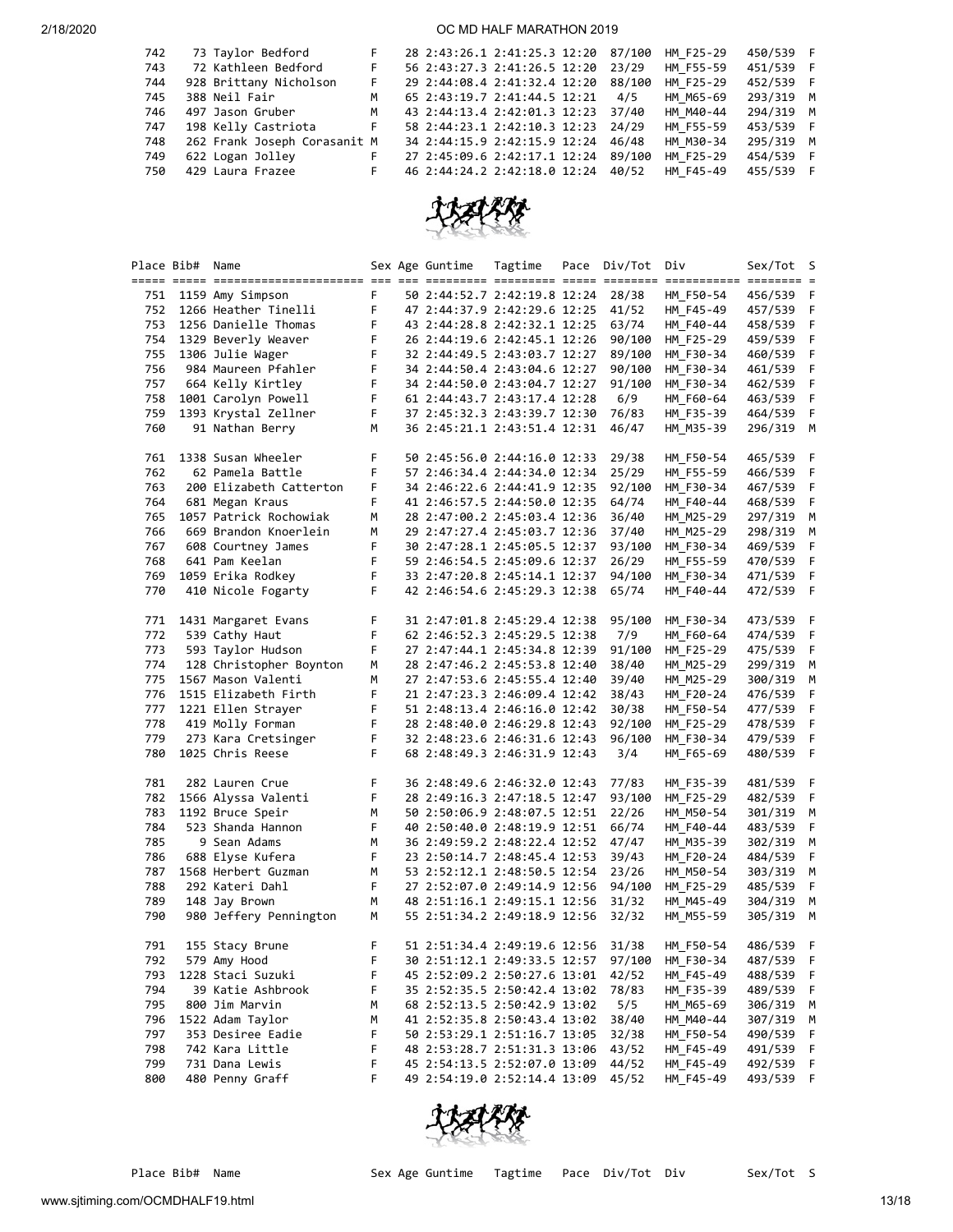|     |                         |        |                                      |  |        | =========== | $=$ $=$ $=$ $=$ $=$ $=$ |    |
|-----|-------------------------|--------|--------------------------------------|--|--------|-------------|-------------------------|----|
| 801 | 171 Emily Cambronero    | F      | 31 2:52:29.4 2:52:29.4 13:11         |  | 98/100 | HM_F30-34   | 494/539                 | -F |
| 802 | 433 Ashley Freed        | F      | 29 2:54:20.8 2:52:52.2 13:12         |  | 95/100 | HM F25-29   | 495/539                 | F  |
| 803 | 489 Darin Graybeal      | F      | 47 2:55:06.0 2:52:52.7 13:12         |  | 46/52  | HM F45-49   | 496/539                 | F  |
| 804 | 214 Helen Chiamulera    | F      | 24 2:54:02.8 2:52:57.2 13:13         |  | 40/43  | HM F20-24   | 497/539                 | F  |
| 805 | 1539 Pamela Twilley     | F      | 51 2:54:28.4 2:53:04.4 13:13         |  | 33/38  | HM F50-54   | 498/539                 | F  |
| 806 | 1158 Dana Simms         | F      | 41 2:54:49.8 2:53:18.5 13:14         |  | 67/74  | HM_F40-44   | 499/539                 | F  |
| 807 | 380 Valerie Estes       | F      | 43 2:55:52.4 2:53:55.8 13:17         |  | 68/74  | HM F40-44   | 500/539                 | F  |
| 808 | 1136 Friyana Shah       | F      | 26 2:55:32.1 2:54:12.1 13:18         |  | 96/100 | HM_F25-29   | 501/539                 | F  |
| 809 | 231 Mary Beth Claude    | F      | 37 2:56:27.7 2:54:18.7 13:19         |  | 79/83  | HM F35-39   | 502/539                 | F  |
| 810 | 443 Stephanie Garisto   | F      | 50 2:56:21.3 2:54:18.8 13:19         |  |        |             |                         | F  |
|     |                         |        |                                      |  | 34/38  | HM F50-54   | 503/539                 |    |
| 811 | 1295 Ashley Vancleef    | F      | 43 2:56:28.0 2:54:36.7 13:20         |  | 69/74  | HM F40-44   | 504/539                 | F  |
| 812 | 629 Jacqueline Kanekuni | F      | 60 2:56:28.4 2:54:37.4 13:20         |  | 8/9    | HM F60-64   | 505/539                 | F  |
| 813 | 1407 Heath Berlin       | M      | 50 2:57:34.6 2:54:57.8 13:22         |  | 24/26  | HM M50-54   | 308/319                 | м  |
| 814 | 961 Sarah Pangburn      | F      | 26 2:57:34.8 2:55:24.7 13:24         |  | 97/100 | HM_F25-29   | 506/539                 | F  |
| 815 | 1191 Kelley Speakman    | F      | 40 2:57:46.8 2:55:34.1 13:25         |  | 70/74  | HM F40-44   | 507/539                 | F  |
| 816 | 859 Susan Michel        | F      | 49 2:57:57.1 2:55:51.7 13:26         |  | 47/52  | HM_F45-49   | 508/539                 | F  |
| 817 | 84 Megan Bellagamba     | F      | 38 2:57:57.5 2:55:52.0 13:26         |  | 80/83  | HM F35-39   | 509/539                 | F  |
| 818 | 848 Denise Merchant     | F      | 52 2:56:04.3 2:56:04.3 13:27         |  | 35/38  | HM_F50-54   | 510/539                 | F  |
| 819 | 1232 Brian Swain        | M      | 44 2:58:26.6 2:56:11.4 13:27         |  | 39/40  | HM M40-44   | 309/319                 | М  |
| 820 | 1516 Lucy Beighey       | F      | 53 2:57:52.3 2:56:17.2 13:28         |  | 36/38  | HM F50-54   | 511/539                 | F  |
|     |                         |        |                                      |  |        |             |                         |    |
| 821 | 135 Jessica Brennan     | F      | 28 2:59:33.6 2:57:31.9 13:34         |  | 98/100 | HM F25-29   | 512/539                 | F  |
| 822 | 1010 Janet Quick        | F      | 59 2:59:30.2 2:58:11.3 13:37         |  | 27/29  | HM_F55-59   | 513/539                 | F  |
| 823 | 660 Kamela King         | F      | 50 3:00:17.3 2:58:23.9 13:38         |  | 37/38  | HM F50-54   | 514/539                 | F  |
| 824 | 152 Michael Broyles     | M      | 33 2:59:43.7 2:58:24.5 13:38         |  | 47/48  | HM M30-34   | 310/319                 | M  |
| 825 | 254 Jennifer Connors    | F      | 50 3:00:41.4 2:58:32.4 13:38         |  | 38/38  | HM_F50-54   | 515/539                 | F  |
| 826 | 610 Benjamin Janson     | M      | 34 3:02:03.8 2:59:33.5 13:43         |  | 48/48  | HM M30-34   | 311/319                 | M  |
| 827 | 404 James Fisher        | M      | 53 3:02:12.3 3:00:08.7 13:46         |  | 25/26  | HM M50-54   | 312/319                 | М  |
| 828 | 1238 Chris Sweet        | F      | 42 3:03:11.6 3:01:46.0 13:53         |  | 71/74  | HM F40-44   | 516/539                 | F  |
| 829 | 234 Alicia Clingan      | F      | 42 3:04:40.8 3:02:53.7 13:58         |  | 72/74  | HM F40-44   | 517/539                 | F  |
| 830 | 478 Tascha Gourley      | F      | 41 3:04:41.1 3:02:54.8 13:58         |  | 73/74  | HM F40-44   | 518/539                 | F  |
|     |                         |        |                                      |  |        |             |                         |    |
| 831 | 1351 Jenna Williams     | F      | 31 3:05:03.0 3:02:55.5 13:58         |  | 99/100 | HM F30-34   | 519/539                 | F  |
| 832 | 728 Elizabeth Lewis     | F      | 46 3:04:48.2 3:02:58.9 13:59         |  | 48/52  | HM F45-49   | 520/539                 | F  |
| 833 | 975 Stephanie Peck      | F      | 29 3:06:11.7 3:04:15.0 14:04         |  | 99/100 | HM_F25-29   | 521/539                 | F  |
| 834 | 729 Mike Lewis          | M      | 47 3:06:16.3 3:04:27.4 14:05         |  | 32/32  | HM M45-49   | 313/319                 | M  |
| 835 | 920 Pamela Neil         | F      | 55 3:06:49.5 3:05:01.1 14:08         |  | 28/29  | HM F55-59   | 522/539                 | F  |
| 836 | 16 Cathy Alisauskas     | F      | 58 3:07:19.8 3:05:11.1 14:09         |  | 29/29  | HM_F55-59   | 523/539                 | F  |
| 837 | 1217 Jan Stonestreet    | F      | 74 3:07:12.0 3:05:26.3 14:10         |  | 1/1    | HM F70+     | 524/539                 | F  |
| 838 | 1119 Theresa Scott      | F      | 33 3:07:25.4 3:05:26.5 14:10 100/100 |  |        | HM F30-34   | 525/539                 | F  |
| 839 | 567 Dorsey Hiteshew     | M      | 41 3:07:18.4 3:05:27.9 14:10         |  | 40/40  | HM_M40-44   | 314/319                 | м  |
| 840 | 921 Sarah Neilsen       | F      | 24 3:09:15.6 3:07:16.8 14:18         |  | 41/43  | HM F20-24   | 526/539                 | F  |
| 841 | 1231 Patricia Swain     | F      | 69 3:10:05.8 3:08:18.0 14:23         |  | 4/4    | HM F65-69   | 527/539                 | F  |
| 842 | 438 Lynne Galiatsatos   | F      | 63 3:09:56.6 3:08:19.9 14:23         |  | 9/9    | HM_F60-64   | 528/539                 | F  |
| 843 | 1199 Nazanin Spurrier   | F      | 36 3:10:02.3 3:08:28.9 14:24         |  | 81/83  | HM F35-39   | 529/539                 | F  |
| 844 | 161 Cassandra Burke     | F      | 47 3:10:35.2 3:08:49.4 14:25         |  | 49/52  | HM F45-49   | 530/539                 | F  |
| 845 |                         | F      |                                      |  | 50/52  |             |                         | F  |
|     | 525 Renee Hansen        | M      | 47 3:10:36.9 3:08:50.8 14:25         |  |        | HM F45-49   | 531/539                 |    |
| 846 | 375 Cody Esmond         |        | 25 3:12:50.2 3:10:27.8 14:33         |  | 40/40  | HM M25-29   | 315/319                 | м  |
| 847 | 150 Brad Brown          | M      | 15 3:11:54.9 3:10:42.5 14:34         |  | 3/3    | HM_M15-19   | 316/319                 | М  |
| 848 | 676 Natalie Kopel       | F<br>F | 36 3:12:35.2 3:10:46.3 14:34         |  | 82/83  | HM_F35-39   | 532/539                 | F  |
| 849 | 611 Dawn Jansson        |        | 36 3:12:38.3 3:10:49.2 14:34         |  | 83/83  | HM_F35-39   | 533/539                 | F  |
| 850 | 32 Allen Apgar          | M      | 51 3:14:28.9 3:11:56.3 14:40         |  | 26/26  | HM M50-54   | 317/319                 | M  |



| Place Bib# Name |                               |    | Sex Age Guntime Tagtime Pace Div/Tot Div |  |           | Sex/Tot S |  |
|-----------------|-------------------------------|----|------------------------------------------|--|-----------|-----------|--|
|                 |                               |    |                                          |  |           |           |  |
| 851             | 594 Amy Huff                  | F. | 42 3:14:36.5 3:12:09.5 14:41 74/74       |  | HM F40-44 | 534/539 F |  |
|                 | 852 1144 Lori Shelton         | F. | 49 3:17:22.6 3:15:35.6 14:56 51/52       |  | HM F45-49 | 535/539 F |  |
|                 | 853 1229 Kara Svenson         | F. | 24 3:17:22.7 3:15:52.5 14:58 42/43       |  | HM F20-24 | 536/539 F |  |
|                 | 854 1453 Debbie Larney        | F. | 48 3:17:22.3 3:16:01.1 14:58 52/52       |  | HM F45-49 | 537/539 F |  |
|                 | 855 1499 Christopher Tabb     | M  | 63 3:17:50.4 3:16:01.2 14:58 13/13       |  | HM M60-64 | 318/319 M |  |
| 856             | 968 Stephanie Patterson       | F. | 21 3:18:20.5 3:16:08.6 14:59 43/43       |  | HM F20-24 | 538/539 F |  |
| 857             | 1300 Jennifer Velasco Bonil F |    | 26 3:18:21.1 3:16:09.1 14:59 100/100     |  | HM F25-29 | 539/539 F |  |
| 858             | 294 Eli Daiker                | M  | 20 3:20:52.8 3:18:43.2 15:11 31/31       |  | HM M20-24 | 319/319 M |  |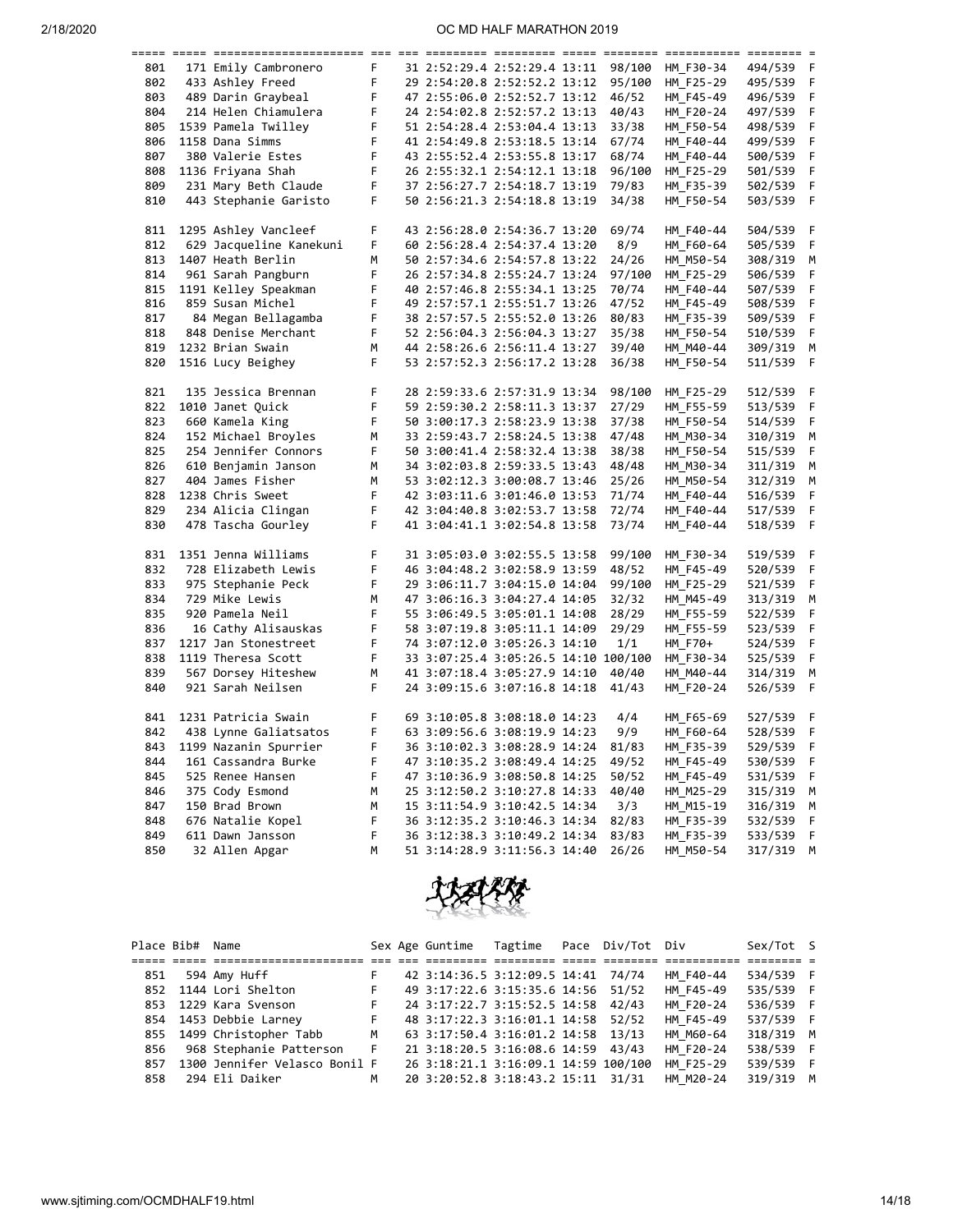

#### HALF MARATHON OVERALL WINNERS - SORTED ON GUN TIME

## TOP 3 OVERALL MEN HALF MARATHON

|  | Place Bib# Dis Name |                             | Ag Tagtime                    | Pace Guntime |
|--|---------------------|-----------------------------|-------------------------------|--------------|
|  |                     |                             |                               |              |
|  |                     | 1 259 HALF Alex Cooke       | 24 1:17:53.97 5:57 1:17:53.97 |              |
|  |                     | 2 1618 HALF Khalid Kurtom   | 41 1:19:27.70 6:04 1:19:27.70 |              |
|  |                     | 3 346 HALF Brendan Dulaney  | 30 1:23:08.29 6:21 1:23:08.29 |              |
|  |                     | 4 517 HALF Bobby Hammond    | 31 1:25:36.56 6:33 1:25:36.56 |              |
|  |                     | 5 1064 HALF Ryan Rosenberry | 28 1:26:36.72 6:37 1:26:36.72 |              |

TOP 3 OVERALL WOMEN HALF MARATHON

| Place Bib# Dis Name |                           | Ag Tagtime                    | Pace Guntime |
|---------------------|---------------------------|-------------------------------|--------------|
|                     |                           |                               |              |
|                     | 1 867 HALF Maria F Miller | 37 1:29:58.07 6:53 1:29:58.07 |              |
|                     | 2 435 HALF Grace Fremuth  | 26 1:37:50.02 7:29 1:38:46.09 |              |
|                     | 3 436 HALF Lealah Fremuth | 28 1:37:55.16 7:29 1:38:50.82 |              |
|                     | 4 1272 HALF Olivia Tracey | 29 1:38:15.17 7:31 1:39:13.90 |              |
|                     | 5 649 HALF Megan Kenney   | 26 1:40:01.07 7:39 1:40:54.21 |              |



Half-Marathon AGE GROUP WINNERS-SORTED ON TAGTIME

MALE AGE GROUP: 1 - 14 (3 WINNERS)

| Place O'All Bib# Name |  |                           |                    | Age Guntime Tagtime |
|-----------------------|--|---------------------------|--------------------|---------------------|
|                       |  |                           |                    |                     |
|                       |  | 1 134 1378 Nathan Wyant   | 14 1:52:14 1:51:09 |                     |
|                       |  | 394 1247 Calvin Tamulonis | 14 2:13:00 2:11:39 |                     |

FEMALE AGE GROUP: 1 - 14 (3 WINNERS)

|  | Place O'All Bib# Name |                        | Age Guntime Tagtime |  |
|--|-----------------------|------------------------|---------------------|--|
|  |                       |                        |                     |  |
|  |                       | 200 1250 Audrey Taylor | 14 1:58:02 1:56:50  |  |
|  |                       | 2 532 240 Reagan Cole  | 14 2:21:00 2:19:48  |  |

MALE AGE GROUP: 15 - 19 (3 WINNERS)

|   | Place O'All Bib# Name |                       | Age Guntime Tagtime      |  |
|---|-----------------------|-----------------------|--------------------------|--|
|   |                       |                       |                          |  |
|   |                       | 53 836 Josh Meadows   | 19 1:43:06 1:42:10       |  |
|   |                       | 442 149 Matthew Brown | $15$ $2:16:40$ $2:14:40$ |  |
| 3 |                       | 854 150 Brad Brown    | $15$ 3:11:55 3:10:43     |  |
|   |                       |                       |                          |  |

FEMALE AGE GROUP: 15 - 19 (3 WINNERS)

| Place O'All Bib# Name |                         | Age Guntime Tagtime |  |
|-----------------------|-------------------------|---------------------|--|
|                       |                         |                     |  |
|                       | 1 135 1493 Kelly Smith  | 17 1:52:31 1:51:11  |  |
|                       | 2 199 1384 Sara Younts  | 18 1:57:49 1:56:46  |  |
| 3                     | 217 430 Jasmine Frazee  | 17 1:59:57 1:58:09  |  |
| 4                     | 696 189 Julianna Carson | 18 2:35:25 2:33:50  |  |

MALE AGE GROUP: 20 - 24 (3 WINNERS)

|   |     | Place O'All Bib# Name |                          | Age Guntime Tagtime |  |
|---|-----|-----------------------|--------------------------|---------------------|--|
|   |     |                       |                          |                     |  |
|   | 9   |                       | 21 Samuel Anderson       | 24 1:30:44 1:29:18  |  |
| 2 |     |                       | 19 260 Christopher Cooke | 24 1:33:49 1:33:49  |  |
| 3 |     |                       | 23 1465 Jeffrey Maxwell  | 23 1:36:47 1:35:41  |  |
| 4 | 25. |                       | 808 Noah McAleer         | 23 1:37:03 1:36:10  |  |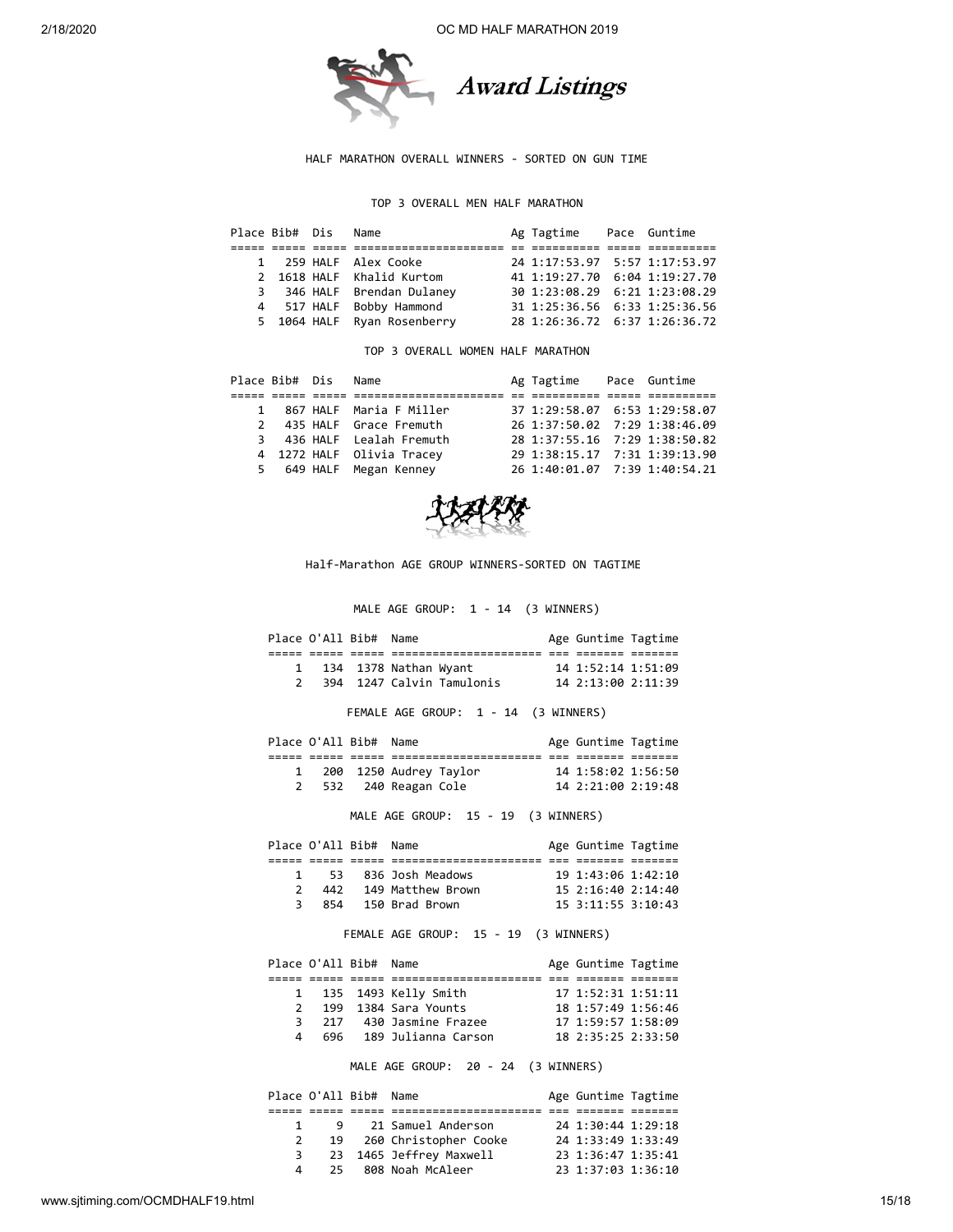|  |  | 138 Michael Brockmeyer |  | 23 1:38:39 1:37:34 |
|--|--|------------------------|--|--------------------|
|--|--|------------------------|--|--------------------|

FEMALE AGE GROUP: 20 - 24 (3 WINNERS)

|                     |          |                       | LALL AUL UNOU .<br>∼<br><u>дн</u>               |                                          |  |
|---------------------|----------|-----------------------|-------------------------------------------------|------------------------------------------|--|
|                     |          | Place O'All Bib# Name |                                                 | Age Guntime Tagtime                      |  |
| 1                   | 47       |                       | 20 Rachel Amrhein                               |                                          |  |
| $\overline{2}$      |          |                       | 69 1237 Melanie Sweeney                         | 22 1:42:36 1:41:43<br>23 1:44:19 1:43:25 |  |
| 3                   | 93       |                       | 511 Julianne Hall                               | 22 1:48:17 1:47:22                       |  |
| 4                   |          |                       | 121 1508 Emma Williams                          | 23 1:50:59 1:49:53                       |  |
| 5                   | 122      |                       | 188 Rachel Carr                                 | 22 1:51:09 1:50:02                       |  |
|                     |          |                       | MALE AGE GROUP: 25 - 29 (3 WINNERS)             |                                          |  |
|                     |          | Place O'All Bib# Name |                                                 | Age Guntime Tagtime                      |  |
| 1                   | 5        |                       | 1064 Ryan Rosenberry                            | 28 1:26:37 1:26:37                       |  |
| 2                   | 6        |                       | 1413 Travis Bush                                | 28 1:27:10 1:27:10                       |  |
| 3                   | 14       |                       | 242 Matthew Collins                             | 25 1:32:27 1:31:00                       |  |
| 4                   |          |                       | 15 1458 Michael Marciano                        | 29 1:32:14 1:31:21                       |  |
| 5                   |          |                       | 16 1027 Cameron Reeve                           | 27 1:32:46 1:31:51                       |  |
|                     |          |                       | FEMALE AGE GROUP: 25 - 29 (3 WINNERS)           |                                          |  |
|                     |          | Place O'All Bib# Name |                                                 | Age Guntime Tagtime                      |  |
| 1                   |          |                       | 31 1272 Olivia Tracey                           | 29 1:39:14 1:38:16                       |  |
| 2                   | 39       |                       | 649 Megan Kenney                                | 26 1:40:55 1:40:02                       |  |
| 3                   |          |                       | 48 1425 Molly Dickerson                         | 26 1:42:54 1:41:54                       |  |
| 4                   | 73       |                       | 860 Diana Michel                                | 27 1:45:00 1:43:56                       |  |
| 5.                  | 74       |                       | 519 Ayrin Hamner-Ripperger 27 1:44:56 1:44:02   |                                          |  |
|                     |          |                       | MALE AGE GROUP: 30 - 34 (3 WINNERS)             |                                          |  |
|                     |          | Place O'All Bib#      | Name                                            | Age Guntime Tagtime                      |  |
|                     |          |                       |                                                 |                                          |  |
| 1                   | 4        |                       | 517 Bobby Hammond                               | 31 1:25:37 1:25:37                       |  |
| 2                   | 12       |                       |                                                 | 30 1:31:12 1:30:19                       |  |
| 3                   | 17       |                       | 26 Michael Anello<br>509 Christopher Hagner     | 32 1:33:29 1:32:37                       |  |
| 4                   | 18       |                       | 1421 Beau Croll                                 | 31 1:33:24 1:33:24                       |  |
| 5                   | 20       |                       | 76 Brian Beechener                              | 33 1:35:00 1:33:58                       |  |
|                     |          |                       | FEMALE AGE GROUP: 30 - 34 (3 WINNERS)           |                                          |  |
|                     |          | Place O'All Bib#      | Name                                            | Age Guntime Tagtime                      |  |
| 1                   | 75       |                       | 978 Jamie Pellegrini                            | 32 1:45:08 1:44:11                       |  |
| 2                   | 77       |                       | 910 Jessica Mutchler                            | 34 1:46:08 1:45:08                       |  |
| 3                   | 78       |                       | 53 Kara Barnard                                 | 32 1:46:10 1:45:13                       |  |
| 4                   | 89       |                       | 637 Ashley Keath                                | 33 1:48:06 1:46:59                       |  |
| 5                   | 100      |                       | 1089 Kate Sachs                                 | 30 1:49:09 1:48:12                       |  |
|                     |          |                       | MALE AGE GROUP: 35 - 39 (3 WINNERS)             |                                          |  |
|                     |          | Place O'All Bib#      | Name                                            | Age Guntime Tagtime                      |  |
|                     |          |                       |                                                 |                                          |  |
| 1<br>$\overline{2}$ | 7        |                       | 913 Kyle Nardella                               | 36 1:28:14 1:28:14                       |  |
|                     | 22       |                       | 834 Anthony McNair                              | 37 1:36:03 1:35:07                       |  |
| 3                   | 24       |                       | 950 Joe Orenzo<br>1197 Bryan Spirk              | 38 1:36:55 1:35:56                       |  |
| 4<br>5.             | 26<br>34 |                       | 661 Jason King                                  | 35 1:38:01 1:37:07<br>39 1:39:50 1:38:57 |  |
|                     |          |                       | FEMALE AGE GROUP: 35 - 39 (3 WINNERS)           |                                          |  |
|                     |          | Place O'All Bib# Name |                                                 | Age Guntime Tagtime                      |  |
|                     |          |                       |                                                 |                                          |  |
| $\mathbf{1}$        |          |                       | 67 636 Jessica Kearney                          | 36 1:44:20 1:43:22                       |  |
| $\mathbf{2}$        |          |                       | 79 1550 Kelly Torray-Garcia                     | 37 1:46:14 1:45:19                       |  |
| 3                   |          |                       | 82 1404 Stephanie Barrick                       | 39 1:46:46 1:45:50                       |  |
| 4<br>5.             | 105      |                       | 90 1352 Casey Willis<br>1008 Abigail Pulcinella | 35 1:48:06 1:46:59<br>39 1:49:55 1:48:58 |  |
|                     |          |                       |                                                 |                                          |  |
|                     |          |                       | MALE AGE GROUP: 40 - 44 (3 WINNERS)             |                                          |  |
|                     |          | Place O'All Bib#      | Name                                            | Age Guntime Tagtime                      |  |
| 1                   |          |                       | 27 1502 Brad Vaillancourt                       | 41 1:38:26 1:37:28                       |  |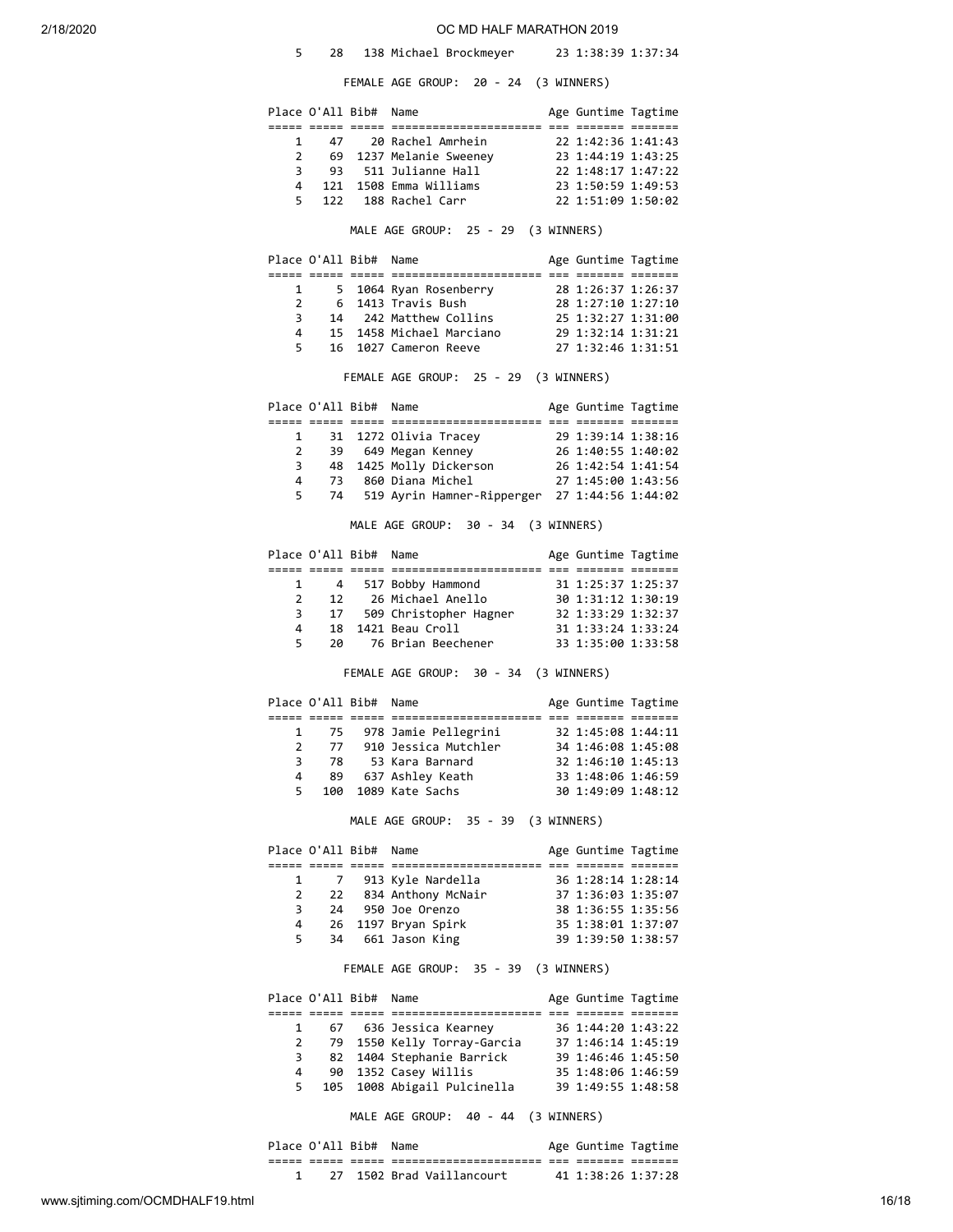|   | 33 1226 Brian Sullivan  | 44 1:40:00 1:38:55 |  |
|---|-------------------------|--------------------|--|
| 3 | 36 1394 Michael Zellner | 40 1:40:29 1:39:19 |  |
| 4 | 37 1213 Raymond Sterner | 42 1:40:30 1:39:30 |  |
|   | 44 830 Corey McMillen   | 43 1:42:12 1:41:18 |  |
|   |                         |                    |  |

FEMALE AGE GROUP: 40 - 44 (3 WINNERS)

|              | Place O'All Bib# Name |                            | Age Guntime Tagtime |  |
|--------------|-----------------------|----------------------------|---------------------|--|
|              |                       |                            |                     |  |
| $\mathbf{1}$ |                       | 45 330 Mari Haynes         | 41 1:42:19 1:41:22  |  |
|              |                       | 2 72 521 Emily Hanlin      | 42 1:44:48 1:43:53  |  |
|              |                       | 3 87 1390 Susan Zeller     | 44 1:47:38 1:46:37  |  |
|              |                       | 4 118 102 Angela Bissett   | 41 1:50:47 1:49:35  |  |
|              |                       | 5 139 1381 Tanya Yancovitz | 41 1:52:38 1:51:19  |  |

MALE AGE GROUP: 45 - 49 (3 WINNERS)

|               | Place O'All Bib# Name |                       | Age Guntime Tagtime |  |
|---------------|-----------------------|-----------------------|---------------------|--|
|               |                       |                       |                     |  |
|               |                       | 8 1391 Walt Zeller    | 45 1:29:19 1:28:25  |  |
| $\mathcal{P}$ |                       | 11 1388 Brent Zeiders | 45 1:31:05 1:30:09  |  |
| 3             |                       | 13 873 Leo Miller     | 49 1:31:45 1:30:49  |  |
| 4             |                       | 51 193 Quinn Carver   | 47 1:42:57 1:42:03  |  |
| 5             |                       | 62 957 John Overmeyer | 48 1:44:11 1:43:01  |  |

FEMALE AGE GROUP: 45 - 49 (3 WINNERS)

|              | Place O'All Bib# Name |                             | Age Guntime Tagtime |  |
|--------------|-----------------------|-----------------------------|---------------------|--|
|              |                       |                             |                     |  |
| $\mathbf{1}$ |                       | 103 891 Noriko Morimoto     | 48 1:49:37 1:48:36  |  |
|              |                       | 2 257 201 Robin Cermak      | 48 2:03:21 2:01:20  |  |
| 3            |                       | 262 1087 Michelle Sabetti   | 46 2:03:26 2:02:11  |  |
|              |                       | 4 269 1268 Allison Tompkins | 48 2:03:40 2:02:35  |  |
|              |                       | 5 286 633 Hayley Kazen      | 49 2:06:04 2:04:33  |  |
|              |                       |                             |                     |  |

MALE AGE GROUP: 50 - 54 (3 WINNERS)

|                |     | Place O'All Bib# Name |                         | Age Guntime Tagtime |  |
|----------------|-----|-----------------------|-------------------------|---------------------|--|
|                |     |                       |                         |                     |  |
|                |     |                       | 1 55 109 Joseph Boos    | 50 1:43:07 1:42:11  |  |
| $\overline{2}$ |     |                       | 65 634 John Kazen       | 54 1:44:45 1:43:14  |  |
| 3              | 88  |                       | 969 James Patton        | 54 1:47:52 1:46:43  |  |
| $\overline{4}$ |     |                       | 170 1313 Karl Walinskas | 53 1:55:07 1:54:09  |  |
| 5.             | 190 |                       | 205 Jon Chapman         | 52 1:57:12 1:56:07  |  |

## FEMALE AGE GROUP: 50 - 54 (3 WINNERS)

|   |     | Place O'All Bib# Name |                                   | Age Guntime Tagtime |  |
|---|-----|-----------------------|-----------------------------------|---------------------|--|
|   |     |                       |                                   |                     |  |
|   |     |                       | 1 132 1209 Kelly Steel            | 51 1:52:08 1:50:53  |  |
|   |     |                       | 2 151 598 Terrylee Hurley         | 53 1:53:45 1:52:33  |  |
| 3 |     |                       | 244 164 Lynn Bush                 | 52 2:02:00 2:00:26  |  |
| 4 | 263 |                       | 427 Brenda Frantz                 | 52 2:02:12 2:02:12  |  |
|   |     |                       | 5 266 1075 Kim (johnny Nussl Roys | 51 2:03:58 2:02:20  |  |

MALE AGE GROUP: 55 - 59 (3 WINNERS)

|               |              | Place O'All Bib# Name |                            | Age Guntime Tagtime |  |
|---------------|--------------|-----------------------|----------------------------|---------------------|--|
|               |              |                       |                            |                     |  |
|               | $\mathbf{1}$ |                       | 42 1072 Dickey Rounsaville | 56 1:41:38 1:40:44  |  |
| $\mathcal{P}$ |              |                       | 76 990 Lou Piffer          | 56 1:46:03 1:45:08  |  |
| 3             |              |                       | 86 1050 John Roberts       | 58 1:47:24 1:46:25  |  |
| 4             | 133          |                       | 938 Edward O'MALLEY        | 56 1:52:00 1:50:57  |  |
| 5.            |              |                       | 144 213 Kirk Chestnut      | 56 1:52:48 1:51:52  |  |

FEMALE AGE GROUP: 55 - 59 (3 WINNERS)

|              | Place O'All Bib# Name |                            | Age Guntime Tagtime |  |
|--------------|-----------------------|----------------------------|---------------------|--|
|              |                       |                            |                     |  |
|              |                       | 1 169 1051 Belinda Roberts | 57 1:55:13 1:54:06  |  |
| $\mathbf{2}$ |                       | 194 1018 Tammy Rall        | 56 1:57:43 1:56:33  |  |
| 3            |                       | 367 948 Ann O'Malley       | 55 2:11:15 2:09:40  |  |
| 4            |                       | 406 1307 Lee Wagner-Poff   | 57 2:12:39 2:12:39  |  |
| 5.           |                       | 445 454 Carol Gemberling   | 56 2:16:21 2:14:51  |  |

MALE AGE GROUP: 60 - 64 (3 WINNERS)